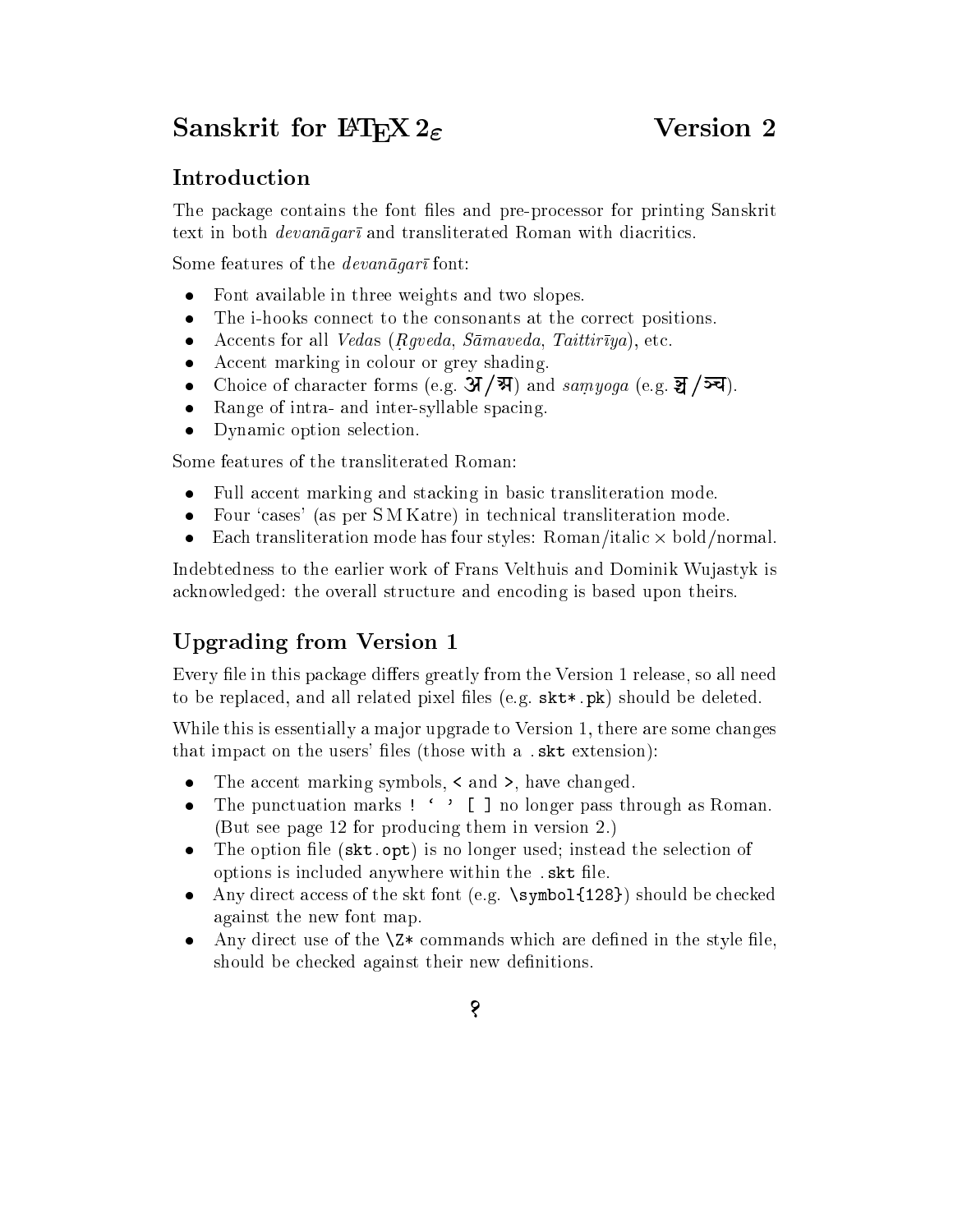### Illustrations of Input and Devanagari Output

The following brief samples demonstrate the available styles of  $devan\bar{a}gar\bar{\iota}$ font and their encoding. In this mode upper case characters are disallowed.

Note that the 'larger' option has been selected so that, in this 12pt document, the *devanagari* is printed at 14pt.

```
{\sktb te_ja_svi naa_vadhii!tamastu|} .te!a.j!a://a.~va na.!a:va:D-
a.a:ta:ma:~tua Á
{\skt te_ja_svi naa_vadhii!tamastu|} .te!a.j!a://a.~va na.!a:va:D-
a.a:ta:ma:~tua Á
{\sktf te_ja_svi naa_vadhii!tamastu|} .te!a.j!a://a.~va na.!a:va:D-
a.a:ta:ma:~tua Á
{\sktbs te_ja_svi naa_vadhii!tamastu|} .te!a.j!a://a.~va na.!a:va:D-
a.a:ta:ma:~tua Á
\sim . The statistical term is the statistic analysis . The statistic analysis of \sim \sim\sim , the tellar tellar terms in a state and the state \sim . The state \sim and \sim
```
The intra- and inter-character spacing options give six steps of horizontal density; the extremes are:

```
.nEa;va ;
a;kM +:a;.ca;tk+.=+ea;ma;a;a;ta yua;+:ea ma;nyea;ta ta:va;
a;va;t,a Á
   .<br>नैव किंचित्करोमीति यक्तो मन्येत तत्त्ववित।
```
### Illustrations of Basic Transliteration

The same input may also be used to produce transliterated output. Note that the 'iitalic' option is selected, but not 'xitalic'.

{\sktx te\_ja\_svi naa\_vadhii!tamastu|} tejasvi navadh tamastu <sup>j</sup>

{\sktX te\_ja\_svi naa\_vadhii!tamastu|} tejasvi navadh tamastu <sup>j</sup>

 $\{\$ skti te ja svi naa vadhii!tamastu $\}$  tejasvi navadh $\bar{t}$ tamastu $\}$ 

 $\{ \setminus \texttt{sktl te} \mid \texttt{ie} \}$  tegasvi na $v$ adhii! $\texttt{t}$ amastu $\mid$ 

It can be seen from the above examples that sktX is a boldface version of sktx (i.e. also uppright), and that skills a boldface version of skills a skills a boldface version of skills (also italic). The only difference between  $sktx/X$  and  $skti/I$  is that they may be independently selected as italic in the style file options.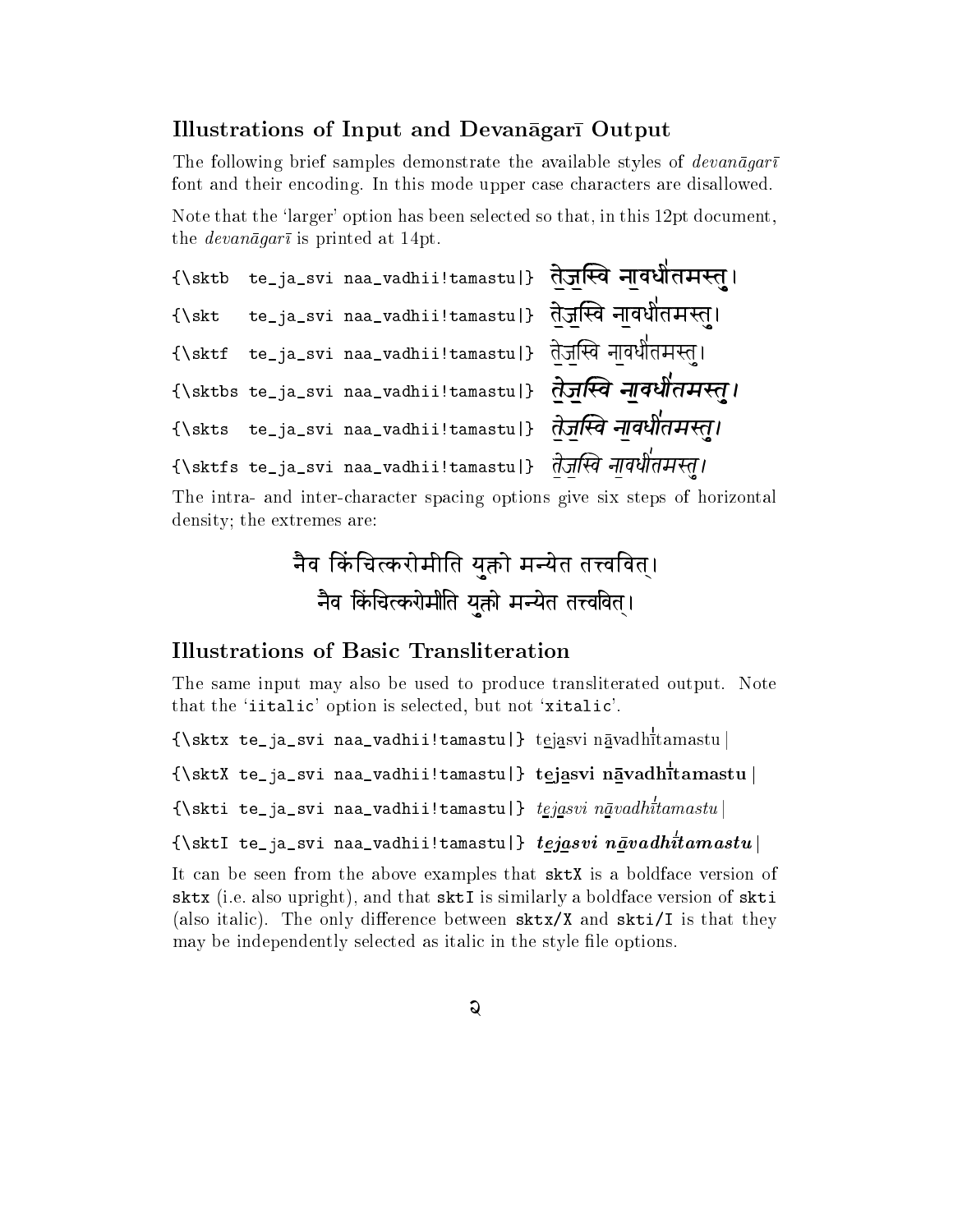The Western accent marking system may also be used:

 $\{\setminus$ skti tejasvi' naava'dhii'tamastu|} tejasví n $\bar{a}v\acute{a}dh\bar{t}tamastu$ |

In this basic transliteration mode ( $sktx/X$  or  $skti/I$ ) uppercase characters are allowed: these do not affect the transliteration encoding, but facilitate the printing of capital letters, for example:

 ${\sf E}$  because  ${\sf E}$  because  ${\sf E}$  because  ${\sf E}$  because  ${\sf E}$ 

# Illustrations of Technical Transliteration

As in the basic transliteration mode, there are four font styles selected through sktt/T or sktu/U; however, in this mode only the Western accent marking is allowed. This technical (grammatical) mode follows the style of SM Katre in his translation of the  $A$ stādhyāyī, having four 'cases' of letters.

Uppercase is used to indicate IT letters (e.g.  $prightarrow\bar{a}$  aC): note that in this mode a *mahaprana sparsa* (e.g. *Bha*) must have the 'h' in the same case as the previous letter. In the example given above, Bhaarate would produce an error: it needs to be bhaarate or BHaarate. The uppercase letters in this mode are slightly smaller than those in the basic transliteration mode.

In this mode only, letters may also be preceded by the underscore character  $\mathcal{L}$ . The effect that this has depends upon the case of the following letter: if the letter is lowercase, it will be underlined to indicate that its presence is for the sake of pronunciation only (e.g.  $\text{ihal}$ ); before an uppercase letter, it will reduce the size of the uppercase letter to the height of the lowercase letters to indicate technical words (e.g.  $I$ T). For example, the *Pānini sūtra* 

चजोः क घिण्ण्यतोः ॥ ७। ३। ५२ ॥

may be encoded in the technical mode as

 ${\bf r}_a$  , we can consider the produce  ${\bf r}_a$  and  ${\bf r}_a$  and  ${\bf r}_a$  is produced to produce

### ca-j-oh kU GHIT=NyaT-oh.

This translates as: A substitute **kU** replaces c or j before NyaT or  $\alpha$  affixes with **GH** as an IT marker.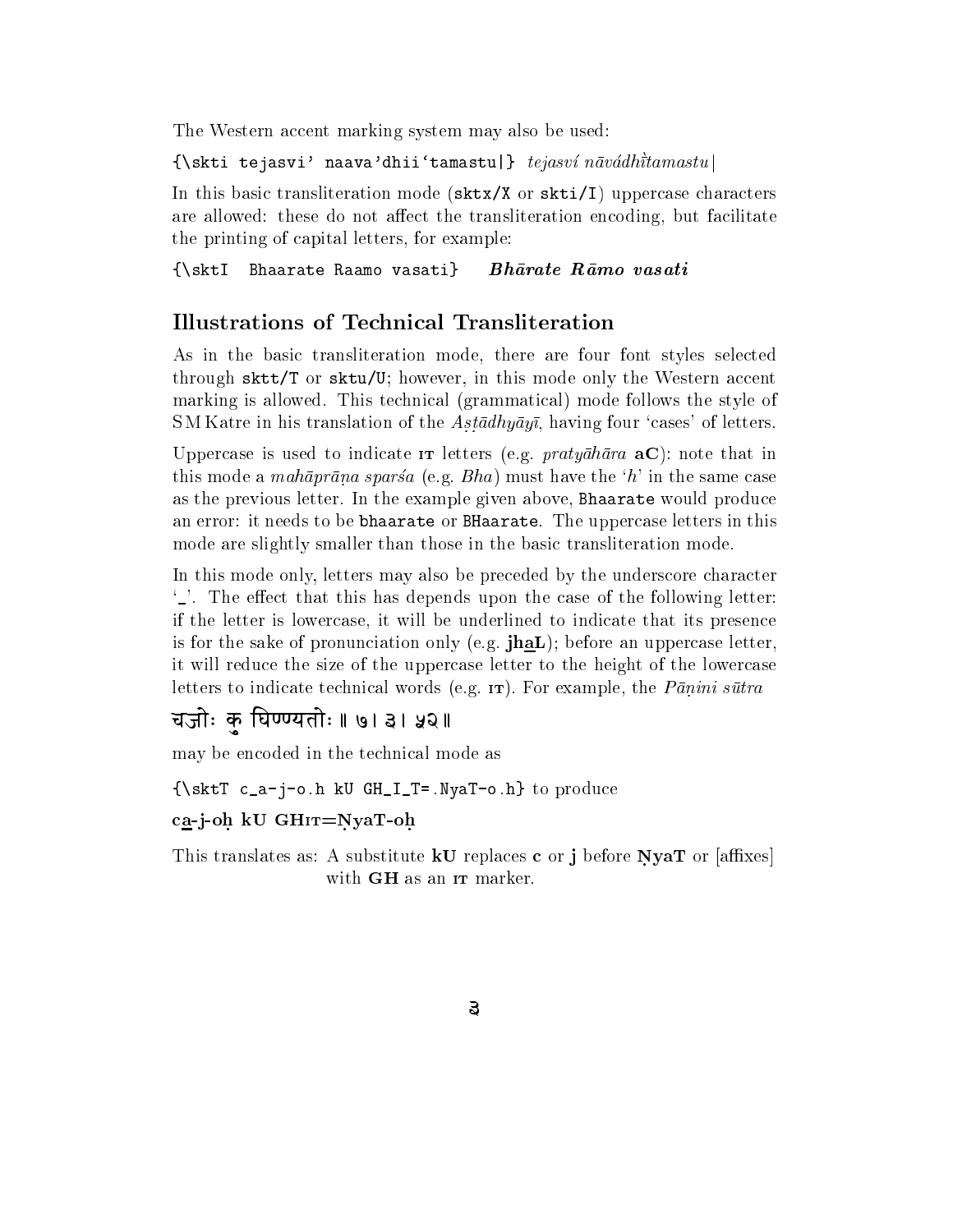# **Vedic Accent Marking**

Since the significance of the *devanagari* accent marking may differ between Vedas (e.g.  $\overrightarrow{X}$  is *svarita* in *Rgveda*, but *udatta* in *Kathaka*), the character used for encoding is, where possible, vaguely similar to the form used in the  $devan\bar{a}gar\bar{i}$ , and this form is largely retained in the transliterated output.

Rgveda etc. marking system: use option 6 to enable these in the basic transliteration mode.

| input | skt            | skti            | $_{\rm sktt}$ |
|-------|----------------|-----------------|---------------|
| a!    | अ              | $\overline{d}$  | error         |
| a!!   | अँ             | $\ddot{a}$      | error         |
| a_    | $\mathfrak{R}$ | $\underline{a}$ | see note      |
| a''1  | अ१             | $a_1'$          | error         |
| a''3  | अइ             | $a_2^{\prime}$  | error         |
| a. 1  | अ१             | $a_1$           | error         |
| a.3   | 31ನ            | $a_2^{\prime}$  | error         |

Note: The underscore character is is used differently in technical mode.

Western (and technical) marking.

| input        | skt   | skti                      | $_{\rm sktt}$ |
|--------------|-------|---------------------------|---------------|
| $a^{\frown}$ |       | $\boldsymbol{\mathit{u}}$ | а             |
| a'           | error |                           |               |
| а            | error |                           |               |

 $S\bar{a}$  maved a and other accents: use option 7 to enable these in the basic transliteration mode.

| $_{\mathrm{input}}$ | $_{\rm skt}$      | $_{\rm skti}$                      | sktt  |
|---------------------|-------------------|------------------------------------|-------|
| a < 1               | ş<br>अ            | 1<br>a                             | error |
| a<2>                | $\frac{1}{3}$     | $\overline{c}$<br>$\boldsymbol{a}$ | error |
| a <sub>3</sub>      | ू<br>रि           | 3<br>$\boldsymbol{a}$              | error |
| a<2r>               | रू<br>अ           | 2r<br>a                            | error |
| a<2u                | 33<br>अ           | 2u<br>a                            | error |
| a<3k>               | ३क<br>अ           | 3k<br>$\it a$                      | error |
| a !                 | $\mathbf{u}$<br>अ | $\ddot{a}$                         | error |
| a <u></u>           | अु                | $\boldsymbol{\mathit{g}}$          | error |
| a <w></w>           |                   | $\underline{a}$                    | error |
| a<_>                | अं अ              | $\underline{a}$                    | error |
| a<.                 | अं                | $\boldsymbol{a}$                   | error |
| a<>                 | <u>अ</u> ़        | $a_{\bullet}$                      | error |
| $a$ < $\ge$         | <u>अ्</u>         | $\mathfrak{a}$                     | error |
| a<^>                | <u>अ</u>          | ă                                  | error |
| a <s></s>           | UE                | aſ                                 | error |

The pre-processor only allows accents after a vowel, Vedic *anusvara*, or n; where the vowel is nasalised as well, the nasalisation must be after the accent. i.e.  $a_+$  to produce  $\mathbf{X}$ .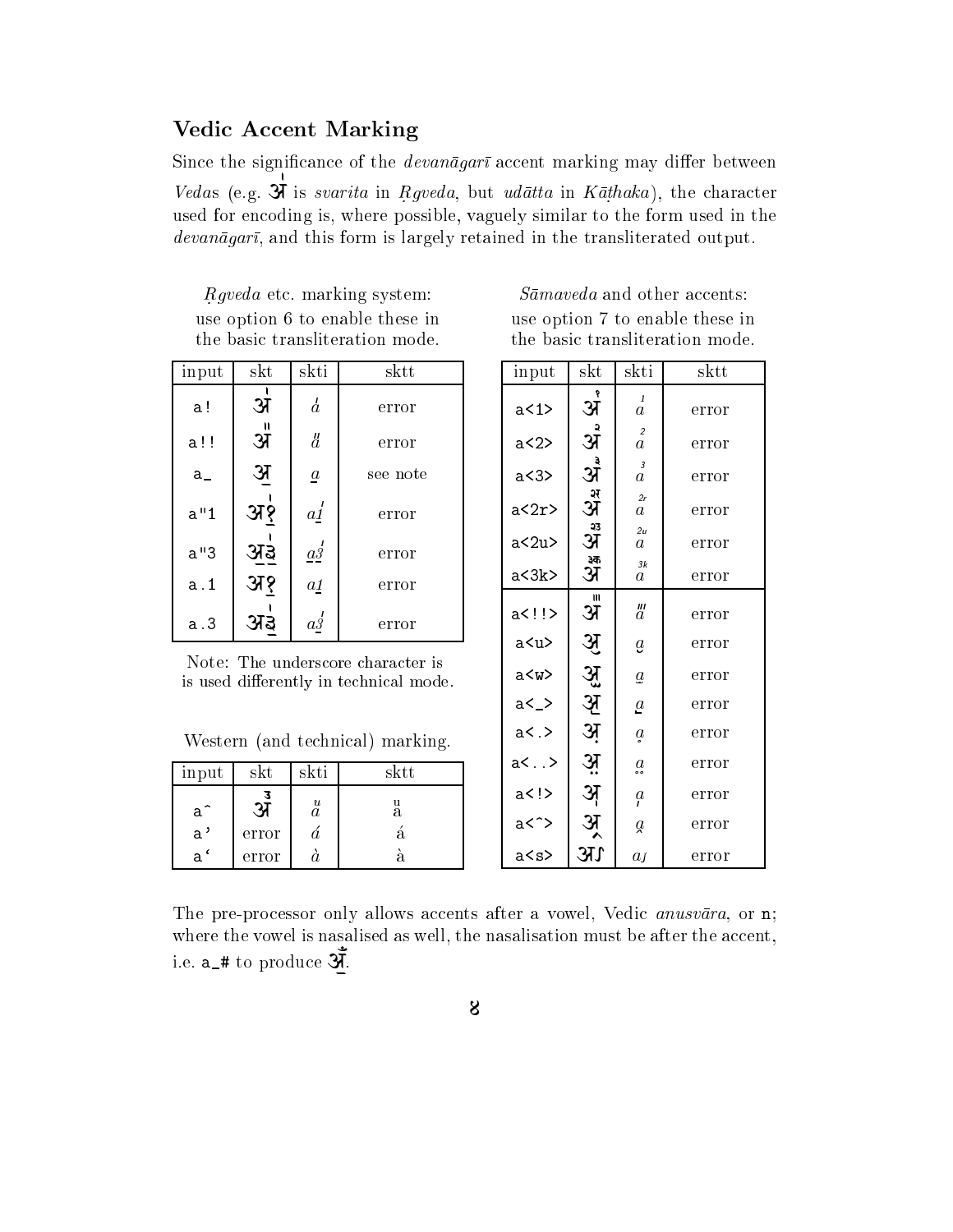The *devanagar* accent marks themselves may be printed in colour (red is the tradition) or grey. This actually makes the text easier to read: the sample text from the *Rgveda* on page  $\&$  has the accents in the first four verses the default black, and in the next four verses they are `lightgray' (using pstricks). To set the accent colour redene the \ZK command anywhere in the .skt file as \renewcommand{\ZK}[1]{{\lightgray #1}} for example.

In transiteration, the accents should stack correctly and track in italics, e.g.: r and r (signifying a long or short *udatta r* used for pronunciation only).

# Dynamic Option Selection

The selection and deselection of options may occur anywhere in the preamble (but after \usepackage{skt}) or in the body of the text. By default all options are deselected The options are used by the pre-processor and not passed to the .tex output file: be aware of this when using LATEX \include or \input commands.

Each option comprises a numeric string in the range  $0-199$  followed by a + or - to respectively select or deselect the option: the options must be enclosed within square brackets to distinguish them from the rest of the text. Multiple options within the same square brackets should be separated by one or more spaces. For example, [40+] selects option 40, [40- 49+ 44+] deselects option 40 and selects options 44 and 49. (Details of the effects of the options are given in the next four sections.) The option selection must necessarily be within a  ${\text{Skt...}}$  group since this is the only text that is actually parsed by the pre-processor.

Note that both square brackets, [ and ], need to be on the same input text line. For example:

| \documentclass[12pt]{article}                                  |           |  |
|----------------------------------------------------------------|-----------|--|
| \usepackage[larger]{skt}                                       | This will |  |
| $\{\ast t [40+] \}$ % select alternate a                       | print as: |  |
| \begin{document}                                               |           |  |
| {\skt ak.sa.na [40- 49+ 44+]ak.sa.na[49- 44-]}   अक्षण अत्तर्ण |           |  |
| \end{document}                                                 |           |  |

Note that once an option is selected (anywhere in the file), it remains in effect until explicitly deselected, irrespective of  $\{ \text{skt} \dots \}$  groupings.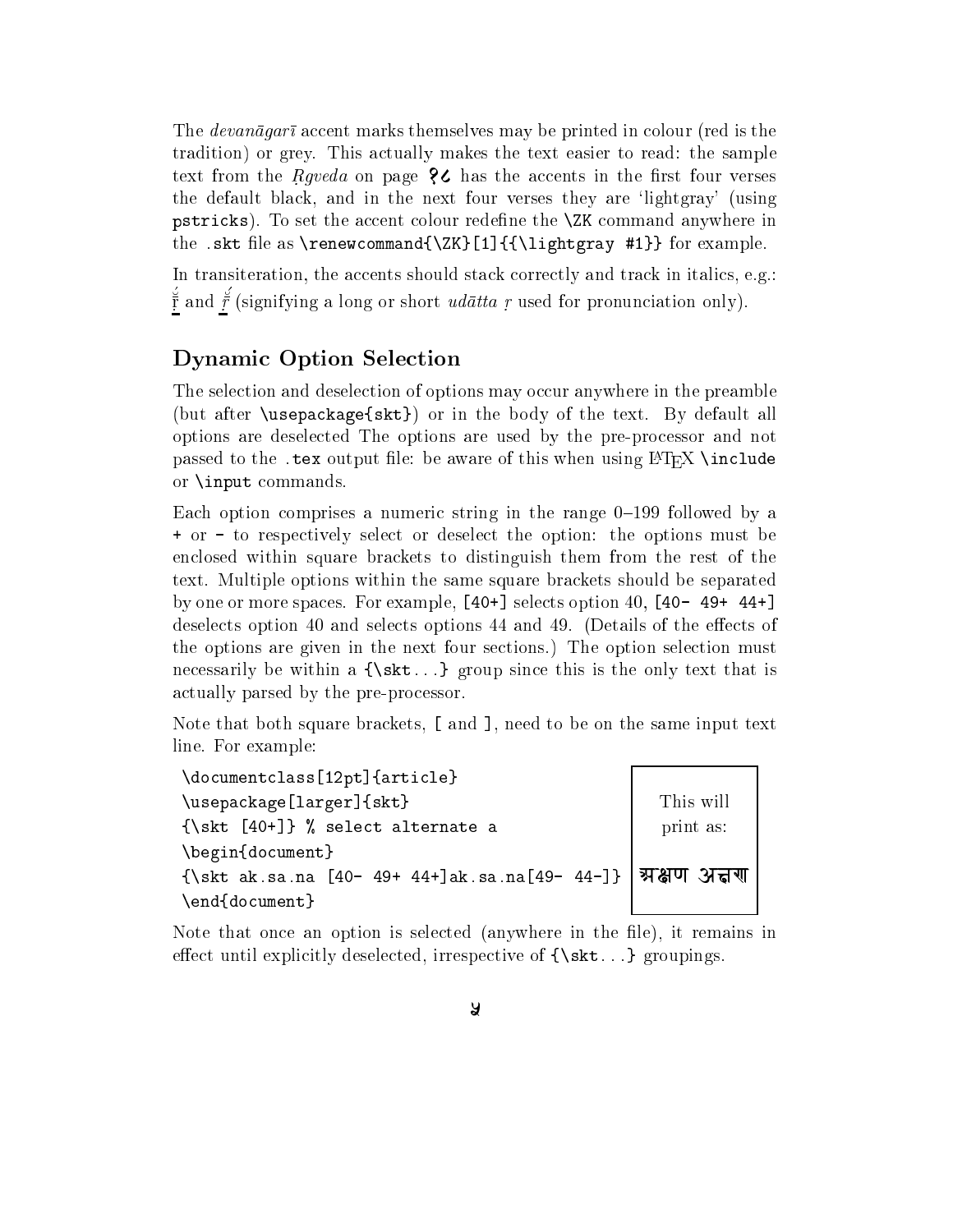# Control Options  $(0-11)$

The control options are all those that do not affect character shapes in transliteration or  $devan\bar{a}qar\bar{b}$ .

Option 0: Set all options to known state.

In documents such as this one, where the options are changed very often, it is useful from time to time to reset all options to the default state. Option 0+ will select all options, and option  $0-$  will deselect them all.

| <b>Option 1:</b> Set intraspace less than interspace. |  |
|-------------------------------------------------------|--|
| <b>Option 2:</b> Reduce interspace.                   |  |
| <b>Option 3:</b> Minimum interspace.                  |  |

These three interact to set the horizontal space within  $devan\bar{a}gar\bar{i}$  words: options 2 and 3 provide three levels of interspace (the space between syllables), while option 1 selects the intraspace (space within a syllable, i.e. when the syllable vowel adds an extra vertical bar).



| <b>Option 4:</b> Raise accents (less significant bit). |  |
|--------------------------------------------------------|--|
| <b>Option 5:</b> Raise accents (more significant bit). |  |

These two adjust the minimum spacing of *devanagara* accents above the hortizontal line, and may be used to minimize or eliminate the variation in the accent's vertical position that arises due to vowel hooks etc. above the horizontal line — this is particularly important for the  $S\bar{a}$  accents.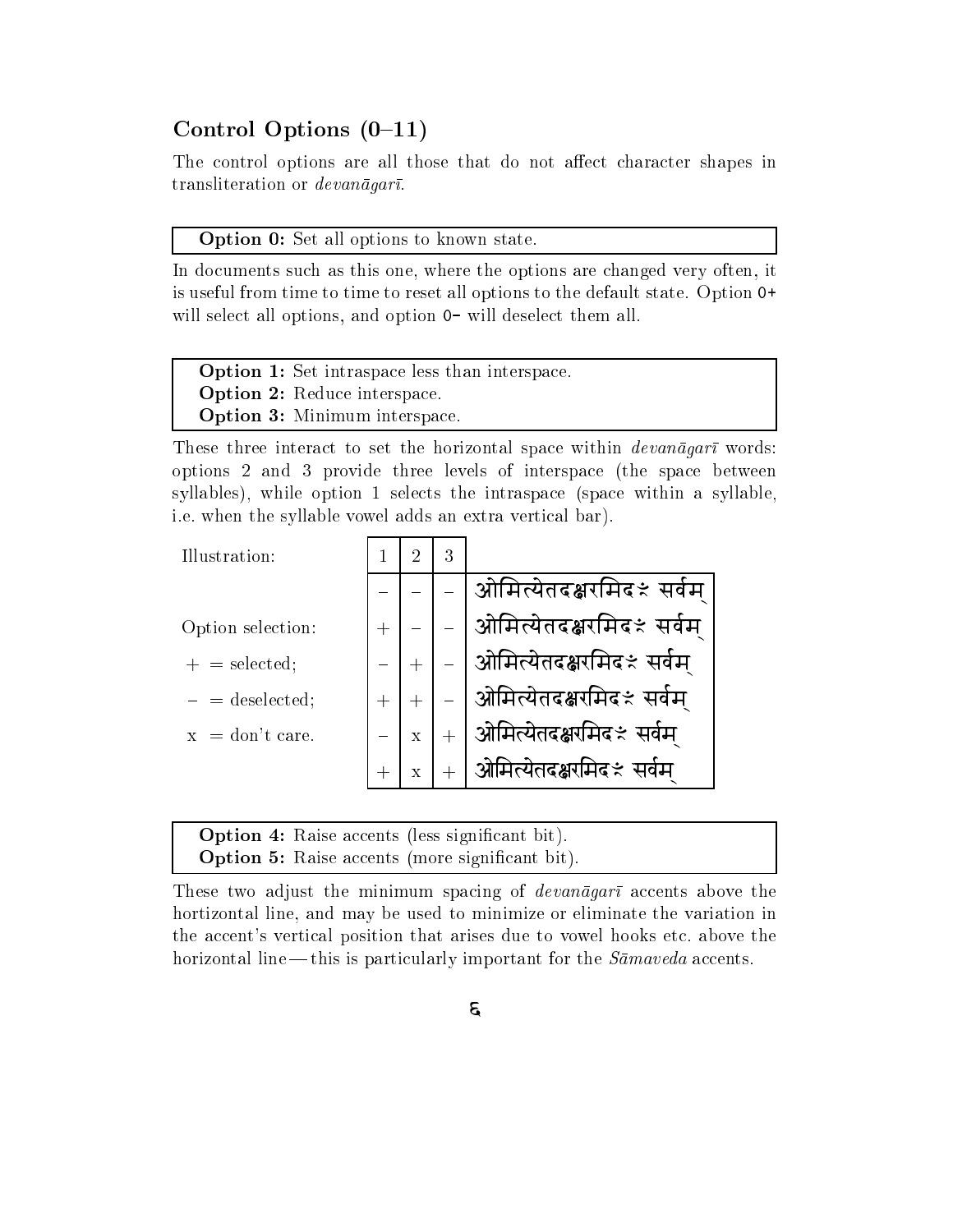| Illustration:     | 4 | .5 |                                                                                  |
|-------------------|---|----|----------------------------------------------------------------------------------|
|                   |   |    | ३क                                                                               |
| Option selection: |   |    | पदा वराहो स्रभ्य<br>।वकः                                                         |
|                   |   |    | ३क                                                                               |
| $+$ = selected;   |   |    | पदा वराहो स्रभ्य<br>ावकः<br>3क                                                   |
| $=$ deselected;   |   |    | पदा वराहो अ्च<br>पावकः                                                           |
|                   |   |    | <b>Option 6:</b> Enable $Rg/Tait^{\circ}$ accents in basic transliteration mode. |

The pre-processor treats the use of these accents in the basic transliteration mode as as an error unless this option is selected. The form of the accents approximates those of the *devanagari*.

धातुरायंन्तु सुर्वतुः स्वाहां। प्रतिवेशोसि। प्र मां पद्मस्य । Illustration:  $dh\bar{a}tar\bar{a}y\bar{d}ntu savvatah s\bar{v}\bar{a}h\bar{d}$  pratives $\bar{b}si$  pra m $\bar{d}$  padyasya ||

**Option 7:** Enable  $S\bar{a}$ *maveda* etc. accents in basic transliteration mode.

The pre-processor treats the use of these accents in the basic transliteration mode without this option selected, as as an error. The form of the accents follows those of the *devanagari*, but in Roman script

न्दुत्र के दुव्य का स्वतं के स्वतं के स्वतं है ।<br>महिब्रतः शुचिबन्धुः पावकः पदा वराहो अभ्येति रेभन्॥ Illustration:  $\{m\}$ andhivratah sucibandhuh pāvakah padā varāho abhyeti rebhan $||m\|$ 

**Option 8:** Enable samyoga warnings.

This enables the printing of warning messages by the pre-processor when using a virama in forming a samyoga. Given the range of samyoga supported by the font, this warning should only occur with very exotic syllables.

**Option 9:** Enable obey-lines.

Long lines to the output file are normally wrapped to limit their length to eighty characters (i.e. the output file will have more lines than the input file), but with this option enabled the output follows the input, line for line. irrespective of the resultant line length: a warning message will be printed if the line length exceeds 250 characters. It is helpful to have obey-lines active so that LAT<sub>F</sub>X errors refer to the source line number of the skt file.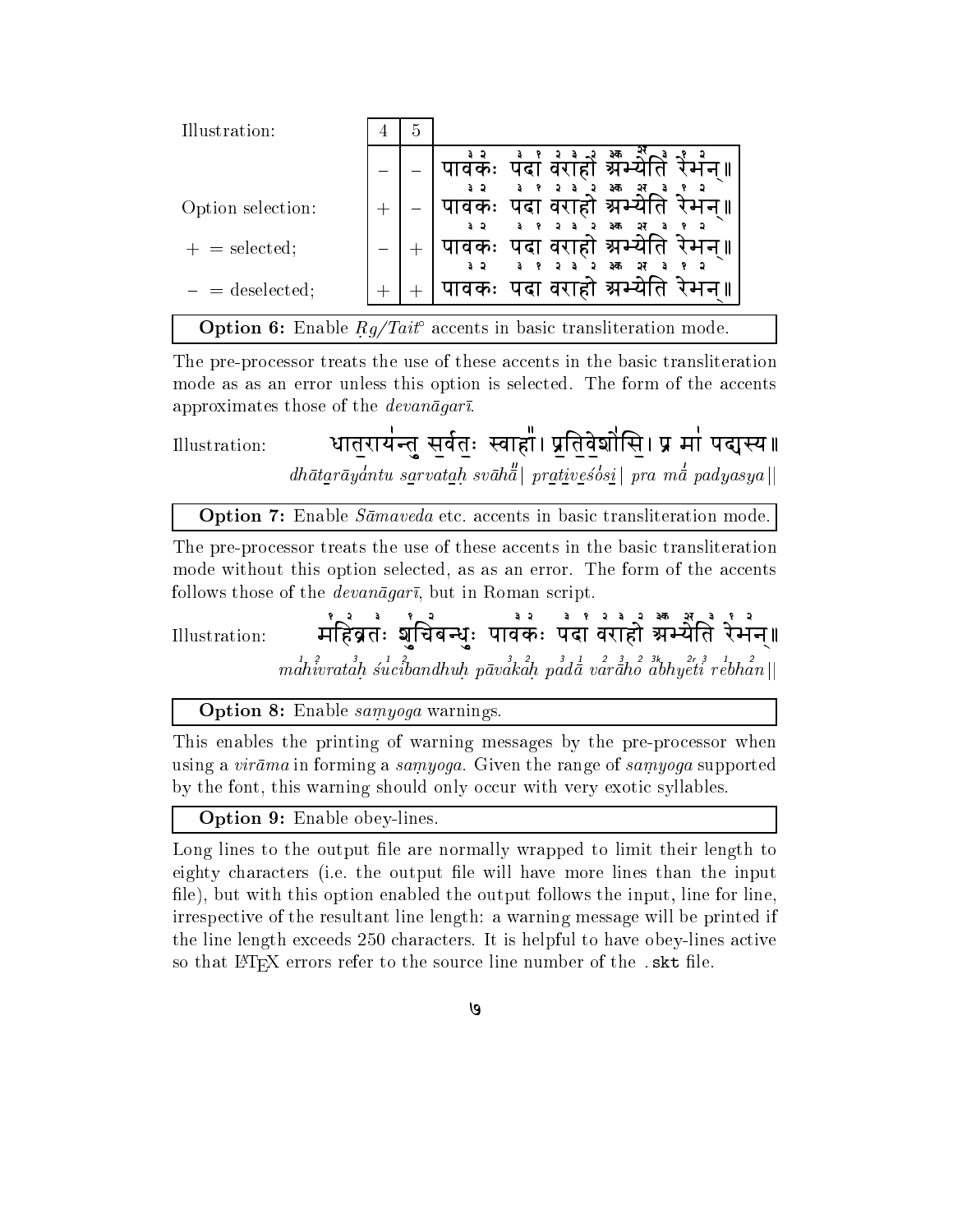Option 10: Enable discretionary hyphens.

Without this option enabled, the pre-processor will discard any discretionary hyphens,  $\setminus$ -, in the input text.

Option 11: Enable auto-hyphenation.

The auto-hyphenation is extremely crude (it adds a discretionary hyphen after every vowel!), and should only be used for drafts.

## Transliteration Options (20-38)

The following table illustrates the transliteration options available:

| option | input                | default                                                   | option                                          |                                   |
|--------|----------------------|-----------------------------------------------------------|-------------------------------------------------|-----------------------------------|
| 20     | ãm                   | $a\tilde{m}$                                              | am                                              |                                   |
| 21     | ãm                   | $a\tilde{m}$                                              | $a\dot{m}$                                      |                                   |
| 22     | a.m                  | am                                                        | $a\dot{m}$                                      |                                   |
| 23     | a''m                 | $a\dot{m}$                                                | am                                              |                                   |
| 24     | $a^{\prime\prime}$ m | $a\dot{m}$                                                | $a\mathbf{n}$                                   |                                   |
| 25     | .r/.r.r              | $\frac{r/\bar{r}}{\sqrt{l}}$ $\frac{l}{s}$                | $ri/r\bar{\imath}$<br>$iri/ \,l r \bar{\imath}$ | Monier-Williams                   |
| 26     | .1/.1.1              |                                                           |                                                 |                                   |
| 27     | $^{\rm II}$ s        |                                                           | $\dot{s}$                                       | transliteration                   |
| 28     | . $\mathbf S$        | $\mathcal{S}% _{M_{1},M_{2}}^{\alpha,\beta}(\varepsilon)$ | sh                                              | scheme                            |
| 29     | "d                   | $\boldsymbol{d}$                                          | $\iota$                                         |                                   |
| 30     | "d                   | $\mathfrak{a}$                                            |                                                 |                                   |
| 31     | "d                   |                                                           | $\frac{l}{d}$<br>$\frac{l}{h}$                  |                                   |
| 32     | "h                   | $\frac{d}{h}$                                             |                                                 |                                   |
| 33     | . $\circ$            | $O \tilde{m}$                                             | Om                                              | Where multiple options apply      |
| 34     | . $\circ$            | $O \tilde{m}$                                             | $O_M$                                           | to the same input (e.g. $33-37$ ) |
| 35     | . $\circ$            | $O \tilde{m}$                                             | OМ                                              | the highest value of selected     |
| 36     | . $\circ$            | $O \tilde{m}$                                             | $A$ $\mathit{UM}$                               | option will apply.                |
| 37     | $\cdot$ O            | $O \tilde{m}$                                             | $\mathit{A}\mathit{UM}$                         |                                   |
| 38     | a#                   | $\tilde{a}$                                               | $\check{a}$                                     |                                   |

The last option has a twofold application: firstly, depending on the font and size used, it may be used to overcome the difficulty distinguishing between the macron and the tilde (i.e.  $\bar{a}$   $\tilde{a}$   $\tilde{a}$ ); and secondly, it may be used in technical grammar to indicate an explicit short vowel ( $\tilde{a}$ ) or long or short ( $\tilde{a}$ )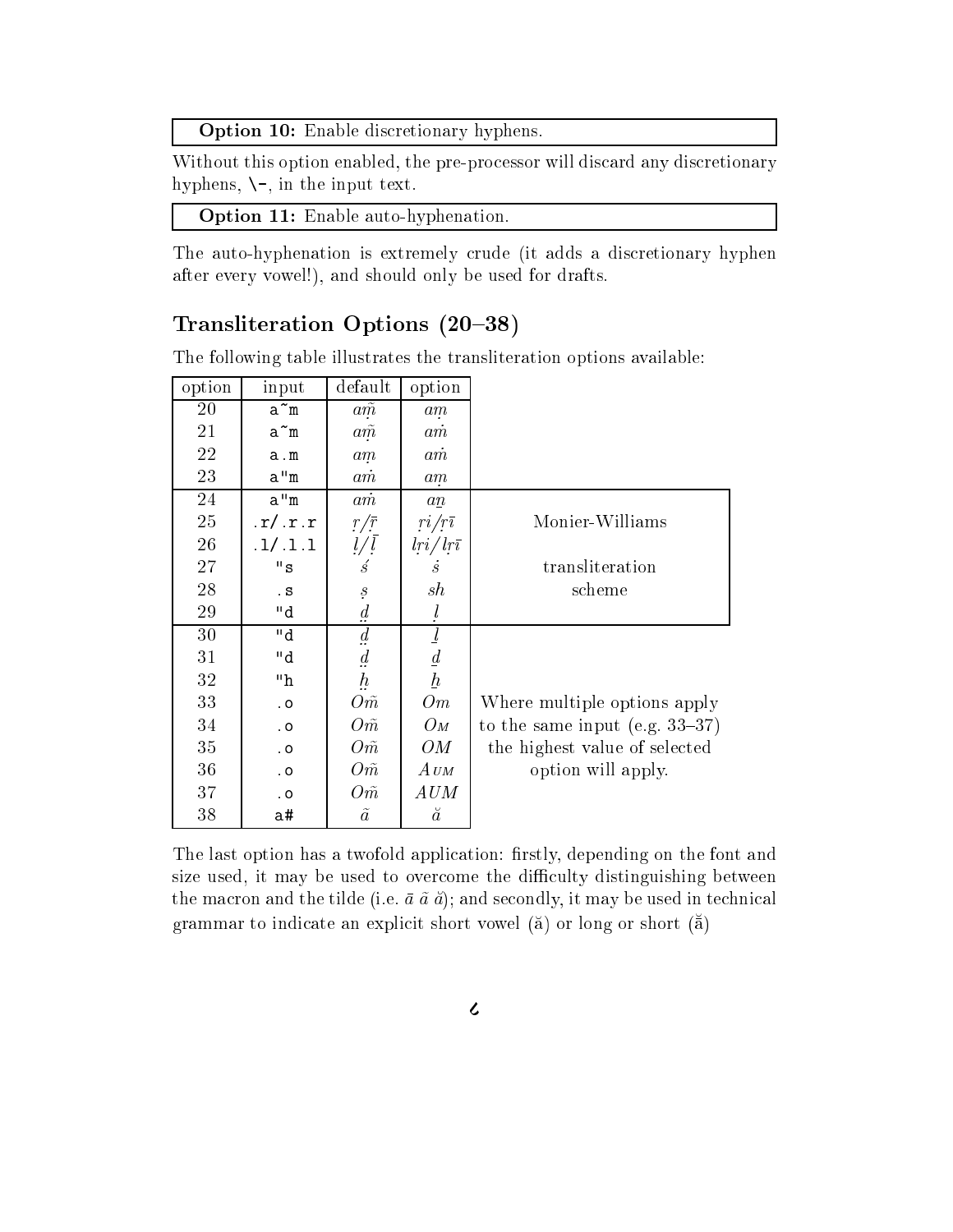### Devanāgarī Character Options (40-79)

The table illustrates the basic character forms available: where multiple options apply to the same input (e.g. 65 and 75) the selected option with . And include with a strictly value  $\sim$  and  $\sim$  and  $\sim$  and  $\sim$  and  $\sim$  are strictly speaking  $\sim$ samyoga, they are nevertheless included here rather than in the next section.

| option | input                | default            | option |          |              |                                             |                    |
|--------|----------------------|--------------------|--------|----------|--------------|---------------------------------------------|--------------------|
| 40     | a                    | अ                  | ग्र    | option   | input        | default                                     | option             |
| 41     | $\cdot$ $\mathbf{r}$ | ऋ                  | मृ     | 61       | $\mathbf{1}$ | १                                           | ٩                  |
| $42\,$ | jha                  | झ                  | 出      |          |              |                                             |                    |
| $43\,$ | "da                  | ळ                  | ब्र    | 64       | 4            | 8                                           | $\propto$          |
| 44     |                      | ण                  | गा     | 65       | 5            | Ã                                           | Ч                  |
|        | .na                  |                    |        | 66       | 6            | E                                           | $\epsilon$         |
| 45     | tha                  | थ                  | घ      |          |              |                                             |                    |
| 46     | la                   | ਨ                  | ल      |          |              |                                             |                    |
| $47\,$ | $a^m$                | अ≭                 | अग     | 68<br>69 | 8<br>9       | $\boldsymbol{\mathcal{L}}$<br>$\mathcal{S}$ | ς<br>$\mathcal{L}$ |
| $48\,$ | $\tilde{a}$ m        | अ≭                 | अर्थ   |          |              |                                             |                    |
| 49     | k.sa                 | क्ष                | ह्न    | 75       | 5            | Ã                                           | 4                  |
| $50\,$ | j~na                 | $\mathbf{z}$       | ज्ञ    |          |              |                                             |                    |
| 51     | $^{\rm II}$ s        | $\pmb{\mathsf{c}}$ | Ā      |          |              |                                             |                    |
| 52     | "s.r                 | হ্য                | श्र    | 79       | 9            | $\mathcal{S}$                               | $\epsilon$         |

## Devanāgarī Samyoga Options (100–199)

The table illustrates the basic samyoga options available. In general, the default samyoga is the most compact, and the options use a looser form: the latter may be easier to read, particularly when the combination is more unusual.

In forming a complex  $\sum_{n=1}^{\infty}$  two or more options may interact: for example, in forming the *samyoga* for **ktya**, options 103 and 108 both come into play so that there are three possibilities ( $\overline{d}$ ,  $\overline{d}$ ,  $\overline{d}$ ,  $\overline{d}$ ,  $\overline{d}$ ). The *Samyoga* Table at the end of this document illustrates all varieties available.

For those samyoga where it may appear preferable to use a  $vir\bar{a}ma$  (typically those beginning with  $\overline{s}$   $\overline{c}$   $\overline{d}$   $\overline{g}$  or  $\overline{d}$ ), braces may be used. For example, {\skt a"nk.s.na a{"n}k.s.na} produces **A&; AS&4**.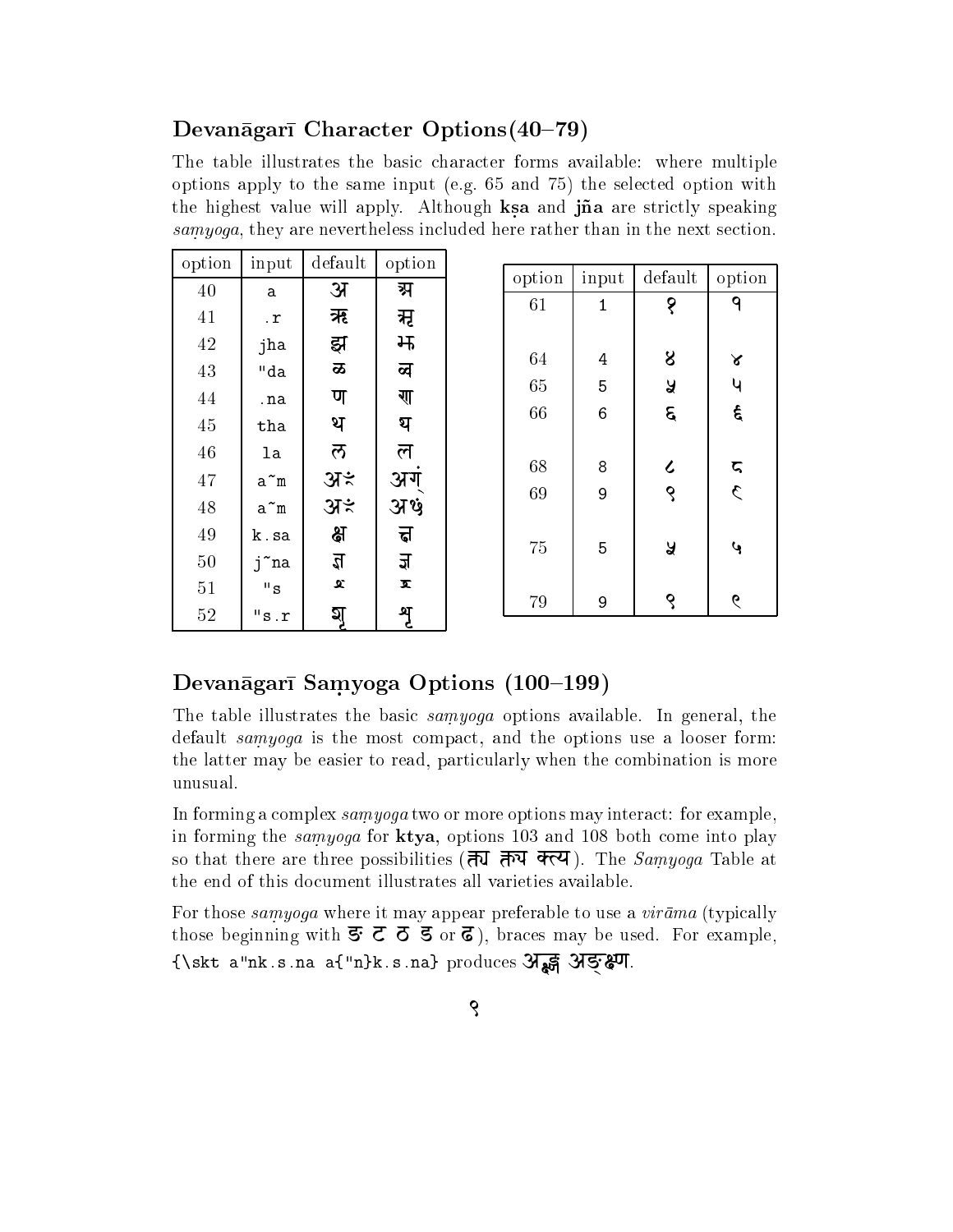| option  | input               | default                 | option   | option | input          | default                 | option   |
|---------|---------------------|-------------------------|----------|--------|----------------|-------------------------|----------|
| $101\,$ | kka                 |                         | क्क      | 136    | thna           | ध्र                     | थ्न      |
| 102     | $\mathbf{k}$ "na    | <b>156 150 11C</b>      | क्ङ      | 137    | ddya           | ह्य                     | द्दप     |
| 103     | kta                 |                         | क्त      | 138    | ddvya          | द्य                     | हुय      |
| 104     | ktra                |                         | क्त्र    | 139    | ddhma          | द्भ                     | द्धञ     |
| $105\,$ | ktva                | क<br>क                  | क्त्व    | 140    | ddhya          | द्धा                    | द्ध्य    |
| 106     | kna                 | $\overline{\mathbf{g}}$ | क्न      | 141    | dbhya          | द्भ                     | द्भय     |
| 107     | kma                 | क्म                     | क्म      | 142    | dma            | द्म                     | दम       |
| 108     | kya                 | क्त                     | क्य      | 143    | dya            | द्य                     | दय       |
| 109     | kla                 |                         | क्ल      | 144    | dhna           | A,                      | ध्न      |
| 110     | kva                 |                         | क्व      | 145    | nca            | द्य                     | न्च      |
| 111     | khna                | 东宫                      | ख्न      | 146    | nja            | $\mathbf{F}$            | ज        |
| 112     | gna                 |                         | ग्न      | 147    | $_{\tt nna}$   | ন্ব                     | झ        |
| $113\,$ | ghna                | $\mathbf{z}$            | घ्न      | 148    | pta            | $\mathbf{B}$            | प्त      |
| 114     | cca                 | द्य                     | च्च      | 149    | pna            | $\mathbf{a}$            | प्न      |
| 115     | $\tilde{\rm c}$ ^na | घ्र                     | च्ञ      | 150    | pla            |                         | प्ल      |
| 116     | cna                 | च्च                     | ब्न      | 151    | phna           | पुरुष                   | फ्न      |
| 117     | chma                | ध्र                     | छन       | 152    | phya           | फा                      | फ्य      |
| 118     | chya                | द्य                     | छप       | 153    | bna            | ञ्ज                     | ब्न      |
| 119     | jja                 | ज़ु                     | ज्ज      | 154    | bba            | $\overline{\mathbf{g}}$ | ब्ब      |
| 120     | jna                 | ज्ञ                     | ज्न      | 155    | bva            | <u>ଶ୍ର</u>              | ब्व      |
| $121\,$ | ~nca                | ञ्च                     | ञ्च      | 156    | bhna           | ਸ਼੍ਰ                    | भ्न      |
| 122     | ~nja                | ञ्ज                     | ञ्ज      | 157    | mna            | म्न                     | म्न      |
| 123     | ~n~na               | ধ্র                     | ञ्ञ      | 158    | mla            | म्ल                     | म्ल      |
| 124     | ~nna                | ञ्च                     | ञ्न      | 159    | yna            | य़                      | य्न      |
| 125     | .tma                | द्म                     | टम       | 160    | 11a            | ल्ल                     | ल्ल      |
| 126     | .thma               | द्म                     | ठम       | 161    | vna            | व्र                     | ब्न      |
| 127     | .thya               | ळा                      | ठप       | 162    | vva            | å                       | ब्ब      |
| 128     | .dma                |                         | डञ       | 163    | $^{\rm n}$ sca | श्च                     | श्च      |
| 129     | .dya                | ड्म<br>ड्य              | ड्य      | 164    | "sna           | भ्र                     | ञ्न      |
| 130     | .dhma               | ब्र                     | ढम       | 165    | "sla           | भ्र                     | ঽल       |
| 131     | .dhya               | ढ्य                     | ढच       | 166    | $"$ sva        | श्व                     | ञ्व      |
| 132     | .nna                | प्र                     | ण्न      | 167    | .s.ta          | ष्ट                     | $\Delta$ |
| 133     | .nra                | ण्र                     | ण्र      | 168    | .s.tha         | $\mathbf{A}$            | $\Delta$ |
| 134     | tta                 | त्त                     | <u>ल</u> | 169    | .sna           | ष्ठ                     | ष्न      |
| 135     | tna                 | त्न                     | ल        | 170    | sna            | स्त                     | स्न      |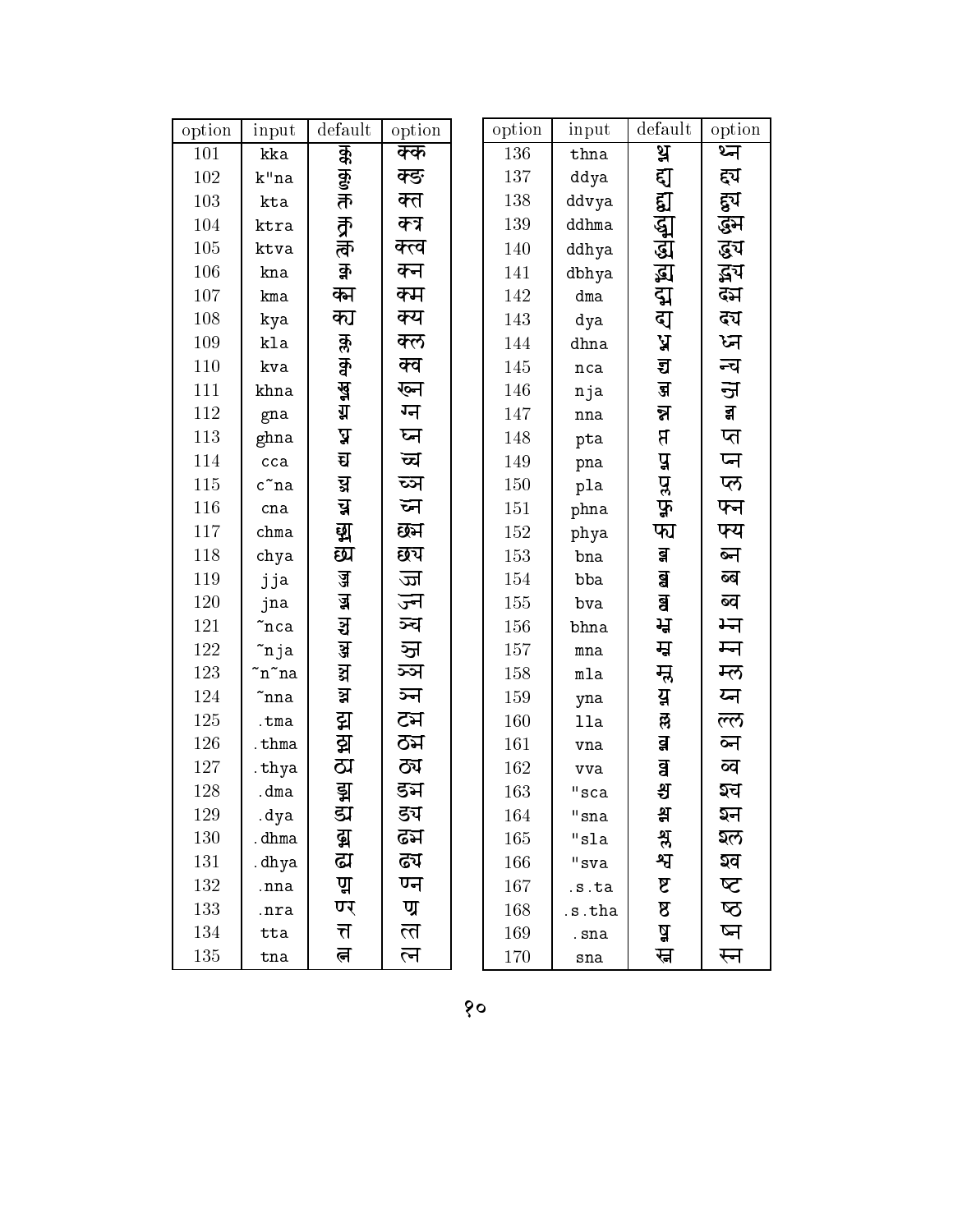| option         | function                                 |
|----------------|------------------------------------------|
| 0              | Set all to known state                   |
| 1              | Intraspace < interspace                  |
| $\overline{2}$ | Reduce interspace                        |
| 3              | Minimum interspace                       |
| $\overline{4}$ | Raise accents (lsb)                      |
| 5              | Raise accents (msb)                      |
| 6              | Enable $Rg/Tait^{\circ}$ accents         |
|                | in basic transliteration                 |
| 7              | Enable $S\bar{a}ma^{\circ}$ etc. accents |
|                | in basic transliteration                 |
| 8              | Enable <i>samyoga</i> warnings           |
| 9              | Enable obey-lines                        |
| 10             | Enable discr. hyphens                    |
| 11             | Enable auto-hyphenation                  |

| option | input                      | default          | option                                                                                                                                                                                                                                                                                                                                                                                                                                                              |
|--------|----------------------------|------------------|---------------------------------------------------------------------------------------------------------------------------------------------------------------------------------------------------------------------------------------------------------------------------------------------------------------------------------------------------------------------------------------------------------------------------------------------------------------------|
| 20     | a~m                        | $a\tilde{m}$     | am                                                                                                                                                                                                                                                                                                                                                                                                                                                                  |
| 21     | a~m                        | $a\tilde{m}$     | $a\dot{m}$                                                                                                                                                                                                                                                                                                                                                                                                                                                          |
| 22     | a.m                        | am               | $a\dot{m}$                                                                                                                                                                                                                                                                                                                                                                                                                                                          |
| 23     | a''m                       | $a\dot m$        | $a_{m}$                                                                                                                                                                                                                                                                                                                                                                                                                                                             |
| 24     | a''m                       | $a\dot{m}$       | $a\mathbf{n}$                                                                                                                                                                                                                                                                                                                                                                                                                                                       |
| 25     | $\mathbf{r}/\mathbf{r}$ .r | $r/\bar{r}$      | $ri/r\bar{i}$                                                                                                                                                                                                                                                                                                                                                                                                                                                       |
| 26     | .1/.1.1                    | $\frac{l}{l}$    | $lri/lr\bar{i}$                                                                                                                                                                                                                                                                                                                                                                                                                                                     |
| 27     | $^{\rm H}$ s               | $\overline{s}$   | $\dot{s}$                                                                                                                                                                                                                                                                                                                                                                                                                                                           |
| 28     | . S                        | $\overline{s}$   | sh                                                                                                                                                                                                                                                                                                                                                                                                                                                                  |
| 29     | "d                         | $\boldsymbol{d}$ | $\iota$                                                                                                                                                                                                                                                                                                                                                                                                                                                             |
| 30     | "d                         | $\underline{d}$  | $\mathcal{I}% _{M_{1},M_{2}}^{\alpha,\beta}(\mathcal{M}_{M_{1},M_{2}}^{\alpha,\beta}(\mathcal{M}_{M_{1},M_{2}}^{\alpha,\beta}))=P_{\mathcal{M}_{M_{1},M_{2}}^{\alpha,\beta}}^{\alpha,\beta}P_{\mathcal{M}_{M_{1},M_{2}}^{\alpha,\beta}}^{\alpha,\beta}P_{\mathcal{M}_{M_{1},M_{2}}^{\alpha,\beta}}^{\alpha,\beta}P_{\mathcal{M}_{1},M_{2}}^{\alpha,\beta}P_{\mathcal{M}_{1},M_{2}}^{\alpha,\beta}P_{\mathcal{M}_{1},M_{2}}^{\alpha,\beta}% \P_{\mathcal{M}_{1},M_{$ |
| 31     | "d                         | $\boldsymbol{d}$ | $\underline{d}$                                                                                                                                                                                                                                                                                                                                                                                                                                                     |
| 32     | "h                         | $\mathbf{h}$     | $\underline{h}$                                                                                                                                                                                                                                                                                                                                                                                                                                                     |
| 33     | . 0                        | Om               | Om                                                                                                                                                                                                                                                                                                                                                                                                                                                                  |
| 34     | . 0                        | $O\tilde{m}$     | Ом                                                                                                                                                                                                                                                                                                                                                                                                                                                                  |
| 35     | . 0                        | Оñ               | OM                                                                                                                                                                                                                                                                                                                                                                                                                                                                  |
| 36     | . 0                        | $O\tilde{m}$     | $A$ $\scriptstyle UM$                                                                                                                                                                                                                                                                                                                                                                                                                                               |
| 37     | . 0                        | $O\tilde{m}$     | $\mathit{A}\mathit{UM}$                                                                                                                                                                                                                                                                                                                                                                                                                                             |
| 38     | a#                         | $\tilde{a}$      | ă                                                                                                                                                                                                                                                                                                                                                                                                                                                                   |

| option | $_{\mathrm{input}}$  | default          | option                  |
|--------|----------------------|------------------|-------------------------|
| 40     | a                    | अ                | ग्र                     |
| 41     | $\cdot$ $\mathbf{r}$ | ऋ                | मृ                      |
| 42     | jha                  | झ                | 出                       |
| 43     | "da                  | ಹ                | ब्ब                     |
| 44     | .na                  | ण                | ग्                      |
| 45     | tha                  | थ                | घ                       |
| 46     | la                   | ल                | ल $\overline{r}$        |
| 47     | a~m                  | अ≭               | अग्                     |
| 48     | a~m                  | अ≭               | अर्थ                    |
| 49     | k.sa                 | क्ष              | $\overline{\mathbf{b}}$ |
| 50     | j~na                 | $\overline{\mu}$ | ज्ञ                     |
| 51     | "s                   | œ                | x                       |
| 52     | "s.r                 |                  | पृ                      |
| 61     | $\mathbf{1}$         | মৃ<br>প          | 9                       |
| 64     | 4                    | $\boldsymbol{8}$ | $\boldsymbol{\lambda}$  |
| 65     | 5                    | ¥                | 4                       |
| 66     | 6                    | $\mathcal{S}$    | र्द                     |
| 68     | 8                    | $\epsilon$       | $\zeta$                 |
| 69     | 9                    | S                | $\mathcal{L}$           |
| 75     | 5                    | ¥                | $\mathbf{v}$            |
| 79     | 9                    | Ş                | $\acute{\epsilon}$      |

Where an input has multiple options, the highest value selected will apply.

# **SKT Options Summary Sheet**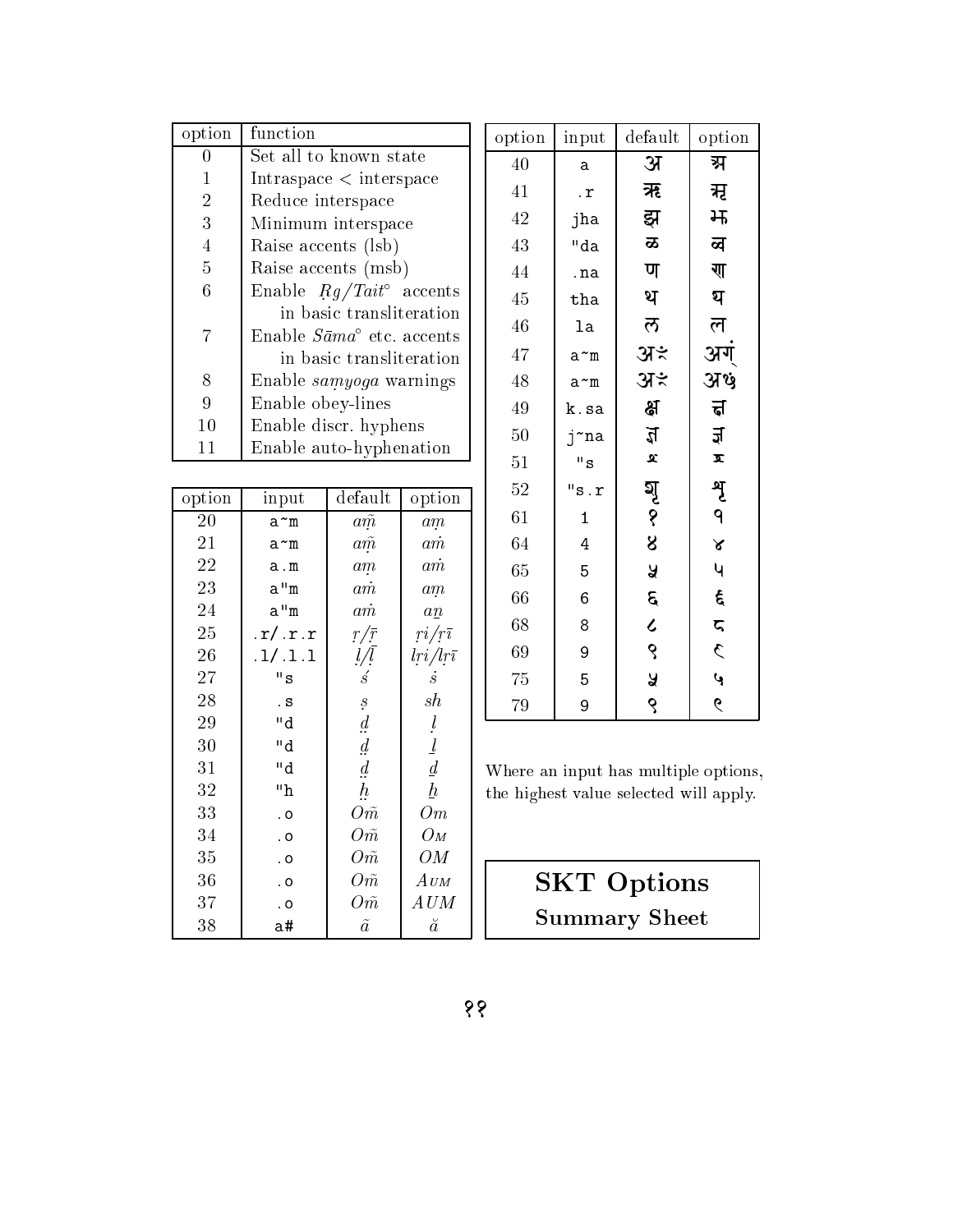### The Pre-processor: skt.c

This ANSI C program processes the source text le (with a default .skt filename extension) to produce a file suitable for  $\mathbb{F}$ FFX  $2_{\epsilon}$  (with a default .tex extension). For example, the command skt test will convert test.skt to test.tex; fuller filenames may be used, e.g. skt foo.bar will produce foo.tex, and skt foo.bar far.boo will produce far.boo from foo.bar. If no filename is specified, you will be prompted for input and output filenames.

The program passes the text from the input file to the output file unaltered, until it finds the string  $\{\s$ t. It then checks the following character(s) for the acceptable modifiers  $\mathbf b$  f s bs fs x X i I t T u or U, and this must be followed by a space character: if this test fails it reports an error, otherwise the program converts the following input text to  $devan\bar{a}qar\bar{a}$  or transliteration format as required, until the matching `}'. The cycle is then repeated.

Within the skt text, the following punctuation characters will be passed to the output as roman:

$$
( ) * + , - / : ; = ?
$$

Furthermore, two successive periods `..' will be passed to the output as a single roman period. This technique of repeating the character twice to produce a single roman character applies to the four characters [`'] as well; and the two-character string '.!' will pass through as a single roman exclamation mark. You will need to use  $\{\text{str } 'a'\}$  to produce 'a' (see Supplementary Notes for explanation).

LATEX command strings embedded within the skt text will be passed to the output file unchanged—but beware: command parameters will be converted! Thus commands without parameters  $(e.g. \text{ \textbackslash} \text{ } c1)$  are safe. but commands with parameters (e.g. \hspace{3mm}) will cause problems unless the parameters are meant to be converted (e.g. **\underline{naaman}**).

A complete list of the input encoding scheme, together with the resultant  $devan\bar{a}gar\bar{i}$  and transliterated output, is included at the end of this document.

> Note: This program will stop passing text to the output file as soon as an error in the source file is detected; it will however, continue processing the input file until ten or more errors are encountered.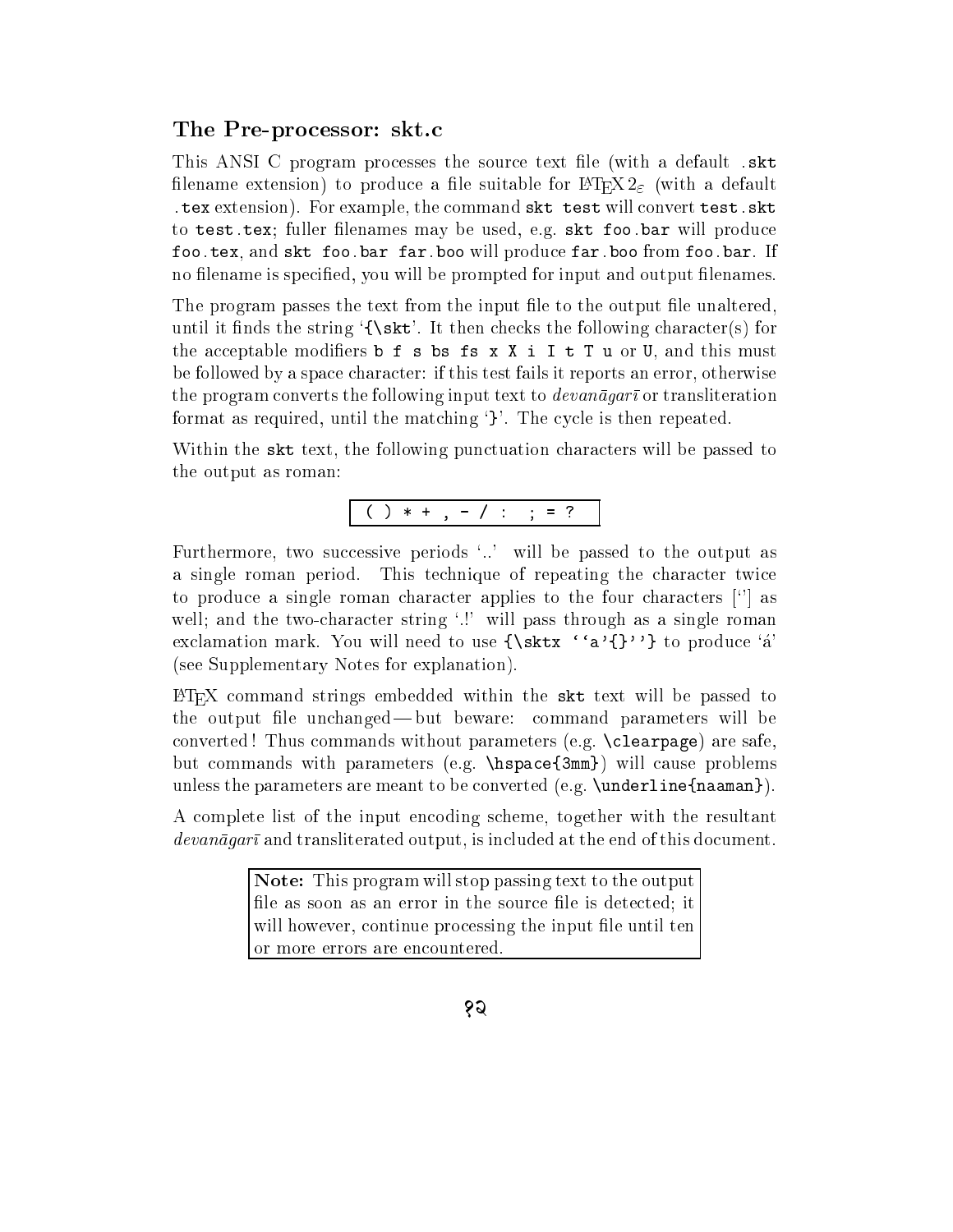### The skt package: skt.sty

The following statement needs to be in the preamble of the document:  $\mathcal{S}$  , and a set of  $\mathcal{S}$  , and a set of  $\mathcal{S}$ 

where 'options' may be any or all or none of the following:

- larger This will cause all  $devan\bar{a}gar\bar{b}$  text to be printed at a larger size than the prevailing environment.
- xitalic Text transliterated by sktx or sktX will use the italic font cmmit; the default is the upright cmr font.

iitalic As for xitalic, but using skti and sktI.

titalic As for xitalic, but for the technical modes sktt and sktT.

uitalic As for titalic, but using sktu and sktU.

This document uses the first, third, and fifth options, that is to say it has the statement \usepackage[larger,iitalic,uitalic]{skt}.

This style file also allows page numbering to be in *devanagart* by using the L<sup>AT</sup>EX command \pagenumbering{skt} - as has been done for this document. The size of the numerals will follow the `larger' option.

This package makes use of David Carlisle's ifthen.sty which is included in the standard  $\text{LTr} X 2_{\varepsilon}$  distribution, and Donald Arseneau's relsize.sty which you may need to get from the CTAN archives.

### Supplementary Notes

The program can be simply 'fooled' when necessary by inserting a L<sup>AT</sup>EX null string  $'\$ : for example  $'\$  $\skt \gg'$  will not be 'seen' by the pre-processor and thus passed to the output unchanged.  $\mathbb{F}$ <sub>FF</sub>X will ignore the null string but respond to the \skt command and print  $\dot{\tilde{}}$  (which is the *devanagart* character in the position of the ASCII '>' character). (A map of the font and access codes is included at the end of this document.) This requirement may arise (as for example in producing the font map) because the pre-processor requires that there be a vowel before an accent or *anusvara*.

and a state of the state of the state

For those rare words that have two successive vowels in  $devan\bar{a}gar\bar{i}$  (such as in  $\overline{y}$ . That the pre-processor would misinterpret (and this only applies to the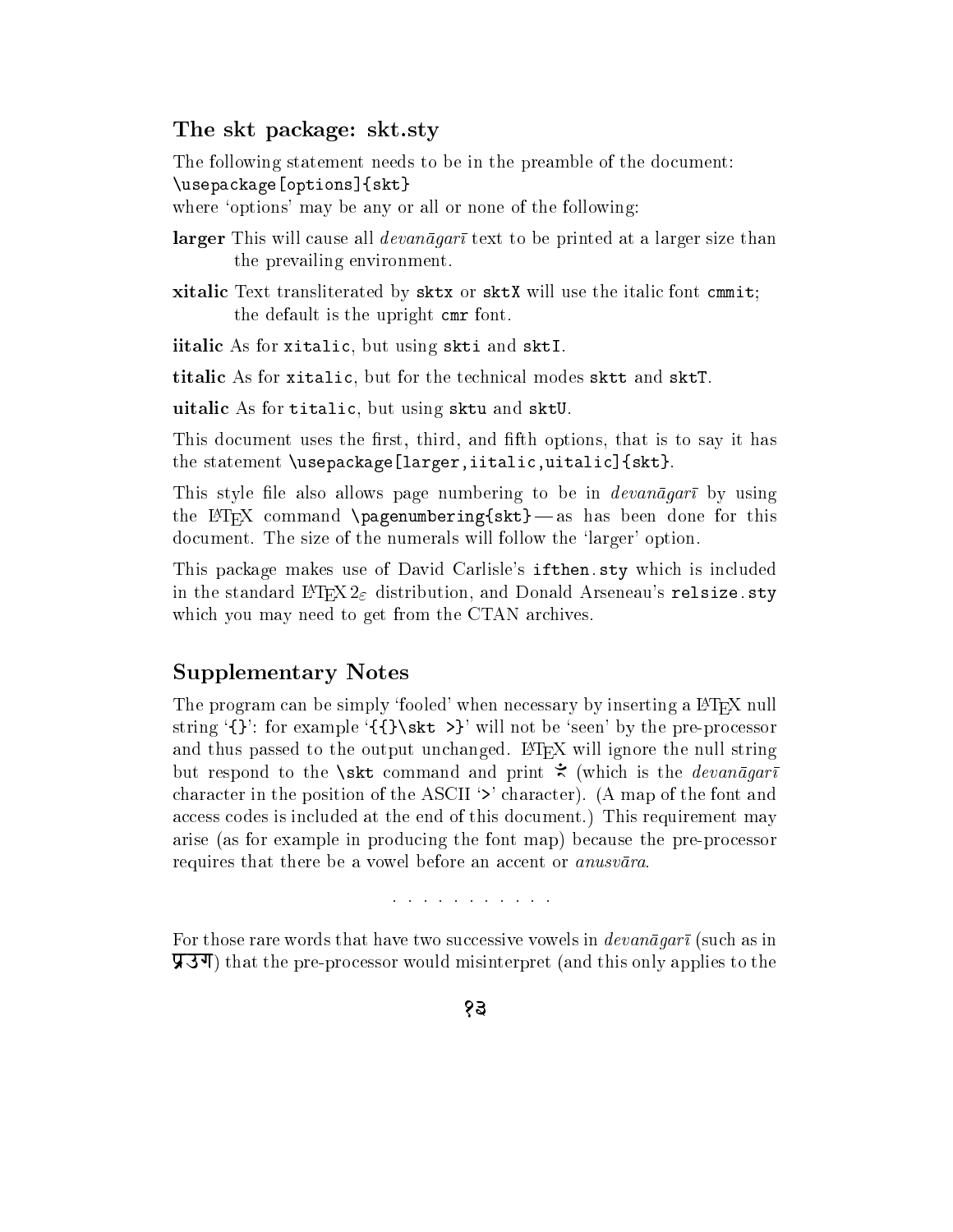combinations  $au$  and  $ai$  which the encoding scheme defines as single vowels, producing  $\hat{\mathbf{\nabla}}$  for example), there are three ways to fool the pre-processor; only the first of these is carried through to the transliteration modes:

### ${\bf r}$  . The contract of the contract of the contract property property property property property property property property of the contract of the contract of the contract of the contract of the contract of the contract ----

Note that, for the third method, there must be a newline immediately after the  $\%$  — this is the T<sub>E</sub>X line continuation method.

# अइउण्। ऋऌक्। एओङ्। ऐऔच्॥ प्रउग प्रउग प्रउग॥

 $a \cdot \sin \beta$  in conclusion is practice. The internal product  $\alpha$  is an internal product of  $\alpha$  is a set of  $\alpha$  is a set of  $\alpha$  is a set of  $\alpha$  is a set of  $\alpha$  is a set of  $\alpha$  is a set of  $\alpha$  is a set of  $\alpha$  is a set

The same trick may be used to split any multicharacter input, provided that what is either side of the {} is still valid, for example:  ${\bf t}$  , the that the tag that the three tags the three tags  ${\bf t}$ 

### والوالد والمناور والمناور والوالد والمناور

Some LAT<sub>EX</sub> commands are 'fragile' and balk at having skt commands within their arguments, e.g. \section{\skt bahuvriihi} produces the error message Undefined Control Sequence. To get around this sort of problem, define the  $skt$  argument outside the fragile command, e.g.  $\lambda$  . The community  $\lambda$  is a particle basis of  $\lambda$  in the contract band  $\lambda$ \section{\protect\bahuvriihi}

#### والمناول والمناول والمناول والمناول

Finally, the simplest method of producing larger sizes of the font is to add the command \font\bigskt=skt10 at 46mm for example, in the preamble to the document, and then use {\skt \bigskt tattvamasi} in the text body. The result (in 'lightgray' to save ink) is:

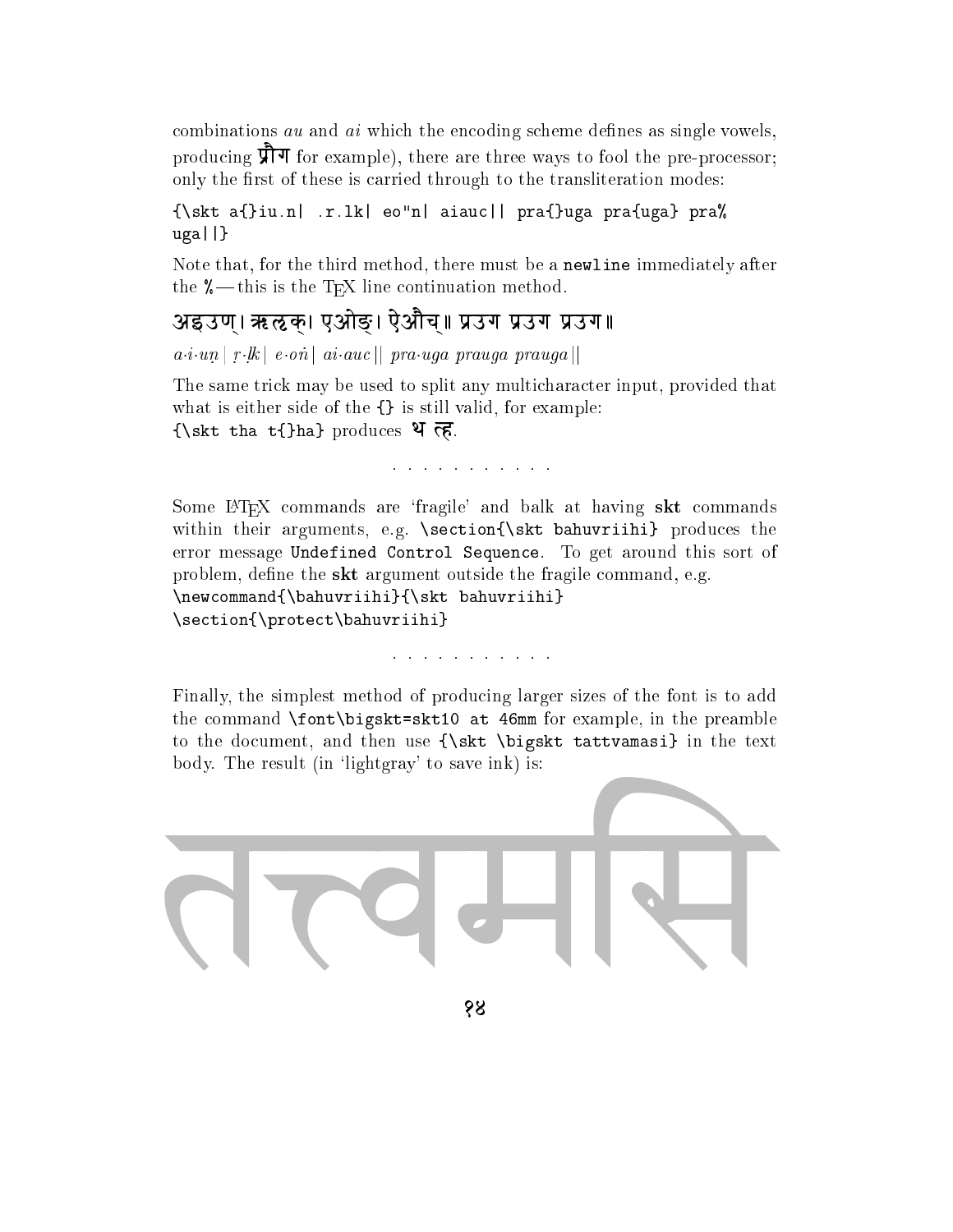# Installation

If sktbugxx txt files exist, you may want to implement any changes or patches first. patches and the control of the control of the control of the control of the control of the control of the control of the control of the control of the control of the control of the control of the control of the control of

Run the METAFONT program on the eight font source files (the typical command would be mf "\mode=ljfour; mag=1; input skt8;") to produce the .tfm files. If you are using dvips, then the .pk files will be produced automatically on demand; if not, then you will need to (1) Convert the .gf files with the command gftopk  $skt8.600gf$  (the number '600' depends upon your printer resolution and the magnification) to produce skt8.600pk which must be placed in the appropriate subdirectory. (2) Repeat this process with all eight fonts. (3) For the six  $\texttt{skt*10.mf}$  files the whole process needs to be repeated with the mag value in the mf command set to 1.095, 1.2, 1.44, 1.728, 2.074 and 2.488.

The mf\_inputs path needs to point to the files with a .mf extension; the tex fonts path should point to the .tfm files; the tex inputs path should point to the files skt.sty and otiskt.fd. The tex\_exe (or other appropriate) path should point to skt.exe.

To test the setup on this documentation file: first run the pre-processor skt sktor i den dels skitte skitdoc. The matrix skitter is ifthe skitter if and multicol.sty are also required. (If you are not using dvips and pstricks then commented the comment of the skills of the skills of the skills of  $\mathcal{S}$ 

The files in this package are:

readme.txt An ASCII version of these installation notes and part of the introduction.

skt.sty Style file ( $\angle$ FFX 2 $_{\epsilon}$ ) for the skt-series fonts.

ot1skt.fd Font descriptor file for the skt-series fonts.

skt.c Pre-processor source program in ANSI C.

sktdoc.skt Source file of documentation and samples.

sktdefs.mf Common definitions of pens, macros, etc. for skt-series fonts.

sktchars.mf Common character source file for skt-series fonts.

sktligs.mf Ligature codes (in fact access codes for non-printing ASCII code characters) for the skt-series fonts.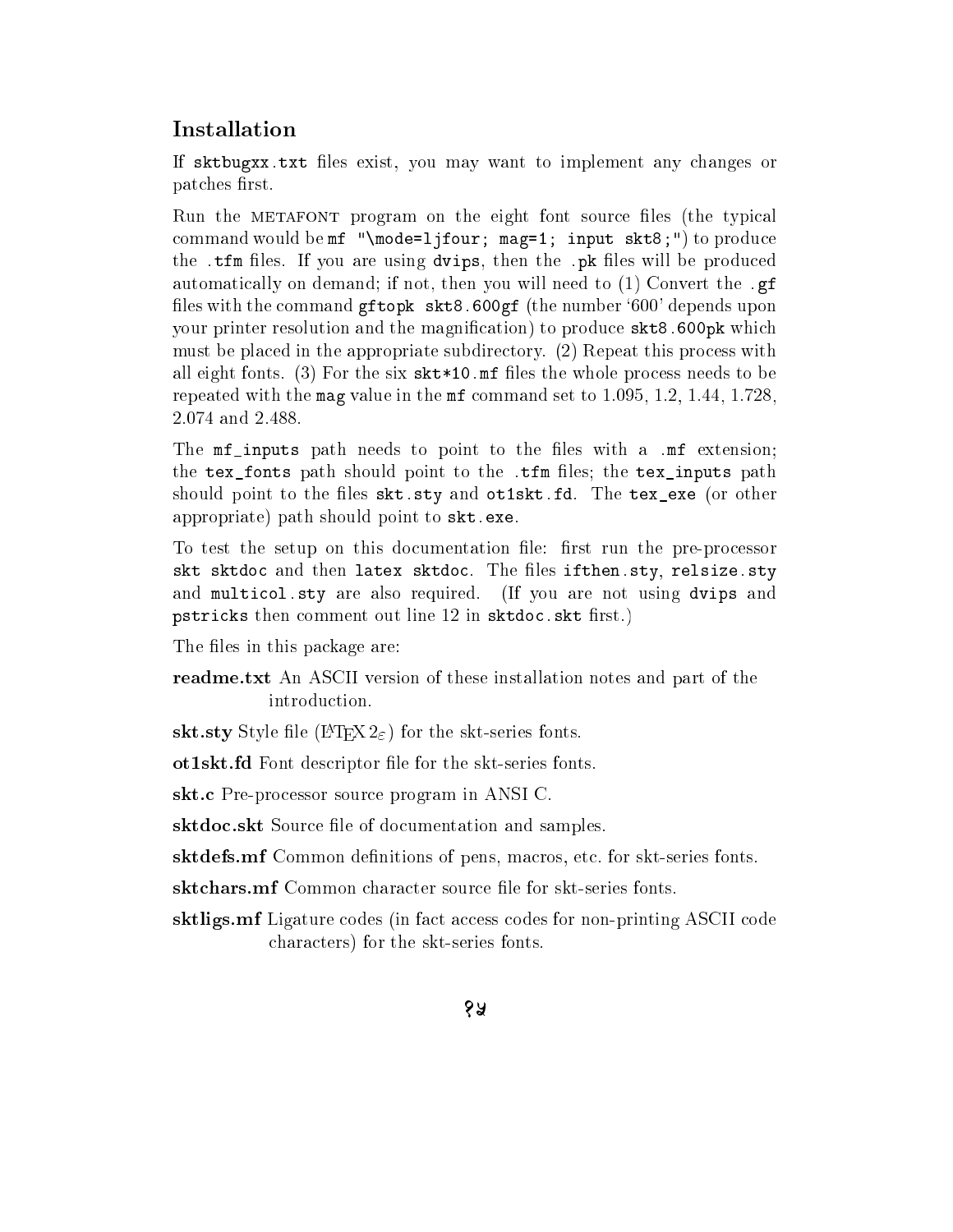skt8.mf METAFONT source file for skt font at 8pt upright. skt9.mf METAFONT source file for skt font at 9pt upright. skt10.mf METAFONT source file for skt font at 10pt upright. sktb10.mf METAFONT source file for skt font at 10pt bold upright. sktf10.mf METAFONT source file for skt font at 10pt feint upright. skts10.mf METAFONT source file for skt font at 10pt slanted. sktbs10.mf METAFONT source file for skt font at 10pt bold slanted. sktfs10.mf METAFONT source file for skt font at 10pt feint slanted. skt<sup>\*</sup>.tfm Eight .tfm font files for above. sktbugxx.txt There may be a series of such files, where 'xx' is a two-digit number, listing reported bugs and (possibly) fixes or patches.

Suggestions and bug reports to: 17 February 1997.

A 600 kbyte 600dpi PostScript print le of the documentation and samples is available by anonymous ftp from ftp.nac.ac.za/wikner/sktdoc.ps600.

Beware: there is a very thin piece of wire to South Africa, and it is stretched rather taut, so the best time to ftp would be Sunday morning local time (GMT+2:00).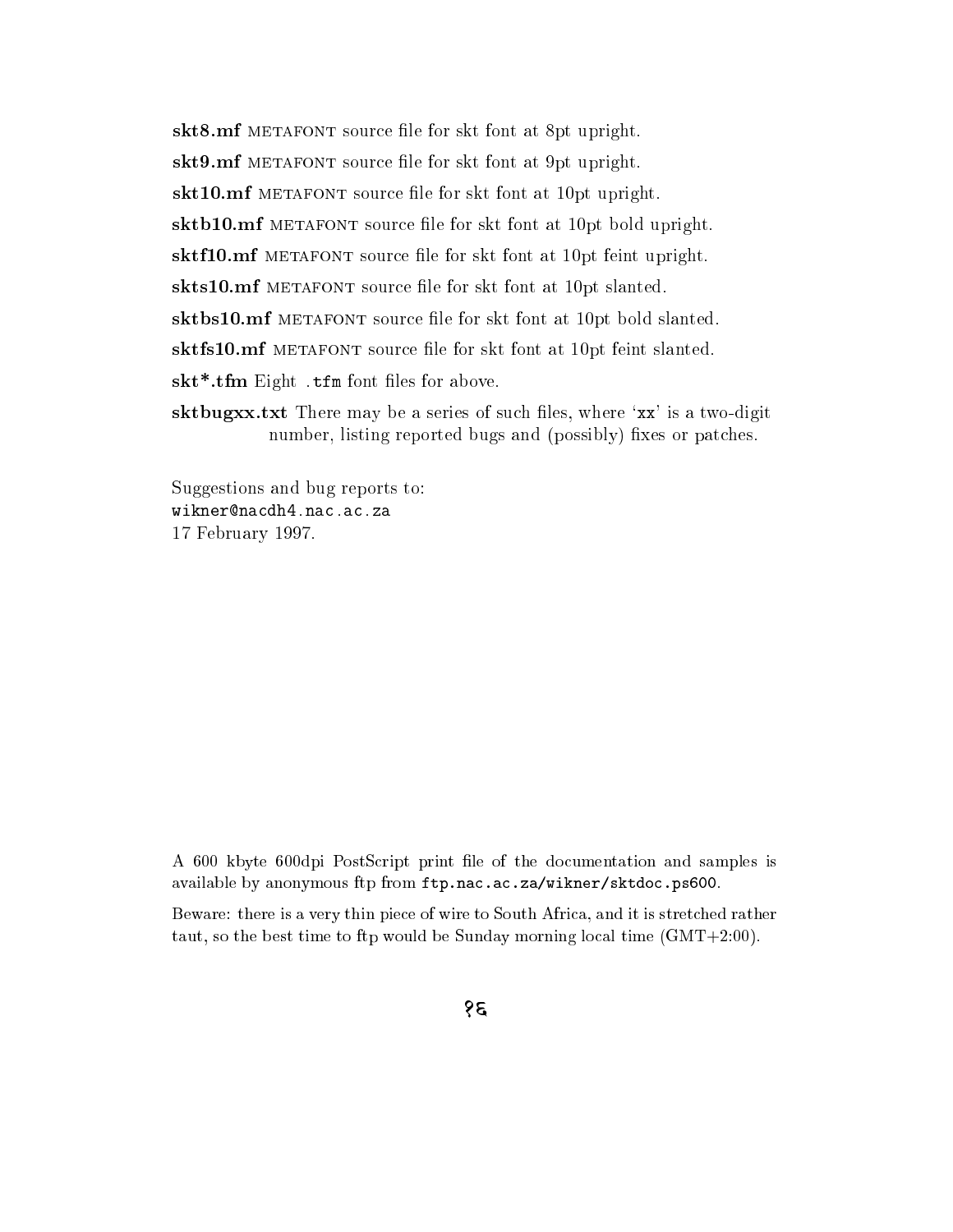| skti<br>input<br>skt<br>skti<br>input<br>$_{\rm skt}$<br>input<br>skti<br>$_{\rm skt}$<br>$\mathcal{L}$<br>क<br>ka<br>$\mathbf{a}$<br>ka<br><b>3</b> or implicit<br>$\boldsymbol{a}$<br>a<br>ख<br>kha<br>kha<br>आ or T<br>$\bar{a}$<br>aa<br>$\mathsf{I}$<br>$\mathbf l$<br>ग<br>ga<br>ga<br>इ $_{\rm or}$ ि<br>ૐ<br>$\dot{i}$<br>i<br>0ñ<br>$\overline{\phantom{a}}$ . O<br>घ<br>gha<br>gha<br>$^{\rm n} \rm h$<br>$\ddot{h}$<br>ई $\rm{or}$<br>$\mathcal{L}$<br>$\asymp$<br>ii<br>$\bar{\imath}$<br>ङ<br>$"$ na<br>$\dot na$<br>"da<br>da<br>ळ<br>च<br>$3$ or<br>ca<br>ca<br>u<br>$\boldsymbol{u}$<br>dha<br>"dha<br>ब्ह<br>छ<br>cha<br>cha<br>$\overline{\mathbf{B}}$ or<br>$\bar{u}$<br>$a^\circ$<br>अ॰<br>uu<br>a@<br>ज<br>ja<br>ja<br>न्दू $or$<br>$\ddot{\phantom{0}}$<br>$\cdot$ r<br>$\boldsymbol{r}$<br>झ<br>jha<br>ॲ<br>jha<br>$\tilde{a}$<br>a#<br>न्हे $\sigma$ or<br>$\bar{r}$<br>$\cdot r \cdot r$<br>ञ<br>$\tilde na$<br>$\tilde{}$ na<br>$\overline{d}$<br>अ<br>a!<br>ल्ह $\sigma$ or<br>$\frac{l}{l}$<br>$\mathfrak{S}$<br>. $\mathbf 1$<br>ta<br>.ta<br>ત્ત<br>अँ<br>$\ddot{a}$<br>a!!<br>$\mathbf{Q}$<br>tha<br>.tha<br>ल्ह $\sigma$<br>.1.1<br><u>अ</u><br>$a_{-}$<br>$\underline{a}$<br>$\overline{\mathbf{g}}$<br>da<br>.da<br>$\overline{q}$ or<br>$\boldsymbol{e}$<br>e<br>$\mathbf{P}$<br>$a_1'$<br>dh a<br>a''1<br>.dha<br>अ१<br>$\partial \overline{\psi}$ or<br>ai<br>ण<br>$\it{ai}$<br>.na<br>$\operatorname{na}$<br>$a\dot{3}$<br>a''3<br><u>अउ</u><br>ओे $\sigma$<br>त<br>$t\boldsymbol{a}$<br>ta<br>$\cal O$<br>$\circ$<br>अ१<br>a. 1<br>$a\sqrt{1}$<br>थ<br>ैो<br>tha<br>औ $_{\rm or}$<br>tha<br>$\it{au}$<br>au<br>$a_2^{\prime}$<br>$\mathbf{r}$<br>da<br>da<br>अ३<br>a.3<br><u>अं</u><br>a.m<br>$\ am$<br>ध<br>dh a<br>dha<br>$\mathfrak{F}$<br>$\overset{u}{a}$<br>ॲ<br>$a^{\frown}$<br>a''m<br>$a\dot{m}$<br>न<br>na<br>$\sqrt{n}a$<br>$\acute{a}$<br>a'<br>अं∻<br>प<br>$a\tilde{m}$<br>$\mathtt{a}\char`{\char`{\hspace{.1em}}\mathsf{m}}$<br>pa<br>pa<br>$a^{\prime}$<br>$\dot{a}$<br>फ<br>31:<br>pha<br>ah<br>pha<br>a.h<br>$\mathbf{P}$<br>$\it 1$<br>a < 1<br>अ<br>$\it a$<br>ब<br>ba<br>ba<br>$\sqrt{2}$<br>input<br>skt<br>skti<br>a < 2<br>अ<br>भ<br>$\it a$<br>bha<br>bha<br>$\theta$<br>$\mathbf 0$<br>$\mathbf O$<br>3<br>अं<br>म<br>a<3><br>$_{\tt ma}$<br>$\boldsymbol{m}{a}$<br>$\boldsymbol{a}$<br>१<br>$\mathbf{1}$<br>1<br>्र<br>अ<br>2r<br>य<br>ya<br>ya<br>a < 2r<br>$\it a$<br>Q<br>$\overline{2}$<br>$\mathcal{Q}% _{M_{1},M_{2}}^{\alpha,\beta}(\varepsilon)$<br>र<br>ू<br>अ<br>2u<br>${\tt ra}$<br>ra<br>a < 2u<br>g<br>3<br>$\mathcal S$<br>$\it a$<br>ल<br>$l_a$<br>la<br>्<br>अ<br>$3\mathit{k}$<br>$8\,$<br>4<br>$\frac{1}{4}$<br>a < 3k<br>$\it a$<br>व<br>va<br>va<br>M<br>$\overline{5}$<br>Å<br>5<br>$\ddot{a}$<br>$a<$ !!><br><u>अ</u><br>ম<br>"sa<br>śa<br>$\mathcal{E}$<br>6<br>6<br><b>Right Stricts Stricts</b><br>a <u><br/><math>\mathfrak{g}</math><br/>ष<br/>.sa<br/>sa<br/>G<br/><math>\gamma</math><br/>7<br/>a &lt; w &gt;<br/><math>\overline{a}</math><br/>स<br/>sa<br/>sa<br/><math display="inline">\mathcal S</math><br/>8<br/>८<br/>a &lt;<br/><math>\overline{a}</math><br/>ह<br/>ha<br/>ha<br/>९<br/><math display="inline">\boldsymbol{g}</math><br/>9<br/>a&lt;.<br/><math>\mathfrak{a}</math><br/>a&lt;0.1<br/><math>a_{\bullet}</math><br/><b>Encoding and Transliteration Scheme.</b><br/>a<sub>1</sub><br/><math>\mathfrak{a}</math><br/><math>a</math> &lt; <math>\hat{ }</math> &gt;<br/>(default options)<br/><math>\alpha</math></u> |  |  |  |  |  |  |  |  |  |  |       |            |                     |  |
|------------------------------------------------------------------------------------------------------------------------------------------------------------------------------------------------------------------------------------------------------------------------------------------------------------------------------------------------------------------------------------------------------------------------------------------------------------------------------------------------------------------------------------------------------------------------------------------------------------------------------------------------------------------------------------------------------------------------------------------------------------------------------------------------------------------------------------------------------------------------------------------------------------------------------------------------------------------------------------------------------------------------------------------------------------------------------------------------------------------------------------------------------------------------------------------------------------------------------------------------------------------------------------------------------------------------------------------------------------------------------------------------------------------------------------------------------------------------------------------------------------------------------------------------------------------------------------------------------------------------------------------------------------------------------------------------------------------------------------------------------------------------------------------------------------------------------------------------------------------------------------------------------------------------------------------------------------------------------------------------------------------------------------------------------------------------------------------------------------------------------------------------------------------------------------------------------------------------------------------------------------------------------------------------------------------------------------------------------------------------------------------------------------------------------------------------------------------------------------------------------------------------------------------------------------------------------------------------------------------------------------------------------------------------------------------------------------------------------------------------------------------------------------------------------------------------------------------------------------------------------------------------------------------------------------------------------------------------------------------------------------------------------------------------------------------------------------------------------------------------------------------------------------------------------------------------------------------------------------------------------------------------------------------------------------------------------------------------------------------------------------------------------------------------------------------------------------------------------------------------------------------------------------------|--|--|--|--|--|--|--|--|--|--|-------|------------|---------------------|--|
|                                                                                                                                                                                                                                                                                                                                                                                                                                                                                                                                                                                                                                                                                                                                                                                                                                                                                                                                                                                                                                                                                                                                                                                                                                                                                                                                                                                                                                                                                                                                                                                                                                                                                                                                                                                                                                                                                                                                                                                                                                                                                                                                                                                                                                                                                                                                                                                                                                                                                                                                                                                                                                                                                                                                                                                                                                                                                                                                                                                                                                                                                                                                                                                                                                                                                                                                                                                                                                                                                                                                          |  |  |  |  |  |  |  |  |  |  |       |            |                     |  |
|                                                                                                                                                                                                                                                                                                                                                                                                                                                                                                                                                                                                                                                                                                                                                                                                                                                                                                                                                                                                                                                                                                                                                                                                                                                                                                                                                                                                                                                                                                                                                                                                                                                                                                                                                                                                                                                                                                                                                                                                                                                                                                                                                                                                                                                                                                                                                                                                                                                                                                                                                                                                                                                                                                                                                                                                                                                                                                                                                                                                                                                                                                                                                                                                                                                                                                                                                                                                                                                                                                                                          |  |  |  |  |  |  |  |  |  |  |       |            |                     |  |
|                                                                                                                                                                                                                                                                                                                                                                                                                                                                                                                                                                                                                                                                                                                                                                                                                                                                                                                                                                                                                                                                                                                                                                                                                                                                                                                                                                                                                                                                                                                                                                                                                                                                                                                                                                                                                                                                                                                                                                                                                                                                                                                                                                                                                                                                                                                                                                                                                                                                                                                                                                                                                                                                                                                                                                                                                                                                                                                                                                                                                                                                                                                                                                                                                                                                                                                                                                                                                                                                                                                                          |  |  |  |  |  |  |  |  |  |  |       |            |                     |  |
|                                                                                                                                                                                                                                                                                                                                                                                                                                                                                                                                                                                                                                                                                                                                                                                                                                                                                                                                                                                                                                                                                                                                                                                                                                                                                                                                                                                                                                                                                                                                                                                                                                                                                                                                                                                                                                                                                                                                                                                                                                                                                                                                                                                                                                                                                                                                                                                                                                                                                                                                                                                                                                                                                                                                                                                                                                                                                                                                                                                                                                                                                                                                                                                                                                                                                                                                                                                                                                                                                                                                          |  |  |  |  |  |  |  |  |  |  |       |            |                     |  |
|                                                                                                                                                                                                                                                                                                                                                                                                                                                                                                                                                                                                                                                                                                                                                                                                                                                                                                                                                                                                                                                                                                                                                                                                                                                                                                                                                                                                                                                                                                                                                                                                                                                                                                                                                                                                                                                                                                                                                                                                                                                                                                                                                                                                                                                                                                                                                                                                                                                                                                                                                                                                                                                                                                                                                                                                                                                                                                                                                                                                                                                                                                                                                                                                                                                                                                                                                                                                                                                                                                                                          |  |  |  |  |  |  |  |  |  |  |       |            |                     |  |
|                                                                                                                                                                                                                                                                                                                                                                                                                                                                                                                                                                                                                                                                                                                                                                                                                                                                                                                                                                                                                                                                                                                                                                                                                                                                                                                                                                                                                                                                                                                                                                                                                                                                                                                                                                                                                                                                                                                                                                                                                                                                                                                                                                                                                                                                                                                                                                                                                                                                                                                                                                                                                                                                                                                                                                                                                                                                                                                                                                                                                                                                                                                                                                                                                                                                                                                                                                                                                                                                                                                                          |  |  |  |  |  |  |  |  |  |  |       |            |                     |  |
|                                                                                                                                                                                                                                                                                                                                                                                                                                                                                                                                                                                                                                                                                                                                                                                                                                                                                                                                                                                                                                                                                                                                                                                                                                                                                                                                                                                                                                                                                                                                                                                                                                                                                                                                                                                                                                                                                                                                                                                                                                                                                                                                                                                                                                                                                                                                                                                                                                                                                                                                                                                                                                                                                                                                                                                                                                                                                                                                                                                                                                                                                                                                                                                                                                                                                                                                                                                                                                                                                                                                          |  |  |  |  |  |  |  |  |  |  |       |            |                     |  |
|                                                                                                                                                                                                                                                                                                                                                                                                                                                                                                                                                                                                                                                                                                                                                                                                                                                                                                                                                                                                                                                                                                                                                                                                                                                                                                                                                                                                                                                                                                                                                                                                                                                                                                                                                                                                                                                                                                                                                                                                                                                                                                                                                                                                                                                                                                                                                                                                                                                                                                                                                                                                                                                                                                                                                                                                                                                                                                                                                                                                                                                                                                                                                                                                                                                                                                                                                                                                                                                                                                                                          |  |  |  |  |  |  |  |  |  |  |       |            |                     |  |
|                                                                                                                                                                                                                                                                                                                                                                                                                                                                                                                                                                                                                                                                                                                                                                                                                                                                                                                                                                                                                                                                                                                                                                                                                                                                                                                                                                                                                                                                                                                                                                                                                                                                                                                                                                                                                                                                                                                                                                                                                                                                                                                                                                                                                                                                                                                                                                                                                                                                                                                                                                                                                                                                                                                                                                                                                                                                                                                                                                                                                                                                                                                                                                                                                                                                                                                                                                                                                                                                                                                                          |  |  |  |  |  |  |  |  |  |  |       |            |                     |  |
|                                                                                                                                                                                                                                                                                                                                                                                                                                                                                                                                                                                                                                                                                                                                                                                                                                                                                                                                                                                                                                                                                                                                                                                                                                                                                                                                                                                                                                                                                                                                                                                                                                                                                                                                                                                                                                                                                                                                                                                                                                                                                                                                                                                                                                                                                                                                                                                                                                                                                                                                                                                                                                                                                                                                                                                                                                                                                                                                                                                                                                                                                                                                                                                                                                                                                                                                                                                                                                                                                                                                          |  |  |  |  |  |  |  |  |  |  |       |            |                     |  |
|                                                                                                                                                                                                                                                                                                                                                                                                                                                                                                                                                                                                                                                                                                                                                                                                                                                                                                                                                                                                                                                                                                                                                                                                                                                                                                                                                                                                                                                                                                                                                                                                                                                                                                                                                                                                                                                                                                                                                                                                                                                                                                                                                                                                                                                                                                                                                                                                                                                                                                                                                                                                                                                                                                                                                                                                                                                                                                                                                                                                                                                                                                                                                                                                                                                                                                                                                                                                                                                                                                                                          |  |  |  |  |  |  |  |  |  |  |       |            |                     |  |
|                                                                                                                                                                                                                                                                                                                                                                                                                                                                                                                                                                                                                                                                                                                                                                                                                                                                                                                                                                                                                                                                                                                                                                                                                                                                                                                                                                                                                                                                                                                                                                                                                                                                                                                                                                                                                                                                                                                                                                                                                                                                                                                                                                                                                                                                                                                                                                                                                                                                                                                                                                                                                                                                                                                                                                                                                                                                                                                                                                                                                                                                                                                                                                                                                                                                                                                                                                                                                                                                                                                                          |  |  |  |  |  |  |  |  |  |  |       |            |                     |  |
|                                                                                                                                                                                                                                                                                                                                                                                                                                                                                                                                                                                                                                                                                                                                                                                                                                                                                                                                                                                                                                                                                                                                                                                                                                                                                                                                                                                                                                                                                                                                                                                                                                                                                                                                                                                                                                                                                                                                                                                                                                                                                                                                                                                                                                                                                                                                                                                                                                                                                                                                                                                                                                                                                                                                                                                                                                                                                                                                                                                                                                                                                                                                                                                                                                                                                                                                                                                                                                                                                                                                          |  |  |  |  |  |  |  |  |  |  |       |            |                     |  |
|                                                                                                                                                                                                                                                                                                                                                                                                                                                                                                                                                                                                                                                                                                                                                                                                                                                                                                                                                                                                                                                                                                                                                                                                                                                                                                                                                                                                                                                                                                                                                                                                                                                                                                                                                                                                                                                                                                                                                                                                                                                                                                                                                                                                                                                                                                                                                                                                                                                                                                                                                                                                                                                                                                                                                                                                                                                                                                                                                                                                                                                                                                                                                                                                                                                                                                                                                                                                                                                                                                                                          |  |  |  |  |  |  |  |  |  |  |       |            |                     |  |
|                                                                                                                                                                                                                                                                                                                                                                                                                                                                                                                                                                                                                                                                                                                                                                                                                                                                                                                                                                                                                                                                                                                                                                                                                                                                                                                                                                                                                                                                                                                                                                                                                                                                                                                                                                                                                                                                                                                                                                                                                                                                                                                                                                                                                                                                                                                                                                                                                                                                                                                                                                                                                                                                                                                                                                                                                                                                                                                                                                                                                                                                                                                                                                                                                                                                                                                                                                                                                                                                                                                                          |  |  |  |  |  |  |  |  |  |  |       |            |                     |  |
|                                                                                                                                                                                                                                                                                                                                                                                                                                                                                                                                                                                                                                                                                                                                                                                                                                                                                                                                                                                                                                                                                                                                                                                                                                                                                                                                                                                                                                                                                                                                                                                                                                                                                                                                                                                                                                                                                                                                                                                                                                                                                                                                                                                                                                                                                                                                                                                                                                                                                                                                                                                                                                                                                                                                                                                                                                                                                                                                                                                                                                                                                                                                                                                                                                                                                                                                                                                                                                                                                                                                          |  |  |  |  |  |  |  |  |  |  |       |            |                     |  |
|                                                                                                                                                                                                                                                                                                                                                                                                                                                                                                                                                                                                                                                                                                                                                                                                                                                                                                                                                                                                                                                                                                                                                                                                                                                                                                                                                                                                                                                                                                                                                                                                                                                                                                                                                                                                                                                                                                                                                                                                                                                                                                                                                                                                                                                                                                                                                                                                                                                                                                                                                                                                                                                                                                                                                                                                                                                                                                                                                                                                                                                                                                                                                                                                                                                                                                                                                                                                                                                                                                                                          |  |  |  |  |  |  |  |  |  |  |       |            |                     |  |
|                                                                                                                                                                                                                                                                                                                                                                                                                                                                                                                                                                                                                                                                                                                                                                                                                                                                                                                                                                                                                                                                                                                                                                                                                                                                                                                                                                                                                                                                                                                                                                                                                                                                                                                                                                                                                                                                                                                                                                                                                                                                                                                                                                                                                                                                                                                                                                                                                                                                                                                                                                                                                                                                                                                                                                                                                                                                                                                                                                                                                                                                                                                                                                                                                                                                                                                                                                                                                                                                                                                                          |  |  |  |  |  |  |  |  |  |  |       |            |                     |  |
|                                                                                                                                                                                                                                                                                                                                                                                                                                                                                                                                                                                                                                                                                                                                                                                                                                                                                                                                                                                                                                                                                                                                                                                                                                                                                                                                                                                                                                                                                                                                                                                                                                                                                                                                                                                                                                                                                                                                                                                                                                                                                                                                                                                                                                                                                                                                                                                                                                                                                                                                                                                                                                                                                                                                                                                                                                                                                                                                                                                                                                                                                                                                                                                                                                                                                                                                                                                                                                                                                                                                          |  |  |  |  |  |  |  |  |  |  |       |            |                     |  |
|                                                                                                                                                                                                                                                                                                                                                                                                                                                                                                                                                                                                                                                                                                                                                                                                                                                                                                                                                                                                                                                                                                                                                                                                                                                                                                                                                                                                                                                                                                                                                                                                                                                                                                                                                                                                                                                                                                                                                                                                                                                                                                                                                                                                                                                                                                                                                                                                                                                                                                                                                                                                                                                                                                                                                                                                                                                                                                                                                                                                                                                                                                                                                                                                                                                                                                                                                                                                                                                                                                                                          |  |  |  |  |  |  |  |  |  |  |       |            |                     |  |
|                                                                                                                                                                                                                                                                                                                                                                                                                                                                                                                                                                                                                                                                                                                                                                                                                                                                                                                                                                                                                                                                                                                                                                                                                                                                                                                                                                                                                                                                                                                                                                                                                                                                                                                                                                                                                                                                                                                                                                                                                                                                                                                                                                                                                                                                                                                                                                                                                                                                                                                                                                                                                                                                                                                                                                                                                                                                                                                                                                                                                                                                                                                                                                                                                                                                                                                                                                                                                                                                                                                                          |  |  |  |  |  |  |  |  |  |  |       |            |                     |  |
|                                                                                                                                                                                                                                                                                                                                                                                                                                                                                                                                                                                                                                                                                                                                                                                                                                                                                                                                                                                                                                                                                                                                                                                                                                                                                                                                                                                                                                                                                                                                                                                                                                                                                                                                                                                                                                                                                                                                                                                                                                                                                                                                                                                                                                                                                                                                                                                                                                                                                                                                                                                                                                                                                                                                                                                                                                                                                                                                                                                                                                                                                                                                                                                                                                                                                                                                                                                                                                                                                                                                          |  |  |  |  |  |  |  |  |  |  |       |            |                     |  |
|                                                                                                                                                                                                                                                                                                                                                                                                                                                                                                                                                                                                                                                                                                                                                                                                                                                                                                                                                                                                                                                                                                                                                                                                                                                                                                                                                                                                                                                                                                                                                                                                                                                                                                                                                                                                                                                                                                                                                                                                                                                                                                                                                                                                                                                                                                                                                                                                                                                                                                                                                                                                                                                                                                                                                                                                                                                                                                                                                                                                                                                                                                                                                                                                                                                                                                                                                                                                                                                                                                                                          |  |  |  |  |  |  |  |  |  |  |       |            |                     |  |
|                                                                                                                                                                                                                                                                                                                                                                                                                                                                                                                                                                                                                                                                                                                                                                                                                                                                                                                                                                                                                                                                                                                                                                                                                                                                                                                                                                                                                                                                                                                                                                                                                                                                                                                                                                                                                                                                                                                                                                                                                                                                                                                                                                                                                                                                                                                                                                                                                                                                                                                                                                                                                                                                                                                                                                                                                                                                                                                                                                                                                                                                                                                                                                                                                                                                                                                                                                                                                                                                                                                                          |  |  |  |  |  |  |  |  |  |  |       |            |                     |  |
|                                                                                                                                                                                                                                                                                                                                                                                                                                                                                                                                                                                                                                                                                                                                                                                                                                                                                                                                                                                                                                                                                                                                                                                                                                                                                                                                                                                                                                                                                                                                                                                                                                                                                                                                                                                                                                                                                                                                                                                                                                                                                                                                                                                                                                                                                                                                                                                                                                                                                                                                                                                                                                                                                                                                                                                                                                                                                                                                                                                                                                                                                                                                                                                                                                                                                                                                                                                                                                                                                                                                          |  |  |  |  |  |  |  |  |  |  |       |            |                     |  |
|                                                                                                                                                                                                                                                                                                                                                                                                                                                                                                                                                                                                                                                                                                                                                                                                                                                                                                                                                                                                                                                                                                                                                                                                                                                                                                                                                                                                                                                                                                                                                                                                                                                                                                                                                                                                                                                                                                                                                                                                                                                                                                                                                                                                                                                                                                                                                                                                                                                                                                                                                                                                                                                                                                                                                                                                                                                                                                                                                                                                                                                                                                                                                                                                                                                                                                                                                                                                                                                                                                                                          |  |  |  |  |  |  |  |  |  |  |       |            |                     |  |
|                                                                                                                                                                                                                                                                                                                                                                                                                                                                                                                                                                                                                                                                                                                                                                                                                                                                                                                                                                                                                                                                                                                                                                                                                                                                                                                                                                                                                                                                                                                                                                                                                                                                                                                                                                                                                                                                                                                                                                                                                                                                                                                                                                                                                                                                                                                                                                                                                                                                                                                                                                                                                                                                                                                                                                                                                                                                                                                                                                                                                                                                                                                                                                                                                                                                                                                                                                                                                                                                                                                                          |  |  |  |  |  |  |  |  |  |  |       |            |                     |  |
|                                                                                                                                                                                                                                                                                                                                                                                                                                                                                                                                                                                                                                                                                                                                                                                                                                                                                                                                                                                                                                                                                                                                                                                                                                                                                                                                                                                                                                                                                                                                                                                                                                                                                                                                                                                                                                                                                                                                                                                                                                                                                                                                                                                                                                                                                                                                                                                                                                                                                                                                                                                                                                                                                                                                                                                                                                                                                                                                                                                                                                                                                                                                                                                                                                                                                                                                                                                                                                                                                                                                          |  |  |  |  |  |  |  |  |  |  |       |            |                     |  |
|                                                                                                                                                                                                                                                                                                                                                                                                                                                                                                                                                                                                                                                                                                                                                                                                                                                                                                                                                                                                                                                                                                                                                                                                                                                                                                                                                                                                                                                                                                                                                                                                                                                                                                                                                                                                                                                                                                                                                                                                                                                                                                                                                                                                                                                                                                                                                                                                                                                                                                                                                                                                                                                                                                                                                                                                                                                                                                                                                                                                                                                                                                                                                                                                                                                                                                                                                                                                                                                                                                                                          |  |  |  |  |  |  |  |  |  |  |       |            |                     |  |
|                                                                                                                                                                                                                                                                                                                                                                                                                                                                                                                                                                                                                                                                                                                                                                                                                                                                                                                                                                                                                                                                                                                                                                                                                                                                                                                                                                                                                                                                                                                                                                                                                                                                                                                                                                                                                                                                                                                                                                                                                                                                                                                                                                                                                                                                                                                                                                                                                                                                                                                                                                                                                                                                                                                                                                                                                                                                                                                                                                                                                                                                                                                                                                                                                                                                                                                                                                                                                                                                                                                                          |  |  |  |  |  |  |  |  |  |  |       |            |                     |  |
|                                                                                                                                                                                                                                                                                                                                                                                                                                                                                                                                                                                                                                                                                                                                                                                                                                                                                                                                                                                                                                                                                                                                                                                                                                                                                                                                                                                                                                                                                                                                                                                                                                                                                                                                                                                                                                                                                                                                                                                                                                                                                                                                                                                                                                                                                                                                                                                                                                                                                                                                                                                                                                                                                                                                                                                                                                                                                                                                                                                                                                                                                                                                                                                                                                                                                                                                                                                                                                                                                                                                          |  |  |  |  |  |  |  |  |  |  |       |            |                     |  |
|                                                                                                                                                                                                                                                                                                                                                                                                                                                                                                                                                                                                                                                                                                                                                                                                                                                                                                                                                                                                                                                                                                                                                                                                                                                                                                                                                                                                                                                                                                                                                                                                                                                                                                                                                                                                                                                                                                                                                                                                                                                                                                                                                                                                                                                                                                                                                                                                                                                                                                                                                                                                                                                                                                                                                                                                                                                                                                                                                                                                                                                                                                                                                                                                                                                                                                                                                                                                                                                                                                                                          |  |  |  |  |  |  |  |  |  |  |       |            |                     |  |
|                                                                                                                                                                                                                                                                                                                                                                                                                                                                                                                                                                                                                                                                                                                                                                                                                                                                                                                                                                                                                                                                                                                                                                                                                                                                                                                                                                                                                                                                                                                                                                                                                                                                                                                                                                                                                                                                                                                                                                                                                                                                                                                                                                                                                                                                                                                                                                                                                                                                                                                                                                                                                                                                                                                                                                                                                                                                                                                                                                                                                                                                                                                                                                                                                                                                                                                                                                                                                                                                                                                                          |  |  |  |  |  |  |  |  |  |  |       |            |                     |  |
|                                                                                                                                                                                                                                                                                                                                                                                                                                                                                                                                                                                                                                                                                                                                                                                                                                                                                                                                                                                                                                                                                                                                                                                                                                                                                                                                                                                                                                                                                                                                                                                                                                                                                                                                                                                                                                                                                                                                                                                                                                                                                                                                                                                                                                                                                                                                                                                                                                                                                                                                                                                                                                                                                                                                                                                                                                                                                                                                                                                                                                                                                                                                                                                                                                                                                                                                                                                                                                                                                                                                          |  |  |  |  |  |  |  |  |  |  |       |            |                     |  |
|                                                                                                                                                                                                                                                                                                                                                                                                                                                                                                                                                                                                                                                                                                                                                                                                                                                                                                                                                                                                                                                                                                                                                                                                                                                                                                                                                                                                                                                                                                                                                                                                                                                                                                                                                                                                                                                                                                                                                                                                                                                                                                                                                                                                                                                                                                                                                                                                                                                                                                                                                                                                                                                                                                                                                                                                                                                                                                                                                                                                                                                                                                                                                                                                                                                                                                                                                                                                                                                                                                                                          |  |  |  |  |  |  |  |  |  |  |       |            |                     |  |
| १७                                                                                                                                                                                                                                                                                                                                                                                                                                                                                                                                                                                                                                                                                                                                                                                                                                                                                                                                                                                                                                                                                                                                                                                                                                                                                                                                                                                                                                                                                                                                                                                                                                                                                                                                                                                                                                                                                                                                                                                                                                                                                                                                                                                                                                                                                                                                                                                                                                                                                                                                                                                                                                                                                                                                                                                                                                                                                                                                                                                                                                                                                                                                                                                                                                                                                                                                                                                                                                                                                                                                       |  |  |  |  |  |  |  |  |  |  | a < s | <b>JKE</b> | $a\hspace{-0.9pt}f$ |  |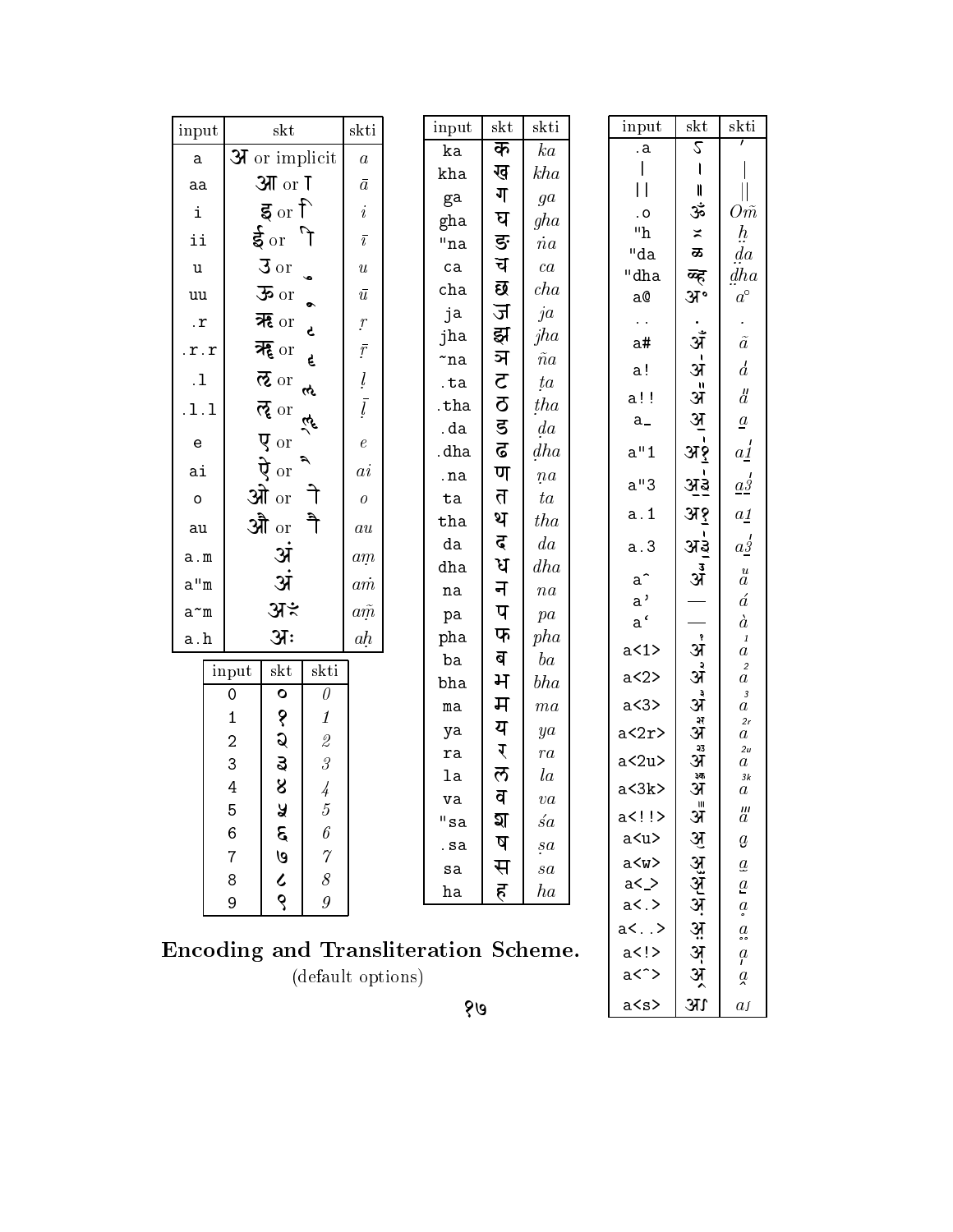Sample Text from Rgveda 10.125.

अहं रुद्रेमिर्वसूमिश्चराम्यहमांदित्यैरुत विश्वदेवैः। अहं मित्रावरुंगोभा बिंभर्म्यहमिंन्द्राग्नी अहमश्विनोभा॥ १॥ ञ्चहं सोमंमाहनसं बिभर्म्युहं त्वष्टारमुत पूषणुं भगम्। ग्रहं दंधामि द्रविंगं हविष्मंते सुप्राब्येर्ड यजनमानाय सुन्वते ॥ २ ॥ अहं राष्ट्री संगमंनी वसूंनां चिकितुषीं प्रथमा यज्ञीयांनाम्। तां मां देवा व्यंदधुः पुरुत्रा भूरिंस्थात्रां भूर्यावेशयंन्तीम्॥ ३॥ मया सो अन्नमति यो विपर्श्याति यः प्राणिति य ईं शृगोत्युक्तम्। अमुन्तवो मां त उपं क्षियन्ति श्रुधि श्रुत श्रद्धिवं तें वदामि ॥ ४ ॥ अहमेव स्वयमिदं वंदामि जुष्टं देवेभिरुत मानुषेभिः। यं कामये तंतमुग्रं कृंगोमि तं ब्रह्माणां तामृषिं तं सुमेधाम्॥ ५॥ ग्रहं रुद्राय धनुरा तंनोमि ब्रह्मद्विषे शरंवे हन्तवा उं। अहं जनांय समंदं कृगोम्यहं द्यावांपृथिवी आ विवेश॥ ६॥ अहं सुंवे पितरंमस्य मुर्धन्मम योनिरप्स्वईन्तः संमुद्रे। ततो वि तिष्ठे भुवनानु विश्वोताम्ं द्यां वर्ष्मगोपं स्पृशामि॥ ७॥ अहमेव वात इव प्र वांम्यारमंमाणा भुवंनानि विश्वं। परो दिवा पर एना पृथिव्यैतावती महिना सं बंभूव ।। ८ ।।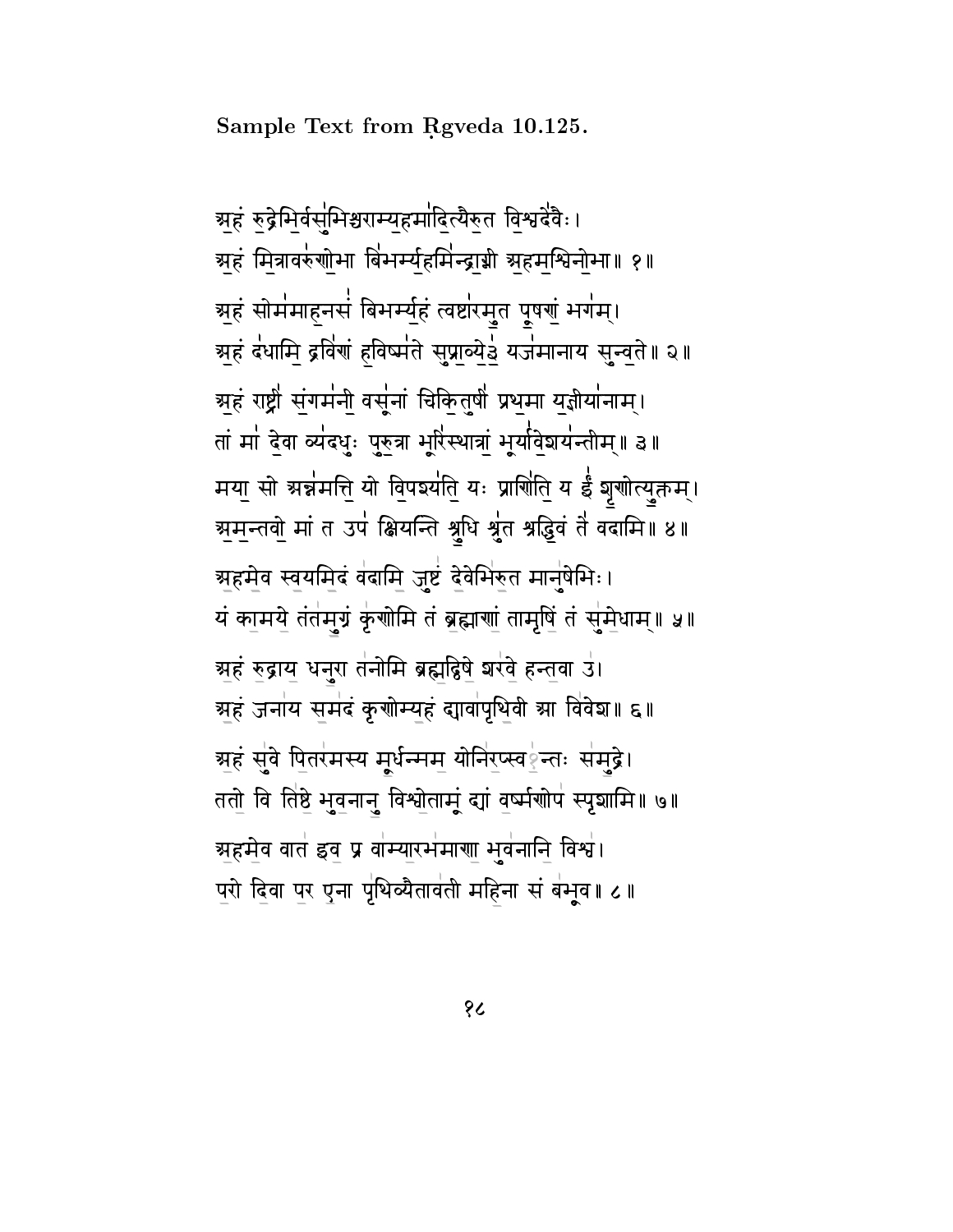### Sample Text from Sāmaveda

 $S\bar{a}maveda\ Samhit\bar{a} (Kauthuma)$ , verses 523-528.

स्यान्य कोशं निषीद नृभिः पुनानो अभि वाजमर्ष।<br>प्रतुद्रव परि कोशं निषीद नृभिः पुनानो अभि वाजमर्ष।<br>उन्हेन्द्र उन्हेन्द्र उन्हेन्द्र उन्हेन्द्र २००१ ग्र्येष्ठवं न त्वा वाजिनं मर्जयन्तोऽच्छा वर्ही रशनामिर्नयन्ति॥ ५२३॥ ः अत्रास्य के देश्य के स्वतं पुरुष<br>प्रं काव्यमुशनेव ब्रुवाणो देवो देवानां जनिमा विवक्ति।  $\frac{3}{2}$ ३१२३२३ कर महिव्रतः शचिबन्धुः पावकः पदा वराहो अभ्येति रेभन्॥ ५२४॥ है : अर्थ : अर्थ : अर्थ : अर्थ : अर्थ : अर्थ : अर्थ : अर्थ : अर्थ : अर्थ : अर्थ : अर्थ : अर्थ : अर्थ : अर्थ : <br>तिस्रो वाच ईरयति प्र वह्निर्म्नृतस्य धोतिं ब्रह्मणो मनीषाम्। ग्रस्य प्रेषा हेमना पूयमानो देवो देवेभिः समपृक्त रसम्। सुतः पवित्रं पर्य्येति रेमन्मितेव सद्म पञ्चमन्ति होता॥ प्र२६॥ ्रः ।<br>सोमः पवते जनितां मतीनां जनितां दिवो जनितां पृथिव्याः। ्र<br>जनितांग्नेर्जनिता सूर्यस्य जनितेन्द्रस्य जनितोत विष्णोः॥ ५२७॥ व है है है है ।<br>अभि त्रिपृष्ठं वृषणं वयोधामङ्गोषिणमवावशन्तं वाणीः वना बसानो वरुगो न सिन्धर्वि रत्नधा दयते वार्यागि॥ ५२८॥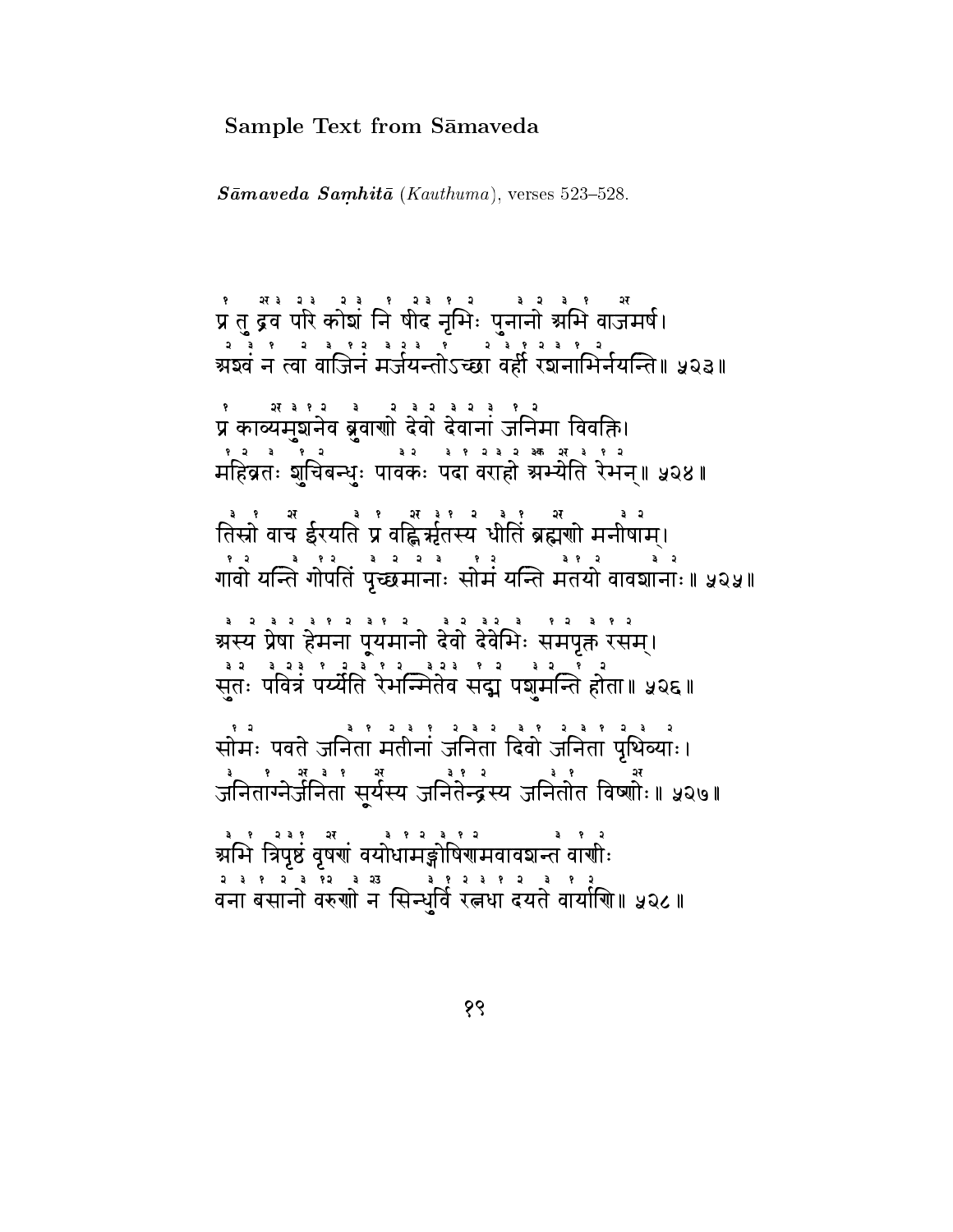|                | $\overline{0}$ | $\mathbf{1}$            | $\overline{2}$       | 3                        | $\overline{4}$           | $\overline{5}$           | $\boldsymbol{6}$        | $\overline{7}$ | 8                    | 9                       | $\bf{A}$             | $\overline{B}$           | $\overline{C}$     | D                | $\boldsymbol{\mathrm{E}}$ | ${\bf F}$             |
|----------------|----------------|-------------------------|----------------------|--------------------------|--------------------------|--------------------------|-------------------------|----------------|----------------------|-------------------------|----------------------|--------------------------|--------------------|------------------|---------------------------|-----------------------|
| 00             | r              | $\mathcal{U}$           | $\mathcal{L}$        | $\overline{\mathcal{L}}$ | $\overline{\mathcal{C}}$ | $\overline{\mathcal{L}}$ | ᠭ                       | ᡕ              | ┍                    | r                       | r                    | r                        |                    |                  |                           |                       |
| 10             | उ              | १                       | য়                   | ३                        | ञ्                       | 33                       | ३क                      | τ              | ऊ                    | ऋ                       | ॠ                    | ऌ                        | ॡ                  | रू               | $\hat{\mathbf{r}}$        | Ÿ                     |
| 20             | Ģ              |                         | ◢                    | क्                       | $\mathbf{r}$             | फ                        | ह                       | ◢              | $\mathbf{x}$         | $\overline{\mathbf{x}}$ |                      |                          |                    |                  |                           | $\ddot{\phantom{1}}$  |
| 30             | $\bullet$      | १                       | Q                    | $\mathbf{z}$             | 8                        | Å                        | $\mathcal{E}$           | ७              | $\boldsymbol{\zeta}$ | ९                       | $\ddot{\phantom{1}}$ | $\overline{\phantom{0}}$ | ٹ                  | र                | $\div$                    | $\epsilon$            |
| 40             | $\times$       | अ                       | エ                    | छ                        | E                        | $\overline{\mathbf{z}}$  | 5                       | E              | $\ddot{\phantom{0}}$ | ड्                      | ङ्                   | ख्                       | ळ                  | $\ddot{\bullet}$ | σ                         | ए                     |
| 50             | फ              | ढ                       | $\mathcal{L}$        | Ø                        | Õ.                       | $\bullet$                | $\overline{5}$          | તર્            | ę                    | $\mathcal{L}$           | হ                    | ढ़                       | ळ                  | الع              | $\geq$                    | $\ddot{\tilde{r}}$    |
| 60             | $\times$       | $\Gamma$                | ā                    | $\bar{\mathbf{c}}$       | ढ़                       | $\hat{\phantom{0}}$      | $\overline{c}$          | $\mathbf{r}$   | $\mathbf{\hat{e}}$   | $\overline{J}$          | $\overline{t}$       | क                        | ल                  | 上                | $\overline{ }$            | 3                     |
| 70             | C              | ड                       | Í                    | $\acute{\text{r}}$       | $\overline{5}$           | Ó                        | $\overline{\mathbf{o}}$ | <u>ત્ત્</u>    | Ç                    | $\overline{c}$          | ङ                    | Í                        | ಹ                  | £                | $\hat{\mathbf{t}}$        | $\tilde{\mathcal{L}}$ |
| 80             | र्त            | र्त्रु                  | क्न                  | $\bar{\mathbf{t}}$       | छ्य                      | $\overline{\varpi}$      | $\bar{\tau}$            | $\overline{G}$ | ラ                    | द्                      | $\tilde{\mathbf{v}}$ | ٤                        | త్లె               | ष्ट              | $\mathbf 8$               | ह्म                   |
| 90             | ゔ              | 5                       | 辷                    | <u>ন্</u>                | $\checkmark$             | ◢                        | ह                       | ह्             | हृ                   | $\times$                | $\times$             | $\times$                 | गा                 | $\int$           | $\checkmark$              | ىپ                    |
| A <sub>0</sub> | $\times$       | $\times$                | $\times$             | $\times$                 | $\times$                 | $\times$                 | $\times$                | $\times$       | $\times$             | $\boxtimes$             | $\boxtimes$          | $\times$                 | $\boxtimes$        | $\boxtimes$      | $\times$                  | $\boxtimes$           |
| B <sub>0</sub> | با             | 9                       | 6                    | मृ                       | ४                        | Ч                        | $\epsilon$              | मृ             | 5                    | $\zeta$                 | ञ्ज                  | ক                        | $\overline{5}$     | 圱                | ग्                        | E                     |
| C <sub>0</sub> | X              | $\overline{\mathsf{l}}$ | $\rightarrow$        | છે                       | معا                      | I                        | 9                       | E              | ىپ                   | ۷                       | ङ्                   | Ąб                       | $\mathbf{\hat{z}}$ | ۰                | U                         | 붼                     |
| D <sub>0</sub> | h              | ଙ                       | ∕                    | P                        | L                        | $\times$                 | $\bullet$               | ٩              | द                    | J                       | ą                    | $\times$                 | $\times$           | $\times$         | $\times$                  | $\times$              |
| E <sub>0</sub> | $\times$       | $\ddot{\phantom{0}}$    | $\ddot{\phantom{1}}$ | ひ                        | ત્                       | $\blacksquare$           | ح                       | √              | \$                   | $\blacksquare$          | ড                    | $\bullet$                | 4                  | ╈                | ᢎ                         |                       |
| F <sub>0</sub> | ı              | 5                       |                      | $\overline{\mathbf{r}}$  | ٣                        | $\bullet$                | ۰                       |                | Ş                    |                         | ๖−                   | $\times$                 | $\times$           | $\times$         | $\times$                  | X                     |

Font Table: skt-series fonts (at 17.28pt).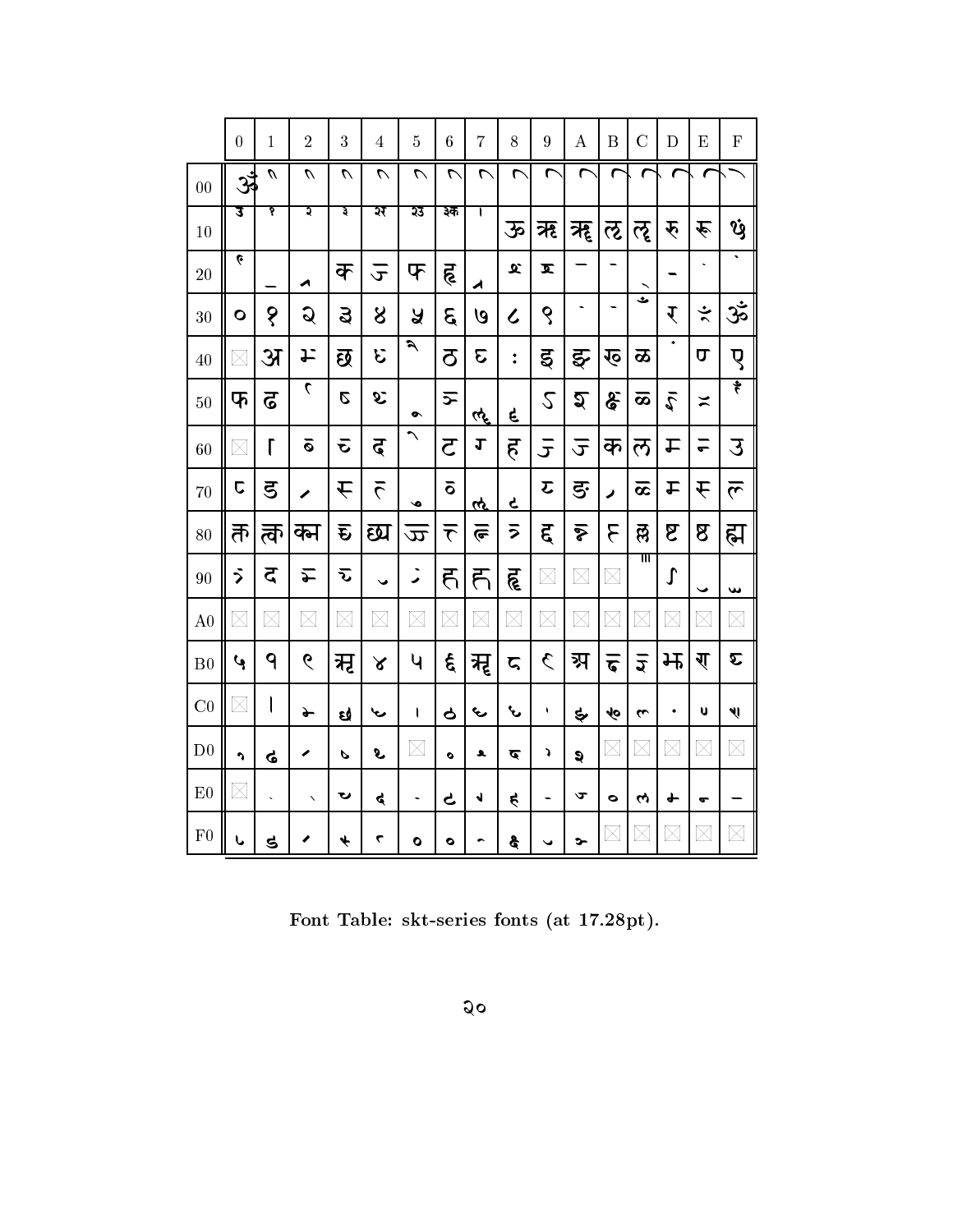|                | $\overline{0}$           | $\mathbf{1}$   | $\overline{2}$ | 3             | $\sqrt{4}$     | $\overline{5}$ | 6                       | $\overline{7}$  | 8                        | $\overline{9}$ | $\bf{A}$                 | $\overline{B}$          | $\overline{C}$           | D              | ${\bf E}$            | $\mathbf F$             |
|----------------|--------------------------|----------------|----------------|---------------|----------------|----------------|-------------------------|-----------------|--------------------------|----------------|--------------------------|-------------------------|--------------------------|----------------|----------------------|-------------------------|
| 00             | i0                       | i3             | i4             | i5            | i6             | i7             | i8                      | i9              | Y <sub>0</sub>           | Y <sub>1</sub> | Y <sub>2</sub>           | Y3                      | Y4                       | <b>Y5</b>      | Y <sub>6</sub>       | <b>Y7</b>               |
| 10             | $\mathfrak{c}_0$         | $\mathbf{1}$   | $\mathbf{C}_2$ | $^{\prime}$ 3 | $\frac{4}{4}$  | $\cdot$ 5      | $6^{\circ}$             | '7              | $\mathfrak{c}_o$         | $^\prime$ x    | $\mathbf{Y}^{\prime}$    | $\epsilon$ <sub>W</sub> | $\mathcal{U}$            | r8             | r9                   | $\zeta$                 |
| 20             | R <sub>2</sub>           | $^{\prime}$ 8  | r1             | k1            | j <sub>1</sub> | P <sub>1</sub> | h1                      | r2              | $\overline{\mathcal{L}}$ | )              | $\ast$                   | $\ddot{}$               | $\bullet$                | -              | $\ddot{\phantom{0}}$ | $\overline{1}$          |
| 30             | $\mathbf 0$              | $\mathbf{1}$   | $\overline{a}$ | 3             | $\overline{4}$ | 5              | 6                       | $\overline{7}$  | 8                        | 9              | $\ddot{\cdot}$           | $\vdots$                | $\overline{\phantom{0}}$ | $=$            | ⋗                    | $\overline{?}$          |
| 40             | $\overline{\phantom{0}}$ | A              | $\, {\bf B}$   | $\mathbf C$   | $\mathbb D$    | $\overline{E}$ | F                       | Ġ               | $\rm H$                  | I              | J                        | K                       | L                        | M              | ${\tt N}$            | O                       |
| 50             | $\overline{P}$           | Q              | ${\bf R}$      | S             | $\mathbf T$    | U              | $\overline{V}$          | W               | $\pmb{\chi}$             | Υ              | Z                        | $\overline{L}$          | L1                       | $\overline{1}$ | H1                   | R1                      |
| 60             |                          | a              | b              | $\mathbf C$   | d              | $\mathbf e$    | $\mathbf f$             | g               | h                        | i              | j                        | $\mathbf k$             | $\mathbf{1}$             | m              | n                    | $\circ$                 |
| 70             | p                        | q              | r              | S             | $\mathbf t$    | u              | $\overline{\mathbf{V}}$ | W               | x                        | y              | z                        | r4                      | L <sub>2</sub>           | m1             | s <sub>1</sub>       | 11                      |
| 80             | k <sub>2</sub>           | k3             | k <sub>4</sub> | c1            | C <sub>1</sub> | j <sub>2</sub> | t1                      | t2              | t3                       | d1             | n1                       | p1                      | 12                       | S <sub>1</sub> | S <sub>2</sub>       | h2                      |
| 90             | t4                       | d2             | m2             | y1            | y2             | y3             | h3                      | h <sub>4</sub>  | h <sub>5</sub>           | ÷,             | $\overline{\phantom{0}}$ | $\overline{ }$          | $\epsilon_{\parallel}$   | $^\prime$ s    | $\mathfrak{c}_u$     | $\epsilon$ <sub>W</sub> |
| A <sub>0</sub> |                          | $\equiv$       | -              | -             | -              | $\equiv$       |                         | -               | -                        | -              | -                        | —                       |                          | -              | -                    | -                       |
| B <sub>0</sub> | <b>@O</b>                | Q <sub>1</sub> | Q <sub>2</sub> | $\mathbf{r}$  | Q <sub>4</sub> | Q <sub>5</sub> | Q6                      | ${}^{\prime}$ R | Q8                       | 09             | $\cdot$ A                | $\epsilon$ [            | $\mathcal{L}$            | $\epsilon$ J   | $^{\circ}$ N         | $'$ T                   |
| C <sub>0</sub> | ÷                        | QA             | ©В             | <b>@C</b>     | @D             | <b>QΕ</b>      | 0F                      | @G              | @H                       | QI             | Q J                      | QK                      | QL                       | QM             | <b>QN</b>            | QO                      |
| D <sub>0</sub> | <b>@Р</b>                | @Q             | QR.            | @S            | QT             | @U             | <b>QV</b>               | QW              | QX                       | QY             | QZ                       | -                       | -                        | ÷,             | $\equiv$             | $\equiv$                |
| E <sub>0</sub> | $\overline{\phantom{0}}$ | <b>©а</b>      | @b             | ©с            | @d             | <b>©е</b>      | @f                      | @g              | @h                       | ©і             | $Q_{\text{J}}$           | 0k                      | $Q_1$                    | $_{\alpha m}$  | @n                   | Qо                      |
| F <sub>0</sub> | $^{\circ}P$              | $Q_{q}$        | $Q_T$          | 0s            | @t             | <b>©и</b>      | 0v                      | Qw              | $@{\bf x}$               | $\mathbf{Q}$ y | $@$ z                    | -                       |                          | —              | —                    | -                       |

Font Access Codes: skt-series fonts.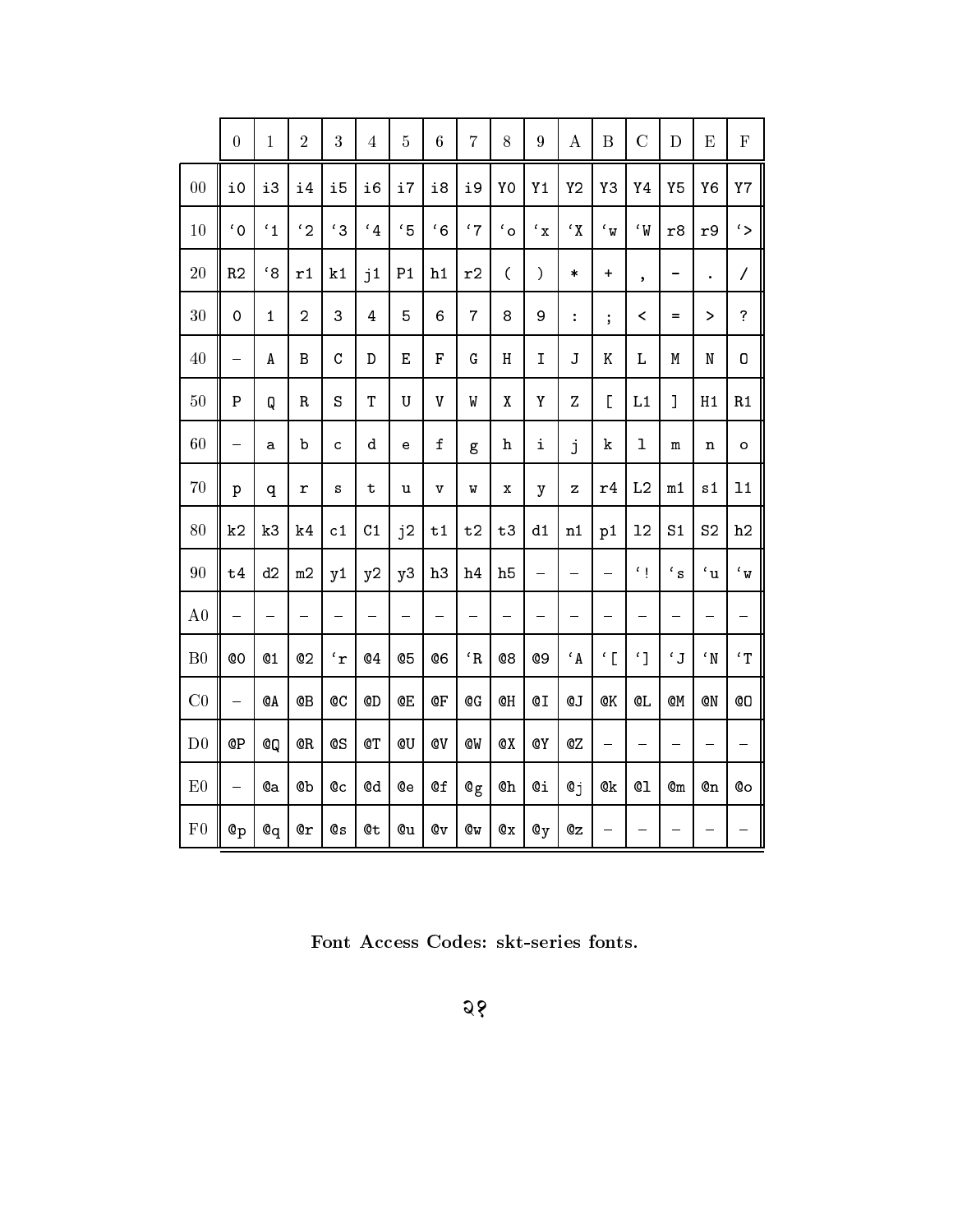# Samyoga Table

This lists the *samyoga* tested by the font: the first shown is the default; where it is affected by user-selectable options, all the possible forms are shown. The sources used in compiling this table, in order consulted, are:

- <sup>c</sup> Michael Coulson, *Teach Yourself Sanskrit*, pp 22-24.
- <sup>m</sup> Monier-Williams, A Practical Grammar of the Sanskrit Language, p 2.
- <sup>P</sup> S.C.Vasu, *Astādhyāyī of Pānini*, (Riddled with typo's.)
- <sup>a</sup> J E Agenbroad, Difficult Characters: A Collection of Devanagari Conjunct Consonants, Int. Assoc. of Orientalist Librarians, Bulletin 38, pp. 17-53.

| $1^{\rm c}$ kka                   | क्क क्क          | $21^{\rm p}\,ktha$    | क्थ क्य         | 39P ksa                | क्श               |
|-----------------------------------|------------------|-----------------------|-----------------|------------------------|-------------------|
| $2^{\mathrm{a}}\,kkn\mathfrak{a}$ | क्क्ण क्क्गा     | $22^{\rm p}$ kthna    | क्थ क्य         | $40^{\rm p}$ ksla      | क्श्न क्श्न क्स्न |
| $3^{\rm a}$ kkya                  | क्का क्वंग क्क्य |                       | क्ष्न क्श्न     |                        | क्श्ल क्श्ल क्श्ल |
| $4^{\circ}$ kks $\circ$           | क्क्श            | 23 <sup>p</sup> kthya | क्थ्य क्ष्य     | $41^{\circ}$ kssa      | ক্ষহা             |
| $5^{\rm c}$ kkha                  | क्ख              | $24^{\circ} kda$      | क्द             | $42^{\circ}$ ksa       | क्ष त्न           |
| $6^a$ kkhya                       | क्ख्य            | $25^{\circ}$ kna      | क्न क्न         | $43^{\mathrm{m}}$ ksna | क्ष्ण ह्ण         |
| $7P$ kna                          | क्नु क्ङ         | $26^{\circ}$ knya     | क्ला क्वा कन्य  |                        | न्ग क्ष्मा        |
| $8c$ $kca$                        | क्च              | $27P$ kpa             | क्प             | $44^{\rm p}$ ksnya     | क्ष्ण्य ह्ण्य     |
| 9P kcha                           | क्छ              | 28P kpra              | क्प्र           |                        | ह्र्यय क्ष्यय     |
| $10^{\rm a}$ kja                  | क्ज              | $29^p$ kpha           | क्फ             | $45^{\circ}$ ksma      | क्ष्म हम          |
| $11^{\rm p}$ kta                  | क्ट              | $30^{\circ}$ kma      | का कम           | $46^{\rm a}\,ksmya$    | क्ष्म्य ह्म्य     |
| $12^{\circ}$ ktra                 | क्ट्र            | $31^{\circ}$ kmya     | कांग कम्य       | $47^{\circ}$ ksya      | क्ष्य ह्य         |
| 13 <sup>p</sup> ktha              | क्ठ              | $32^{\circ}$ kya      | का क्य          | $48^{\rm a}~k s r a$   | क्ष न्व           |
| $14^{\circ}$ kna                  | क्ण              | $33^{\circ}$ kra      | क्र             | $49^{\rm a}\;ksla$     | क्ष्ल ब्ल         |
| $15^{\circ}$ kta                  | क्त क्त          | $34^{\circ}$ krya     | क्रा क्र्य      |                        | ब्ल क्ष्ल         |
| $16^{\circ}$ ktca                 | क्त्च            | $35^{\circ}$ kla      | क्ल क्ल क्ल क्ल | $50^{\circ}$ ksva      | क्ष्व ह्व         |
| $17^{\circ}$ ktya                 | त्ता तृंग क्त्य  | $36^{\rm a}$ klya     | क्लप क्लप क्लप  | $51P$ $ksa$            | क्स               |
| $18^{\circ}$ ktra                 | क क्त्र          |                       | क्लूच क्ल्य     | $52^{\circ}$ ksta      | क्स्ट             |
| $19^{\circ}$ ktrya                | र्तूग क्रूय कन्न | $37c$ $kva$           | कु क्व          | 53 <sup>a</sup> kstra  | क्स्ट्र           |
| $20^{\circ}$ ktva                 | त्व क्ल          | $38^{\circ}$ kvya     | क्वा क्वा कव्य  | $54^{\circ}$ ksda      | क्स्ड             |

<u>ର୍</u>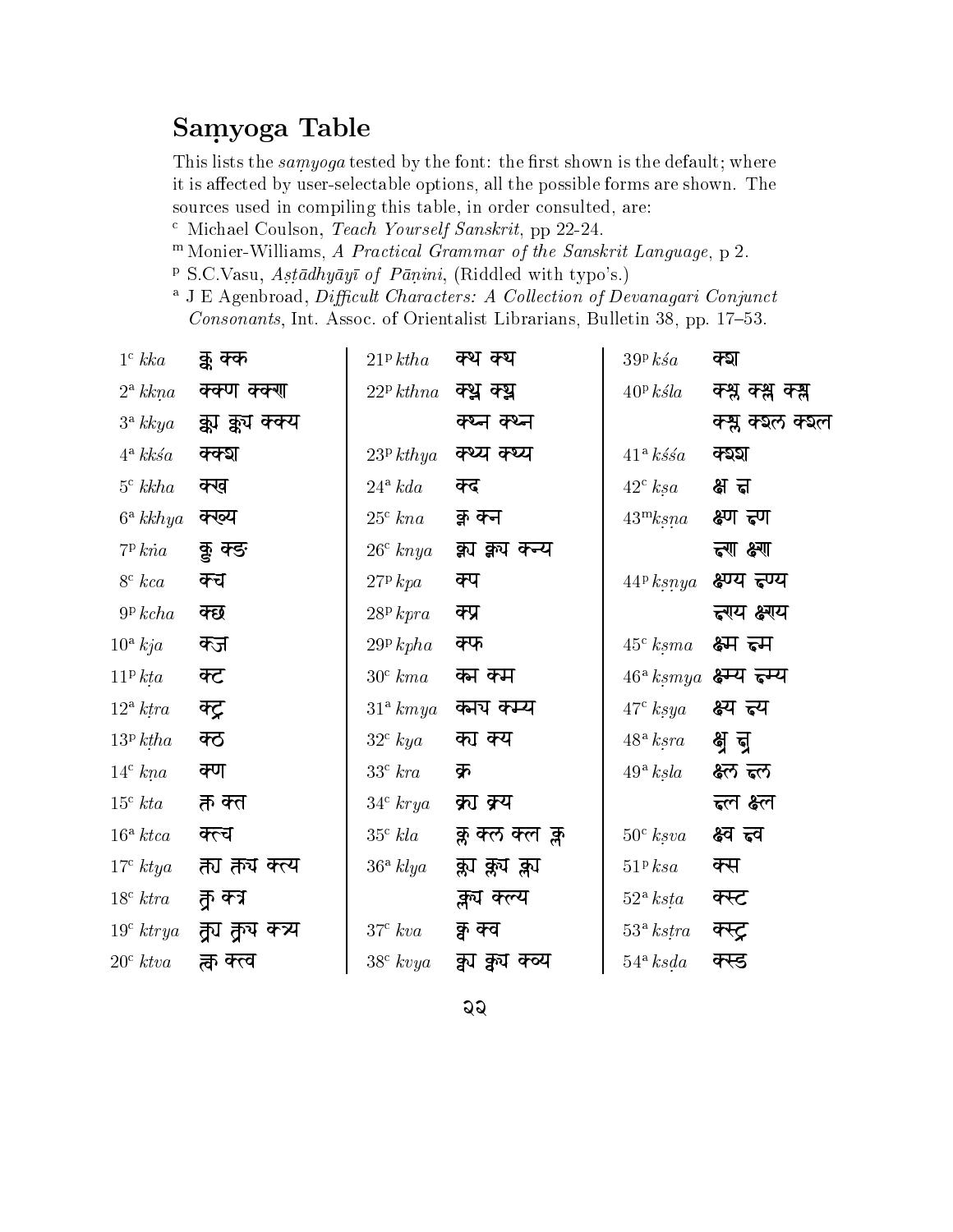| 55P kstra               | क्स्त्र         | 81 <sup>p</sup> gda            | ग्द         | $108^{\circ}$ ghra                   | घ्र                                                                                                                                    |
|-------------------------|-----------------|--------------------------------|-------------|--------------------------------------|----------------------------------------------------------------------------------------------------------------------------------------|
| $56^{\circ}$ kspra      | क्स्प्र         | $82^{\circ}$ gddha             | ग्दु        | $109^{\circ}$ ghrya                  | प्र्य                                                                                                                                  |
| $57^{\circ}$ kspla      | क्स्प्ल क्स्प्ल | $83^{\circ}$ gddhva $\sqrt{3}$ |             | $110^a$ ghla                         | ष्ठ ष्ल                                                                                                                                |
|                         | क्स्प्ल क्स्प्ल | $84^{\circ}$ gdya              | ग्दा ग्दच   | $111^p ghva$                         | घ्व                                                                                                                                    |
| 58P k s r a             | क्स्र           | $85^{\circ}$ gdva              | ग्दु        | $112^c$ <i>nka</i>                   | Ş.                                                                                                                                     |
| $59P$ $ksva$            | क्स्व           | $86^{\circ}$ gdha              | ग्ध         | $113^{\rm c}$ $\emph{ikta}$          | ङ्क                                                                                                                                    |
| $60^{\circ}$ khkha      | ख्ख             | $87^{\circ}$ gdhya             | ग्ध्य       | $114^c$ <i>nktya</i>                 | 亂                                                                                                                                      |
| $61^{\circ}$ khta       | ख्त             | $88^{\rm a}$ gdhra             | ग्ध्र       | $115^{\circ}$ nktra                  | iðick                                                                                                                                  |
| $62^{\circ} \; k h n a$ | ख्नु ख्न        | $89^{\circ}$ gdhva             | ग्ध्व       | $116^{\circ}$ nktrya $\frac{57}{20}$ |                                                                                                                                        |
| $63^{\circ}$ khnya      | खु्य रून्य      | $90^{\mathrm{m}}$ gna          | ग्न ग्न     | $117^{\circ}$ <i>nktva</i>           | ङ्क                                                                                                                                    |
| $64^{\circ} \; khm$     | ख्म             | 91 <sup>m</sup> gnya           | ग्रुघ ग्न्य | $118^a$ <i>nktha</i>                 | झ्रा झ्रा                                                                                                                              |
| $65c$ khya              | ख्य             | $92^{\mathrm{a}}$ gba          | ग्ब         | $119c$ nkya                          | झ्रा                                                                                                                                   |
| $66^{\circ}$ khra       | खु              | $93^{\circ}$ gbha              | ग्भ         | $120^{\rm p}$ nkra                   |                                                                                                                                        |
| $67^{\circ}$ khla       | ख्ल ख्ल         | $94^{\mathrm{m}}$ gbhya        | ग्न्य       |                                      | iook                                                                                                                                   |
| $68^{\rm a}$ khva       | ख्व             | $95p$ gma                      | ग्म         | $121^p$ <i>nkva</i>                  | <b>bioco</b>                                                                                                                           |
| $69^{\circ}$ khsa       | ख्श             | $96^{\rm a}$ gmya              | गम्य        | $122^c$ nksa                         | ड्वें ड्वें                                                                                                                            |
| $70^{\circ}$ khsa       | ख्स             | $97^{\circ}$ gya               | ग्य         |                                      | $123^{\circ}$ $\hbar k s$ na $\frac{1}{80}$ $\frac{1}{60}$ $\frac{1}{80}$ $\frac{1}{80}$                                               |
| $71^{\circ}$ gga        | ग्ग             | $98^{\circ}$ gra               | ग्र         |                                      | $124^a$ nksnva $\overline{\mathbf{H}}$ $\overline{\mathbf{H}}$ $\overline{\mathbf{H}}$ $\overline{\mathbf{H}}$ $\overline{\mathbf{H}}$ |
| $72^p$ ggha             | ग्घ             | $99^{\circ}$ grya              | ग्र्य       | $125^{\circ}$ nksma $\Xi$ $\P$       |                                                                                                                                        |
| $73^{\circ}$ gghya      | ग्घ्य           | $100^{\mathrm{m}}$ gla         | ग्ल ग्ल     | $126^{\rm a}$ $\hbar k s y a$        | ्य झ                                                                                                                                   |
| $74^{\circ}$ gja        | जु              | $101^p$ qva                    | ग्व         | $127^{\rm a}$ $\emph{nksra}$         | তিছে<br>তিহা                                                                                                                           |
| $75^x$ gj $\tilde{n}a$  | ग्दा ग्ज        | $102^{\circ}$ gsa              | ग्स         | $128c$ <i>nksva</i>                  |                                                                                                                                        |
| $76^{\circ}$ gjya       | ग्ज्य           | $103^{\rm a} g + ha$           | ग्ह         | $129^c$ <i>nkha</i>                  | ह्म झ                                                                                                                                  |
| $77^{\circ}$ gjha       | ग्झ ग्म         | $104^c$ ghna                   | घू घ्न      |                                      | ৱী                                                                                                                                     |
| $78^{\circ}$ gda        | ग्ड             | $105^{\circ}$ ghnya            | न्न्य घ्न्य | $130^{\circ}$ <i>nkhna</i>           | 160                                                                                                                                    |
| $79^{\circ}$ gdha       | ग्ढ             | $106^{\circ}$ ghma             | घ्म         | $131^c$ <i>nkhya</i>                 | झ                                                                                                                                      |
| $80^{\circ}$ gna        | ग्ण ग्गा        | $107^{\circ}$ ghya             | घ्य         | $132^{\circ}$ <i>nkhra</i>           | $\frac{1}{2}$                                                                                                                          |

**Q**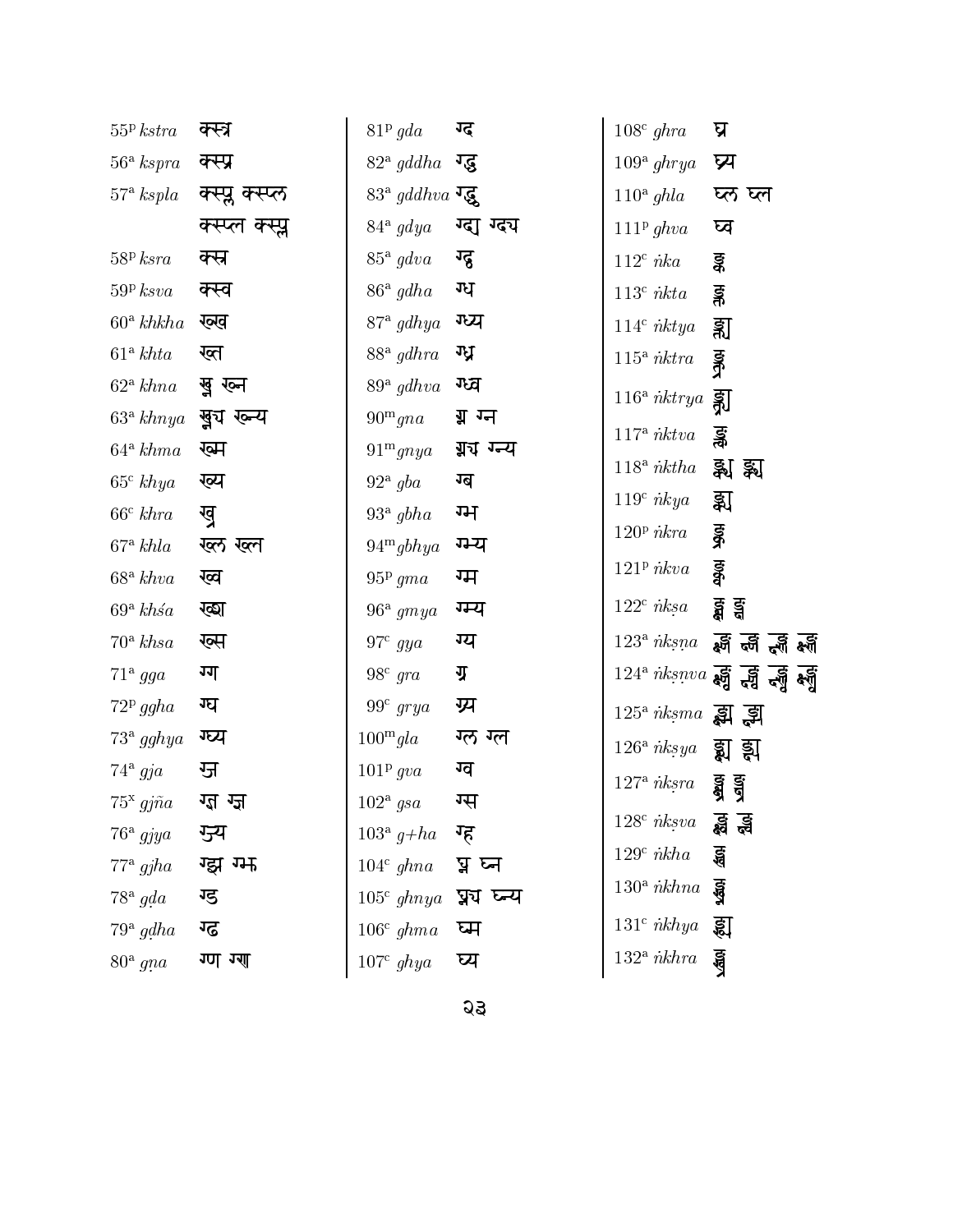| $133^{\circ}$ nga     | ङ्ग         | $160P$ nva          | ङ्ग         | $187^{\circ}$ cma              | च्म           |
|-----------------------|-------------|---------------------|-------------|--------------------------------|---------------|
| $134^{\circ} \; \eta$ | झ           | $161^p$ nsa         | <u>धुरे</u> | $188^{\circ}$ cya              | च्य           |
| $135c$ ngya           | झ           | $162^{\circ}$ nsa   | इ           | $189^{\rm a}$ cra              | च्र           |
| $136^{\circ}$ ngra    | ধ্যু        | $163^{\rm p}\,nsa$  | ई           | $190P$ cla                     | च्ल च्ल       |
| $137^{\circ}$ ngla    | .ह्र ह्म    | $164P$ <i>nstha</i> | ষ্ম য়      | $191P$ cva                     | च्व           |
| $138p$ ngva           | ্ৰন্ন       | $165^p$ nspa        | ধ্ৰী        | $192^p$ cvya                   | च्ळ्य         |
| $139^c$ ngha          | ङ्ख         | $166P$ <i>nsva</i>  | र्छन        | $193^{\rm a}$ csa              | च्प           |
| $140^{\circ}$ nghya   | ह्य         | $167^p$ <i>iha</i>  | ङ्ग         | $194P\ csa$                    | ब्स           |
| $141^c$ nghra         | ड्ड         | $168^p$ <i>ihya</i> | इ्रा        | $195P$ csva                    | च्स्व         |
| $142^c$ nna           | <b>GST</b>  | $169P$ $hba$        | iona        | $196^a$ chna                   | ध्र           |
| $143p$ nca            | ङ्ख         | $170^{\rm p}$ cka   | च्क         | $197^{\circ}$ chma             | द्या छन       |
| $144P$ nja            | ङ्ज         | $171^p$ ckta        | च्क च्क्त   | $198c$ chya                    | <i>छ</i> ा छप |
| $145^{\rm p}$ nna     | र्झ झ       | $172P$ ckha         | च्ख         | $199^c$ chra                   | ब्र           |
| $146P$ nnva           | ৰ্দ্ব ৰ্ম্ব | $173^{\circ}$ cca   | द्य च्य     | $200^{\circ}$ chrya            | ुद्र्य द्व्य  |
| $147^{\rm p}$ nta     | ङ्ग         | $174^{\circ} ccya$  | द्य च्य     | $201^{\circ}$ chla             | झ झ           |
| $148p$ <i>ndha</i>    | डु          | $175^{\circ}$ ccha  | च्छ         | $202^{\circ}$ chva             | छू            |
| $149^c$ nna           | ङ्ग         | $176^{\rm m}$ cchya | च्छा च्छप   | $203^p$ jka                    | ज्क           |
| $150p$ npa            | ङ्ग         | $177^{\circ}$ cchra | च्छ्र       | $204^{\circ}$ jja              | ज्ञ ज्ज       |
| $151p$ npra           | ड्र         | $178P$ cchla        | च्छ्र च्छ्र | $205^{\rm a}\,jj\tilde{n}a$    | ক্ৰা ক্ৰা     |
| $152p$ <i>nbha</i>    | Įğ          | $179P$ cchva        | च्छ         | $206^{\rm a}$ jjya             | ज्जय ज्ज      |
| $153p$ <i>nbhya</i>   | इ्रा        | $180^{\circ}$ cña   | च्च च्ञ     | $207^p$ jjva                   | ज्ज्व         |
| $154^c$ nma           | झ           | $181P$ cta          | च्त         | $208^{\circ}$ jjha             | ज्झ ज्म       |
| $155^{\circ}$ nya     | द्य         | $182^p$ ctrya       | च्न्य       | $209^{\circ}$ jjhra            | ज्झु ज्म      |
| $156^{\circ}$ nra     | ङ्ग         | $183a$ cna          | न्न ब्न     | $210^{\circ}$ jña              | ৱ ৱ           |
| $157^{\circ}$ nrva    | ষ্ঠ         | $184P$ cpa          | च्प         | $211^{\circ}$ jñya             | ज्य ज्ञ्य     |
| $158a$ <i>nrvya</i>   | ड्य         | $185P$ cpra         | च्प्र       | $212^{\circ}$ j $\tilde{n}$ ra | ये ये         |
| $159P$ $nla$          | ङ्क ङ्क     | $186P$ cpha         | च्फ         | $213^{\circ}$ jta              | ज्ट           |
|                       |             |                     |             |                                |               |

ज़ुय ज़्य

ज्झ ज्म

ज्झु ज्म्म

च्ल च्ल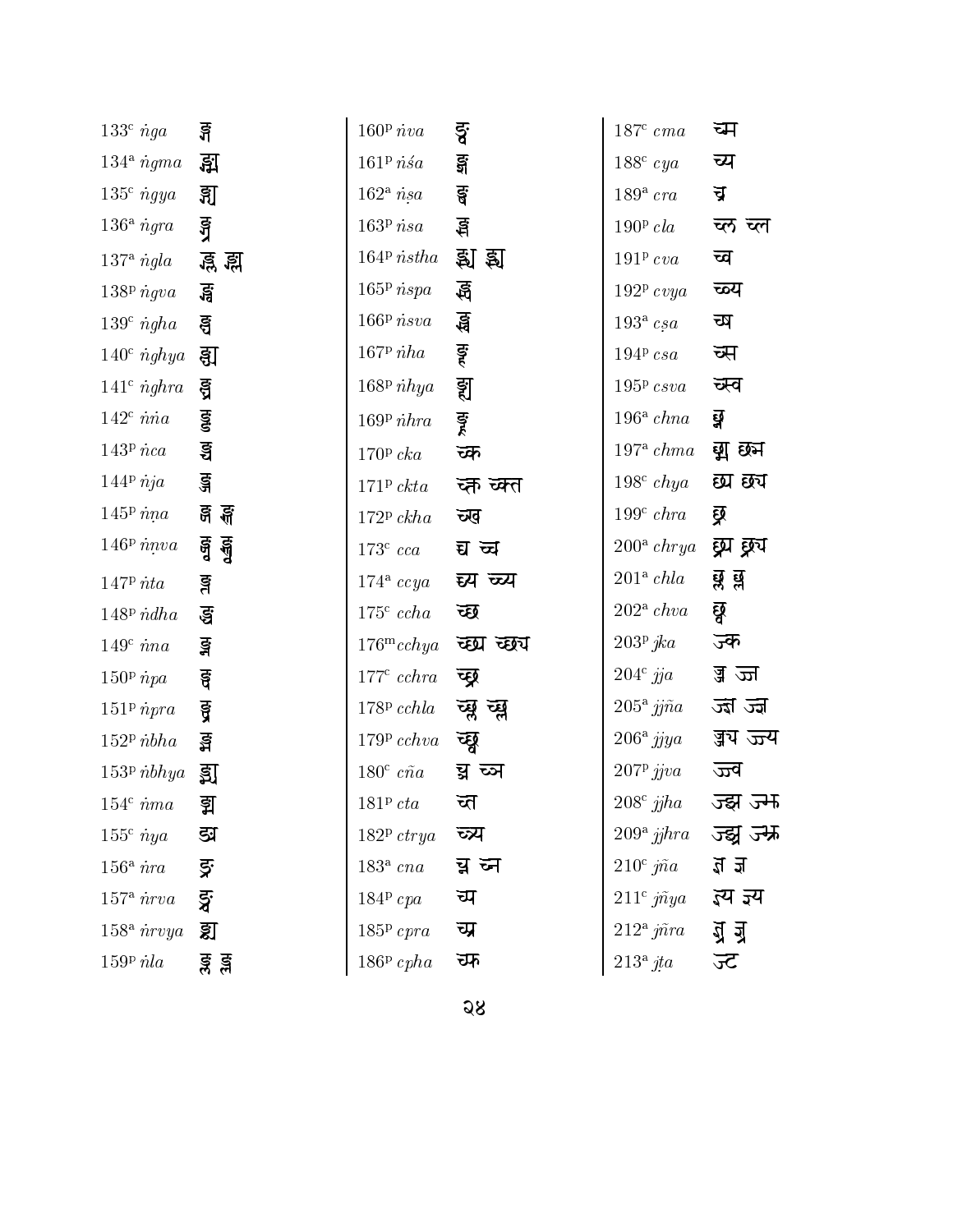| ज्ड           | $241^{\circ}$ $\tilde{n}$ cya              | ञ्चय ञ्च्य | $268$ <sup>p</sup> $\tilde nsa$                                                                                                                                                                                                 | ञ्स            |
|---------------|--------------------------------------------|------------|---------------------------------------------------------------------------------------------------------------------------------------------------------------------------------------------------------------------------------|----------------|
| ज्द           | $242^{\circ}$ $\tilde{n}$ cva              |            | $269$ <sup>p</sup> $\tilde{n} s n a$                                                                                                                                                                                            | ञ्स्न ञ्स्न    |
| न्न ज्न       | $243^{\circ}$ $\tilde{n}$ cha              | ञ्छ        | $270P$ tka                                                                                                                                                                                                                      | द्भ            |
| ज्प           |                                            |            | $271^{\circ}$ tkha                                                                                                                                                                                                              | द्ध            |
| ज्ब           | $245^{\circ}$ <i>ñchra</i>                 |            | $272P$ tca                                                                                                                                                                                                                      | यु             |
| ज्म्य         | $246^{\circ}$ $\tilde{p}j a$               | ञ्ज ञ      | $273P$ tcha                                                                                                                                                                                                                     | दु             |
| ज्म्र         | $247^{\rm p}$ $\tilde{nj}\tilde{n}a$       |            | $274^{\circ}$ tta                                                                                                                                                                                                               | ट्ट            |
| ज्म           | $248^{\circ}$ $\tilde{n}$ <i>jma</i>       |            | $275^{\rm p}$ ttya                                                                                                                                                                                                              | ट्ट्य          |
| ज्य           | $249^{\circ}$ $\tilde{nj}ya$               |            | $276P$ ttha                                                                                                                                                                                                                     | टु             |
| ज्र           | $250^{\rm p}$ $\tilde{n}jva$               |            | $277^{\circ}$ thya                                                                                                                                                                                                              | ट्ठ्य          |
| ज्ल ज्ल       | $251^{\circ}$ $\tilde{n}$ jha              |            | $278^{\circ} t dha$                                                                                                                                                                                                             | ट्टु           |
| ज्व           | $252^{\rm p}$ $\tilde{m}\tilde{n}a$        | ञ्च ञ्ञ    | $279^{\circ}$ tna                                                                                                                                                                                                               | क्ष क्ष        |
| झ्झ म्भ       | $253^{\rm p}$ $\tilde{n}$ $\tilde{n}$ $ya$ |            | $280P_{t}t a$                                                                                                                                                                                                                   | ट्न            |
| झ म्न         | $254P \nightharpoonup$ ntha                | ਨ          | $281^{\rm p}$ ttra                                                                                                                                                                                                              | द्र            |
| झम भ्रम       | $255^{\rm p}$ $\tilde{n}$ na               | ञ्ग ञ्ग    | $282^{\circ}$ ttsa                                                                                                                                                                                                              | द्भ            |
| झय भय         | $256P\ \tilde{n}da$                        | ञ्द        | $283^{\circ}$ ttha                                                                                                                                                                                                              | द्य द्य        |
| झु भ्र        | $257P \hat{n} dva$                         | ञ्ह        | $284P_t da$                                                                                                                                                                                                                     | ट्             |
| इल म्न म्न इल | $258P~\tilde{n}na$                         | ञ्च ञ्च    | $285^{\rm a}$ tna                                                                                                                                                                                                               | $\mathbf{F}$   |
| इव म्र        | $259^{\rm p}$ $\tilde{n}$ <i>pa</i>        | ञ्प        | $286^{\rm p}$ tpa                                                                                                                                                                                                               | द              |
| ञ्क           | $260^{\rm p}$ $\tilde{n}bha$               | ञ्म        | $287^{\circ}$ tpha                                                                                                                                                                                                              | द्ग            |
| ञ्ज्ञ ञ्क्व   |                                            |            | $288^{\rm a}$ tba                                                                                                                                                                                                               | द्व            |
| ञ्क ञ्क्त     | $262^{\rm p}$ $\tilde{n}$ ma               | ञ्म        | $289^{\rm a}~ tma$                                                                                                                                                                                                              | द्म टन         |
| ञ्ख           | $263P \n$ $\tilde{n}ya$                    | ञ्य        | $290^{\circ}$ tya                                                                                                                                                                                                               | ट्य            |
| ञ्ग           | $264$ <sup>a</sup> $\tilde{n}$ ra          | ञ्र        | $291$ <sup>a</sup> tra                                                                                                                                                                                                          | $\zeta$        |
| ञ्च ञ्च       | $265^{\circ}$ $\tilde{m}$ la               | ञ्ल ञ्ल    | $292P$ trva                                                                                                                                                                                                                     | $\vec{\bm{s}}$ |
| ञ्च ञ्च       | $266P$ $\tilde{n}va$                       | ञ्ब        | $293P$ tla                                                                                                                                                                                                                      | द्र द्र        |
| ञ्चन ञ्च्म    | $267P\$ ñśa                                | স্ম        | $294P$ tva                                                                                                                                                                                                                      | ट्व            |
|               |                                            |            | ুদ্ধ স্ব<br>$244^{\mathrm{a}}$ $\tilde{n}$ chya $\overline{\nu}$ $\overline{\nu}$ $\overline{\nu}$<br>ञ्छ<br>হ্ব হ্ব<br>ञ्जम ञ्ज्म<br>ञ्जूष ञ्ज्य<br>ञ्ज ञ्ज्व<br>ञ्झ ञ्म<br>ञ्चय ञ्ञ्य<br>$261^{\circ}$ $\tilde{n} b$ hya ञ्मय |                |

**JA**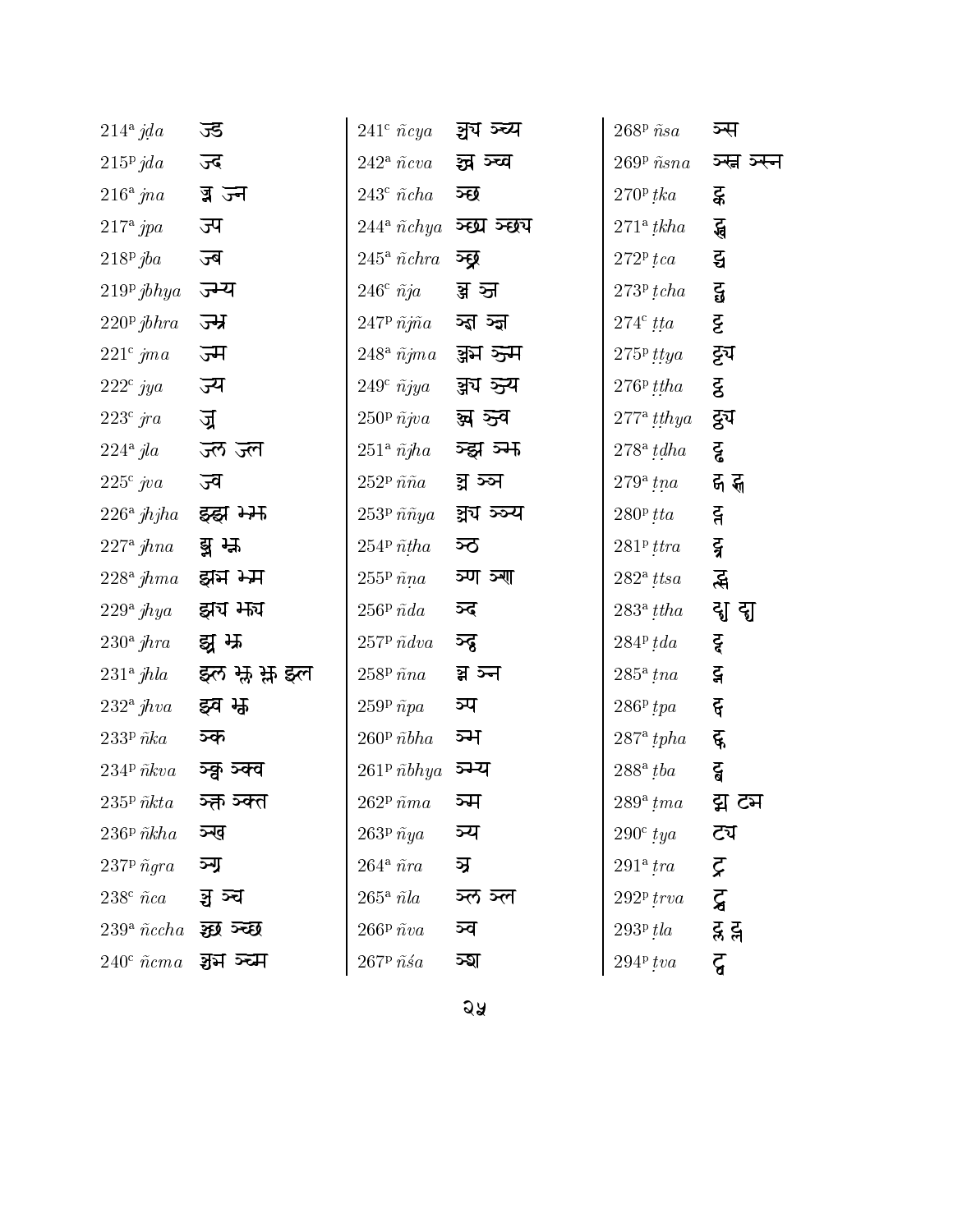| $295^{\rm p}\,t$ śa                                          | द्भ       |
|--------------------------------------------------------------|-----------|
| $296P$ tśva                                                  | द्भ       |
| $297P$ <i>tśvya</i>                                          |           |
| $298a$ tsa                                                   | द         |
| $299P$ tsa                                                   | इ         |
| $300^{\rm p}\,tsta$                                          | स्त       |
| $301^{\rm a}$ tsla                                           | रू स्न    |
| $302^{\rm p}$ ts $va$                                        | स्ब       |
| $303^{\circ}$ ththa $\overline{g}$                           |           |
| $304^{\rm a}$ $thna$ $-$ বী কী                               |           |
| $305^{\rm a}$ ththa $\,$ चु] व्यु                            |           |
| $306^{\rm a}$ ththya  ষ্মৃয ব্যুয                            |           |
| $307^{\rm a}$ thna - 즉                                       |           |
| $308^{\rm a}$ $thma$ $\bf \overline{q}$ $\bf \overline{O}$ ম |           |
| $309^{\rm c}$ $thya$ $\;$ ठ्य ठ्य                            |           |
| $310^{\circ}$ thra                                           | ζ         |
| $311^{\circ}$ thla                                           | ੍ਰੜ੍ਹ ੜ੍ਹ |
| $312^{\circ}$ thva                                           | ਰ੍ਹੋ      |
| $313^{\rm p}$ thsa                                           | सि        |
| $314^{\circ}$ dga                                            | ङ्ग       |
| $315^{\circ}$ dgya                                           | ु झु      |
| $316^{\circ}$ dgha                                           | इ         |
| $317^{\circ}$ dghra $\bar{5}$                                |           |
| $318^{\circ}$ dja                                            | ुड        |
| $319^{\rm a}$ $djha$ $\qquad$ ङ्ग ड्वै                       |           |
| $320^{\circ}$ dta                                            | ड्ड       |
| $321^{\rm p}$ dda                                            | डु        |
|                                                              |           |

| $322^{\rm p}$ ddya                    | ड्ड्य      |
|---------------------------------------|------------|
| 323 <sup>p</sup> ddu                  | र<br>पुरुष |
| $324^{\rm p}$ ddha                    | ड्ड        |
| $325^{\circ}$ ddhva                   | ूडू        |
| $326^{\circ}$ dna                     | र्न र्न    |
| $327^{\circ}$ dna                     | ड्ग        |
| $328^{\rm a}$ dba                     | डु         |
| $329^{\circ}$ dbha                    | ន្ន        |
| $330p$ $dbhya$ 习                      |            |
| $331^{\circ}$ dma                     | ड्म डन्न   |
| $332^{\circ}$ dya                     | ड्य ड्य    |
| $333^{\circ}$ dra                     | ड्र        |
| $334^{\circ}$ dla                     | ड्र ड्र    |
| $335p$ dva                            | ड्ड        |
| $336P$ dvya                           | झ ङ्ग्र    |
| $337^{\rm a}$ dhdha                   | ढू         |
| $338^{\mathrm{a}}$ dhdhya <b>ढूप</b>  |            |
| $339^{\circ}$ dhna $\overline{6}$ के  |            |
| $340^{\circ} dhna$                    | ୍କୁ        |
| $341^{\circ}$ $dhma$ द्वी ढन          |            |
| $342^{\circ}$ $dhya$ $\quad$ द्धा ह्य |            |
| $343^{\circ}$ dhra                    | ब्र        |
| $344^{\circ}$ dhrya द्धाद्धा          |            |
| $345^{\circ}$ dhla                    | ड़ ड्र     |
| $346P$ dhva                           | ढु         |
| $347P$ nka                            | ण्क रक     |
| $348P$ nca                            | ण्च रच     |

| $349^{\rm p}$<br>$\emph{nya}$       | ण्ज्य राज्य    |
|-------------------------------------|----------------|
| $350^{\rm c}$<br>nta                | ण्ट गट         |
| $351^{\rm a}$<br>$\it ntya$         | ण्ट्य गट्य     |
| $352^{\rm c}$<br>$n_{\mathit{tha}}$ | ण्ठ गठ         |
| $353^{\rm a}$<br>nthya              | ण्ठा राठा      |
|                                     | गठ्य ण्ठ्य     |
| $354^{\rm c}$<br>nda                | ण्ड गड         |
| $355^{\circ}$ ndya                  | ण्डा राडा      |
|                                     | राड्य ण्ड्य    |
| $356^{\circ}$ ndra                  | ण्ड्र गड्र     |
| $357c$ ndrya                        | ण्ड्र्य रा्ड्य |
|                                     | गड्रुय ण्ड्र्य |
| $358P$ ndva                         | ण्डु गड्ड      |
| $359^{\rm c}$<br>ndha               | ण्ढ गढ         |
| $360^\circ$<br>nna                  | ण्ण गुगा       |
| $361^{\rm p}$<br>nnya               | ण्णय गगय       |
| $362^{\rm p}$ nta                   | ण्त गत         |
| $363^{\rm a}$<br>n tha              | ण्य गथ         |
|                                     | ग्घ ण्घ        |
| $364$ <sup>a</sup> nthya            | ण्य्य गथ्य     |
|                                     | गध्य ण्घ्य     |
| $365^{\rm p}$ nda                   | ण्द गद         |
| $366^{\rm p}$ nna                   | प्न ण्न गन     |
| $367P$ $nbha$                       | ण्भ राभ        |
| $368^{\circ}$ nma                   | ण्म रम         |
| $369^{\circ}$ nya                   | ण्य गय         |
| $370^{\rm p}$ nra                   | ण्र ण्र गु     |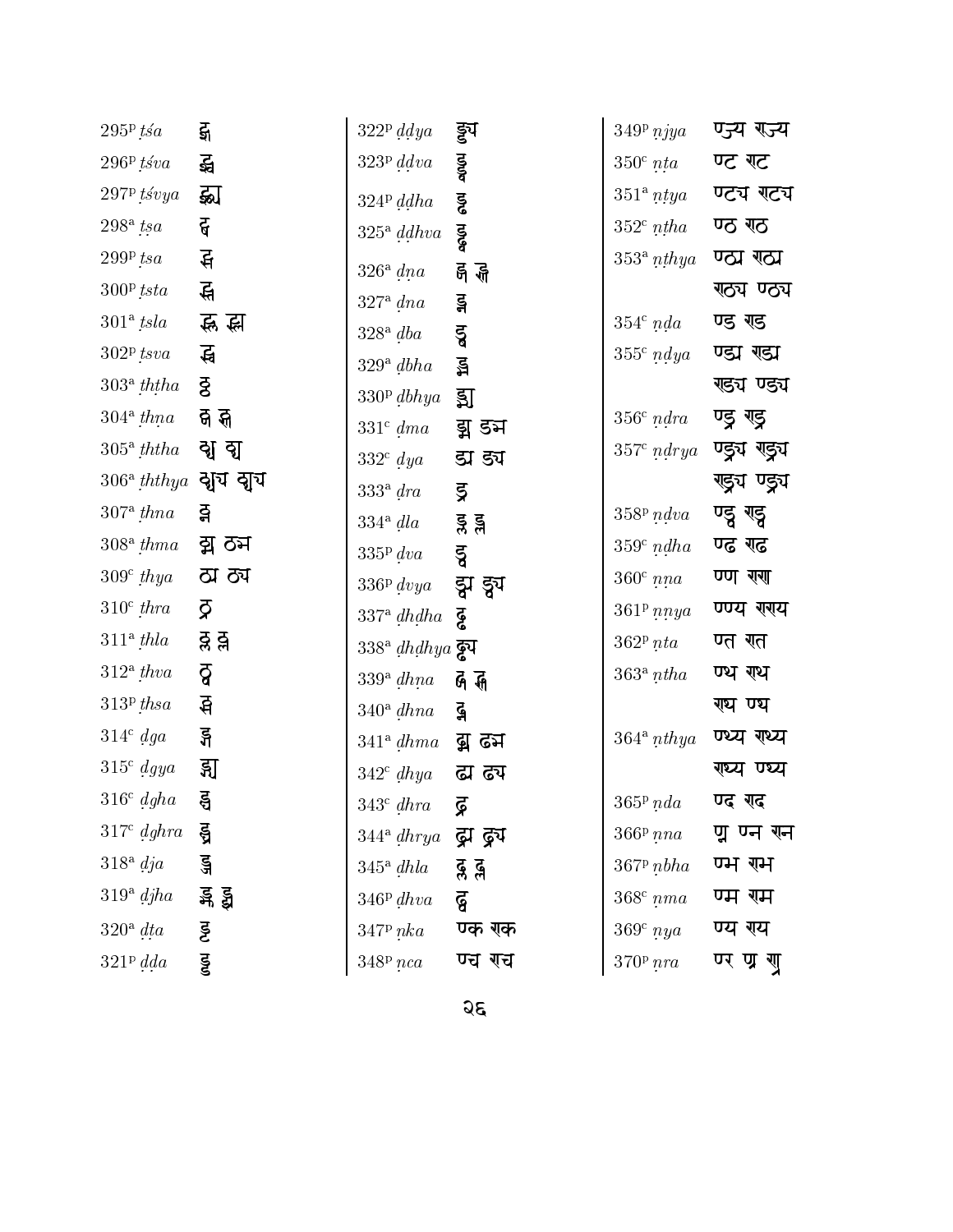| $371a$ nla                     | ण्ल गल      | 396 <sup>a</sup> tja | ल्ज                 | $422^{\circ}$ tpla            | त्प्ल त्य्ल त्म्ल त्प्ल |
|--------------------------------|-------------|----------------------|---------------------|-------------------------------|-------------------------|
|                                | गल ण्ल      | $397^{\circ}$ tjha   | त्झ त्म             | $423^{\rm p}\,tpha$           | त्फ                     |
| $372^{\circ}$ nva              | ण्व गव      | $398^{\circ}$ tña    | ल्न                 | $424^{\circ} tphra$           | त्फ्र                   |
| $373^p$ nvya                   | ण्व्य राव्य | $399^{\circ}$ tta    | ल्ट                 | $425^{\circ}$ tba             | ल                       |
| $374^{\circ}$ nsa              | ण्स रस      | $400^{\circ}$ ttha   | $\overline{\infty}$ | $426^{\circ}$ tbha            | ल्म                     |
| $375^{\circ}$ nsma             | ण्स्म गस्म  | $401^{\circ} tda$    | लु                  | $427^{\circ}$ tma             | त्म                     |
| $376^{\circ}$ nha              | ण्ह गह      | $402^{\circ}$ tdha   | ल्ढ                 | $428^{\circ}$ tmya            | त्म्य                   |
| $377^{\circ} \; n h$ <i>ma</i> | ण्ह्म रह्म  | $403^{\circ}$ tna    | त्ण त्गा            | $429^{\circ}$ tya             | त्य                     |
| $378^{\circ}$ nhya             | ण्ह्य रहा   | $404^{\circ}$ tta    | त्त ल               | $430^{\circ}$ tra             | त्र                     |
| $379^{\circ}$ nhva             | ण्ह्व ग्ह्व | $405^{\rm p}$ ttka   | त्क त्त्क           | $431^{\circ}$ trya            | त्र्य                   |
| $380^{\circ}$ tka              | त्क         | $406^{\rm a}$ ttksa  | रक्ष लक्ष           | $432^{\circ}$ trva            | त्र्व                   |
| $381a$ tkma                    | ल्का लग्म   |                      | ल्हा ल्हा           | 433 <sup>a</sup> tla          | ल्ल ल्ल                 |
| $382^{\circ}$ tkya             | त्का त्क्य  | $407^{\circ}$ ttna   | त्व त्न त्न         | $434^{\circ}$ tva             | त्व                     |
| $383P$ tkra                    | त्क्र       | $408^{\circ}$ ttya   | त्य त्त्य           | $435p$ tvya                   | ल्य                     |
| $384^{\circ}$ tkla             | त्क्ल त्क्ल | $409^{\circ}$ ttra   | ल्न                 | $436^{\circ}$ ts <sup>a</sup> | ম্মে                    |
|                                | त्क्ल त्क्ल | $410^{\circ}$ ttrya  | ल्य                 | $437P$ tsa                    | त्ष                     |
| $385^{\circ}$ tkva             | त्कु त्क्व  | $411^{\circ}$ ttva   | त्त्व त्त्व         | $438P$ tstha                  | त्ष त्ष्ठ               |
| $386P$ tksa                    | त्क्ष त्त्व | $412^{\circ}$ ttha   | त्थ त्य             | $439c$ tsa                    | त्स                     |
| $387^{\circ}$ tksa             | ल्क्स       | $413^{\circ}$ tthya  | ल्य ल्य             | $440^{\circ}$ tska            | त्स्क                   |
| $388P$ tkha                    | त्ख         | $414^{\circ} tda$    | ल्द                 | $441^p$ tsta                  | त्स्त                   |
| $389^{\circ}$ tkhna            | त्ख्न त्ख्न | $415^{\circ} t dh$ a | त्थ                 | $442P$ tstha                  | त्स्थ त्स्य             |
| $390^{\circ}$ tkhra            | त्खृ        | $416^{\circ}$ tna    | त ल                 | $443^{\circ}$ tsna            | रन्न रून                |
| $391a$ tga                     | <u>ला</u>   | $417^{\circ}$ tnya   | ल्य ल्य             | $444^{\circ}$ tsnya           | त्स्य त्स्न्य           |
| $392^{\circ}$ tgha             | त्घ         | $418P$ tnva          | त्व ल्व             | $445P$ tsma                   | त्स्म                   |
| 393 <sup>a</sup> tna           | त्ङ         | $419^{\circ}$ tpa    | त्प                 | $446^{\circ}$ tsmya           | त्स्म्य                 |
| $394$ <sup>a</sup> tca         | त्च         | $420^{\circ}$ tppha  | त्प्फ               | $447^{\rm m}$ tsya            | त्स्य                   |
| $395^{\circ}$ tcha             | छ           | $421^{\circ}$ tpra   | त्प्र               | $448^{\rm a}~tsra$            | त्स                     |

 $\overline{Q}$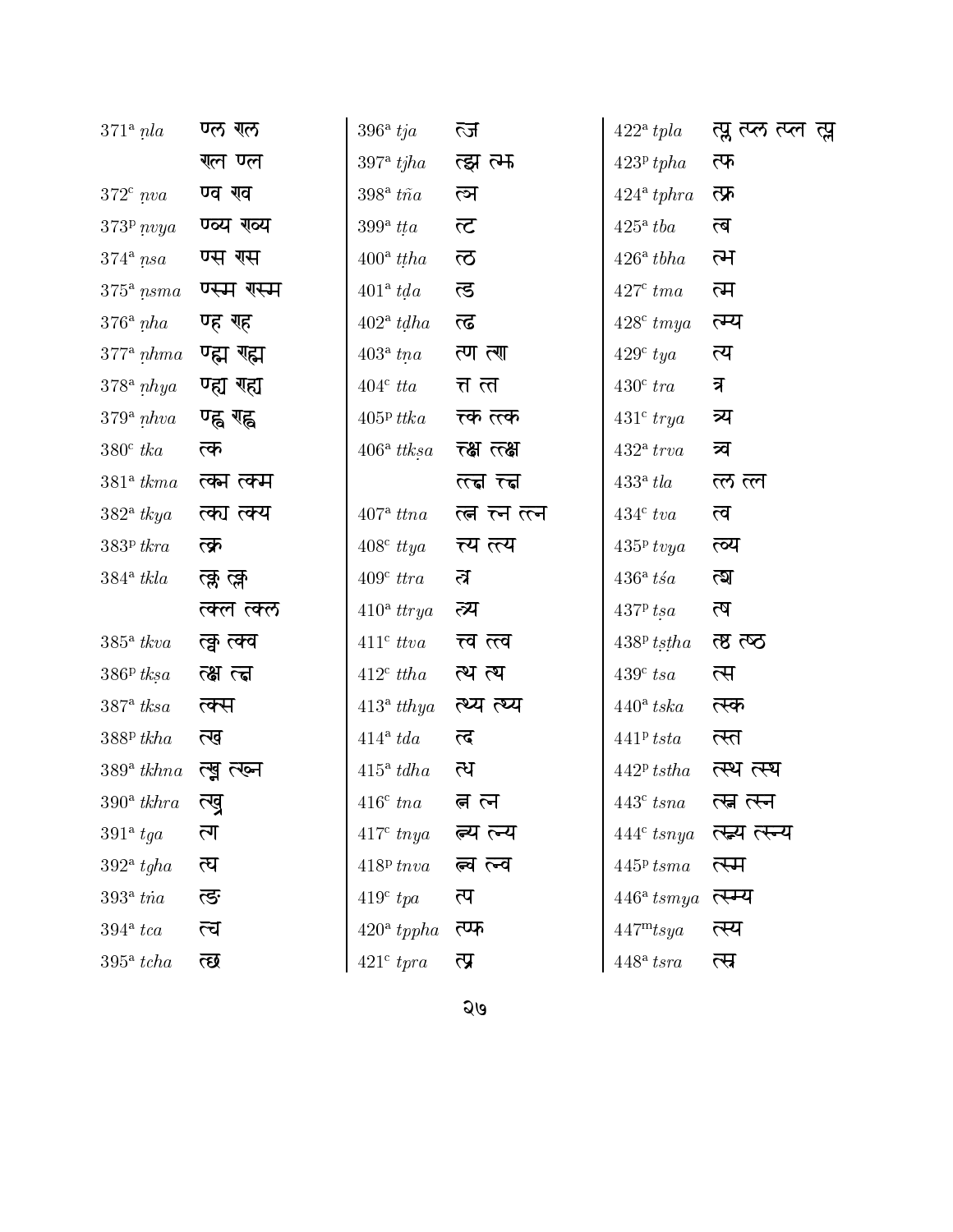| $449P$ tsva                                           | त्स्व                       | $475^{\circ}$ ddha                                                | द्ध          | $502^{\rm c}$ $dhnya$ ¥য চ্য  |            |
|-------------------------------------------------------|-----------------------------|-------------------------------------------------------------------|--------------|-------------------------------|------------|
| $450^{\circ} t + ha$                                  | ऌ                           | $476^{\circ}$ ddhna $\overline{g}$                                |              | $503^{\circ}$ dhnva भ्वं जन्व |            |
| 451 <sup>a</sup> ththa                                | थ्य व्य                     | $477^{\rm a}$ ddhnya द्वय                                         |              | $504^{\circ} dhma$            | ਯ          |
| 452 <sup>a</sup> than a                               | थ्न ध्र ध्न थ्न             | $478^{\rm a}$ ddhma द्वा द्धन                                     |              | $505^{\circ}$ dhya            | ध्य        |
| 453 <sup>a</sup> thma                                 | थ्म ध्म                     | $479^{\circ}$ ddhya $\overline{31}$ $\overline{3}$ $\overline{4}$ |              | $506^{\circ}$ dhra            | ्ध         |
| $454^{\circ}$ thya                                    | थ्य ध्य                     | $480P$ ddhra                                                      | ुद्ध         | $507^{\circ}$ dhrya           | ध्य        |
| $455^{\circ}$ thra                                    | थ्र थ्र                     | $481^{\circ}$ ddhrya द्धा द्ध्य                                   |              | $508^{\rm a}$ dhla            | ध्ल ध्ल    |
| $456^{\circ}$ thla                                    | थ्ल थ्ल                     | $482^{\mathrm{a}}$ ddhva                                          | द्ध          | $509^{\circ}$ dhva            | ध्व        |
|                                                       | थ्ल थ्ल                     | $483^{\circ}$ dna                                                 | $\mathbf{z}$ | $510^{\circ}$ dhvya           | ष्व्य      |
| $457P$ thva                                           | थ्व घ्व                     | $484^{\circ}$ dba                                                 | ढु           | $511^{\circ}$ dhvra           | ष्व        |
| $458^{\circ}$ dga                                     | द्ग                         | $485P$ dbra                                                       | Η            | $512^p$ nka                   | न्क        |
| $459^{\circ}$ dgya                                    | ह्य ह्य                     | $486^{\circ}$ dbha                                                | $\mathbf{z}$ | 513 <sup>p</sup> nkta         | न्क न्क्त  |
| $460^{\circ}$ dgra                                    | ЪX                          | $487^{\circ}$ dbhya                                               | द्धा द्वय    | $514^{\circ} nksa$            | न्क्ष न्दा |
| $461^{\circ}$ dgha                                    | $\boldsymbol{\vec{\theta}}$ | $488^{\circ}$ dbhra                                               | द्भ          | 515 <sup>p</sup> nksa         | न्क्स      |
| $462^{\circ}$ dghra                                   | द्व                         | $489^{\circ}$ dma                                                 | द्म ब्म      | $516^p$ nkva                  | न्कु न्क्व |
| $463^{\circ}$ djha                                    | र्द्ध द्व                   | $490^{\circ}$ dmya                                                | द्मुघ दमय    | $517^{\circ}$ nga             | न्ग        |
| $464P\,dda$                                           | $\mathbf{\tilde{g}}$        | $491^{\circ}$ dya                                                 | दा दंग       | $518^{\circ}$ ngla            | न्गल न्गल  |
| $465^{\rm p}$ ddda                                    |                             | $492^{\circ}$ dra                                                 | द्र          | $519^{\circ}$ nghya           | न्प्य      |
| $466^{\circ}$ ddha                                    | <b>POOL</b> NOO             | $493^{\circ}$ drya                                                | द्रा द्र्य   | $520^p$ nna                   | न्ङ        |
| $467^{\circ}$ dda                                     | ह                           | 494P drva                                                         | डू           | $521a$ nca                    | इ न्च      |
| $468^{\rm a}$ ddba                                    | $\epsilon$                  | $495^{\circ}$ dla                                                 | द्ग द्ग      | $522^{\circ}$ nja             | ज्ञ ज      |
| $469^{\circ}$ ddbra                                   | द्ध                         | $496^{\circ}$ dva                                                 | ढु           | $523a$ njya                   | ज्ञय न्जय  |
| $470^{\circ}$ ddya                                    | ा ह्य                       | $497^{\circ}$ dvya                                                | ह्य हुप      | $524$ <sup>a</sup> njva       | झ न्नव     |
| $471P$ ddra                                           | ्रद्र                       | $498^{\rm a}$ dvra                                                | द्व          | $525p$ njha                   | न्झ न्म    |
| $472^{\circ} ddu$                                     | हू                          | $499^{\rm a}$ dvrya                                               | ुद्रा हुप    | $526^{\circ}$ nta             | न्ट        |
| $473^{\rm p}$ $ddvya$ $\overline{51}$ $\overline{53}$ |                             | $500^{\circ}$ dhda                                                | ष्ट्र        | $527^{\circ}$ ntra            | न्द्र      |
| $474^{\circ}$ ddvra                                   | डू                          | $501^{\circ}$ dhna                                                | प्न ध्न      | $528^{\circ}$ nda             | न्ड        |
|                                                       |                             |                                                                   |              |                               |            |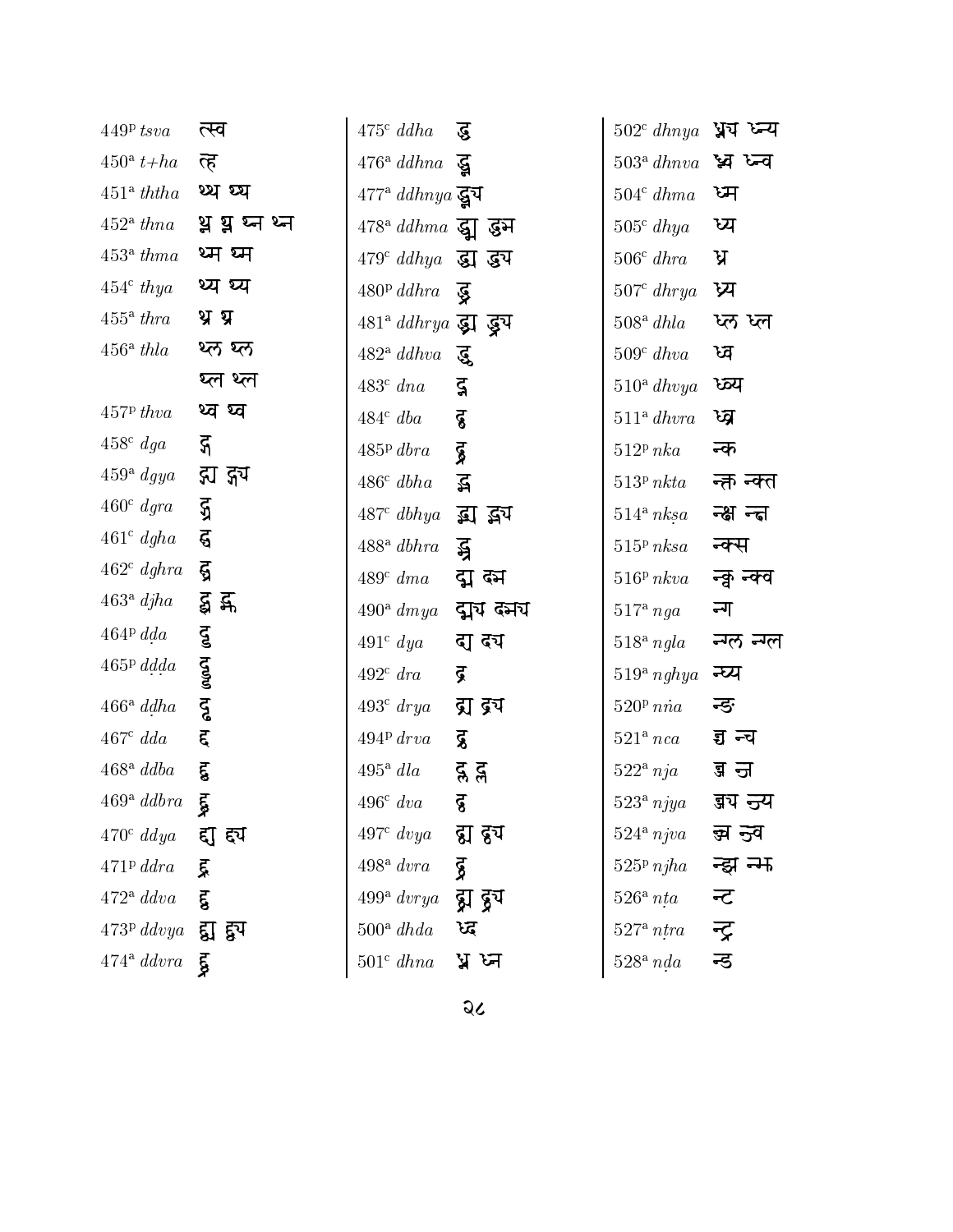| $529P$ nnva                              | न्ण्व न्गव  | $556^c$ ndhra $-7\frac{1}{2}$ |           | $583^{\circ}$ nsa        | न्ष         |
|------------------------------------------|-------------|-------------------------------|-----------|--------------------------|-------------|
| $530^{\rm c}$ nta                        | न्त         | $557^{\circ}$ ndhrya न्ध्र्य  |           | $584P$ nstha             | न्छ न्ष्ठ   |
| 531 <sup>a</sup> n t t a                 | न्त न्त     | $558P$ ndhva न्य              |           | $585^{\circ}$ nsa        | न्स         |
| $532^{\circ}$ nttha                      | न्त्थ न्त्य | $559c$ nna                    | न्न झ     | $586^{\circ}$ nsta       | न्स्ट       |
| $533a n$ tma                             | न्त्म       | $560^{\circ}$ nnpa            | न्न्य झ्प | $587$ <sup>a</sup> nstra | न्स्ट्र     |
| $534^{\circ}$ ntya                       | न्त्य       | $561$ <sup>a</sup> nnya       | न्न्य झ्य | $588P$ nsya              | न्स्य       |
| 535 <sup>c</sup> ntra                    | ন্স         | $562c$ npa                    | न्प       | $589^{\circ}$ nha        | न्त         |
| $536^{\mathrm{m}}$ ntrya                 | न्त्र्य     | $563c$ npra                   | न्प्र     | $590^{\circ}$ nhya       | न्ह्य       |
| $537^p$ ntva                             | न्त्व       | $564^a$ npha                  | न्फ       | 591 <sup>a</sup> hbra    | न्त्र       |
| $538^{\circ}$ ntvya                      | न्ल्य       | $565^{\circ}$ nphra           | न्फ्र     | $592^{\circ} pka$        | प्क         |
| $539P$ ntsa                              | न्त्स       | $566P$ nba                    | न्ब       | $593^{\circ}$ pkha       | प्प्व       |
| $540^{\circ}$ ntsya                      | न्त्स्य     | $567$ <sup>a</sup> $nbra$     | न्त्र     | $594P$ pca               | प्च         |
| $541$ <sup>a</sup> ntsva                 | न्त्स्व     | $568P$ $nbha$                 | न्म       | $595^{\circ}$ pcha       | प्छ         |
| $542^p$ ntha                             | न्थ न्य     | $569^p$ nbhya                 | न्म्य     | $596^{\circ}$ pta        | प्ट         |
| $543^{\circ}$ nthya                      | न्थ्य न्य्य | $570^{\circ}$ nbhva           | न्म्व     | $597^{\circ}$ ptra       | प्र         |
| $544$ <sup>a</sup> nthva                 | न्थ्व न्य्व | $571^c$ nma                   | न्म       | $598p$ ptha              | प्ठ         |
| $545^{\circ}$ nda                        | न्द         | $572$ <sup>a</sup> nmya       | न्म्य     | $599^{\circ}$ pnva       | प्ण्व प्लव  |
| $546^{\circ}$ nddra $\overline{\bullet}$ |             | 573 <sup>a</sup> m            | न्म       | $600^{\circ}$ pta        | प्त प्त     |
| $547^{\circ}$ nddha $\overline{3}$       |             | $574^{\circ}$ nya             | न्य       | $601^{\circ}$ ptya       | प्य प्ल्य   |
| $548^{\circ}$ nddhya न्दुय न्दुय         |             | $575^{\circ}$ nyva            | न्प्व     | 602 <sup>p</sup> ptra    | प्त्र       |
| $549^{\degree}$ $ndma$ न्द्म न्दर्भ      |             | $576^{\circ}$ nra             | न्र       | $603^{\circ}$ ptrya      | प्र्य       |
| $550^{\rm a}$ $ndya$ क्दा न्दय           |             | $577^{\rm a}$ nrya            | न्य       | $604^{\circ}$ ptva       | प्त्व प्त्व |
| 551 <sup>c</sup> ndra                    | न्द्र       | $578P$ nla                    | न्ल न्ल   | $605p$ ptha              | ष्य ष्य     |
| $552P$ ndva                              | न्द्र       | $579P$ nva                    | न्व       | $606^{\circ}$ pna        | पू प्न      |
| 553 <sup>c</sup> ndha                    | न्ध         | $580^{\rm p}$ nvya            | न्व्य     | $607^{\circ}$ ppa        | प्प         |
| $554^{\circ}$ ndhma न्ध्म                |             | $581^p$ nvra                  | न्त्र     | $608p$ ppra              | प्प्र       |
| $555^{\rm a}$ ndhya न्ध्य                |             | $582P$ $nsa$                  | ন্ম       | $609^{\rm a}$ ppha       | फ           |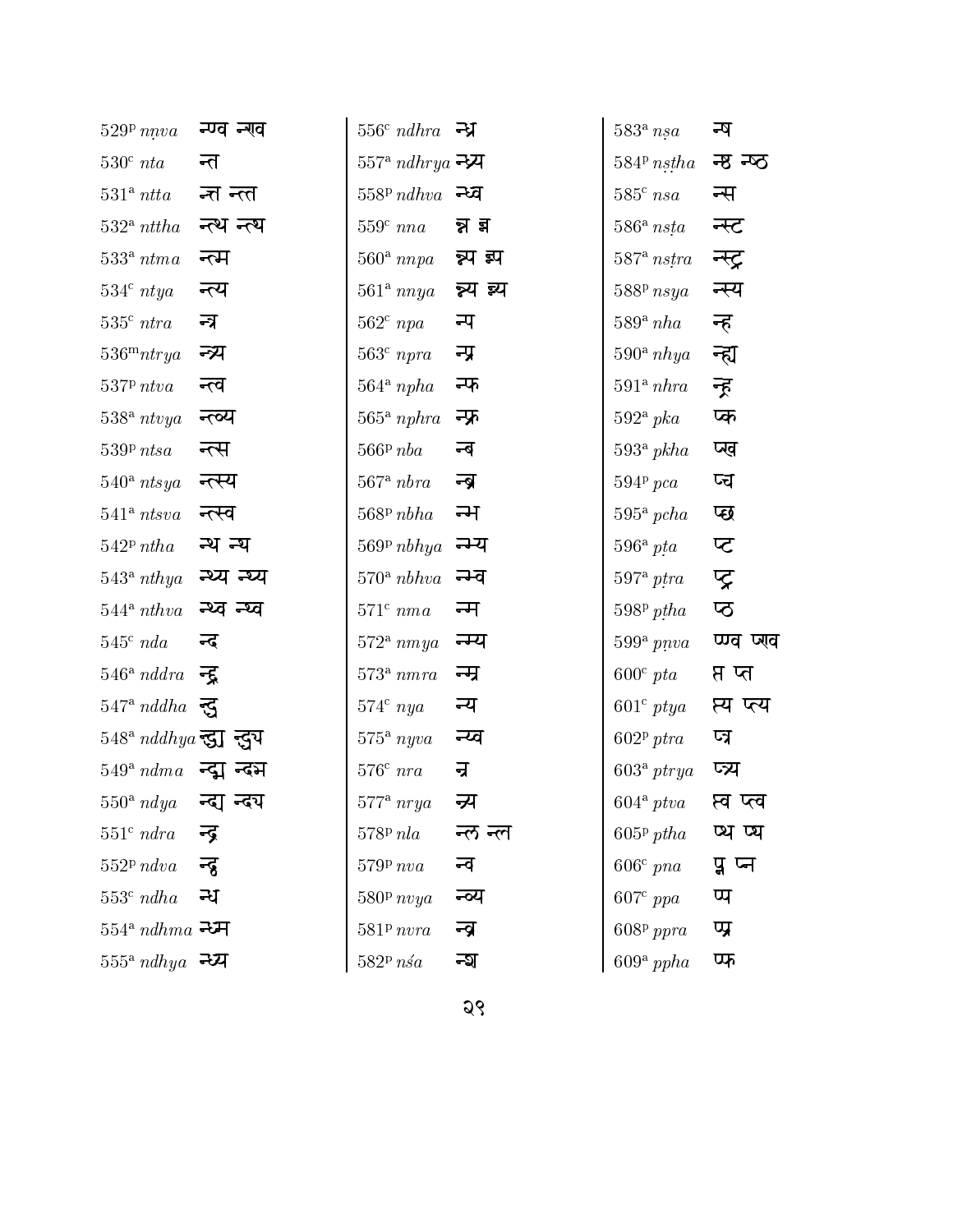| $610^a$ pba           | प्ब                 | $637^{\circ}$ phra                 | फ्र             | $664c$ bra                | ब्र         |
|-----------------------|---------------------|------------------------------------|-----------------|---------------------------|-------------|
| $611^c$ pma           | प्म                 | $638^{\circ}$ phla                 | फ्ल फ्ल         | $665P$ bla                | ब्ल ब्ल     |
| $612^{\circ}$ pya     | प्य                 | $639^{\circ}$ phva                 | फ्व             | $666^{\rm a}$ blya        | ब्ल्य       |
| $613^{\circ}$ pra     | प्र                 | $640^{\circ}$ phs <sup>a</sup>     | फ्श             | $667c$ bva                | ब्रु ब्व    |
| $614^{\circ}$ prya    | प्र                 | $641$ <sup>a</sup> bka             | ब्क             | $668^{\mathrm{a}}$ bs $a$ | ब्श         |
| $615^{\circ}$ pla     | प्ल प्ल प्ल         | $642^{\circ}$ bga                  | ब्ग             | $669$ <sup>a</sup> bsa    | ब्स         |
| $616^{\circ}$ plya    | प्लुंघ प्लूंघ प्लूय | $643^{\circ}$ bgha                 | ब्घ             | 670 <sup>a</sup> b h n a  | म्ण म्या    |
| $617^{\circ}$ plva    | न्ध प्ल्व           | $644^{\circ}$ bja                  | ञ्ज             | $671$ <sup>a</sup> bhda   | म्द         |
| $618^{\circ}$ pva     | प्व                 | $645^{\circ}$ bjya                 | ञ्ज्य           | $672^{\circ} b h n a$     | ਸ਼ ਮਾ       |
| $619^a$ pvya          | ष्य                 | $646^{\circ}$ bjha                 | ब्झ ब्म         | $673$ <sup>a</sup> bhnva  | म्ब म्न्व   |
| $620p$ ps $a$         | ঢ্ম                 | $647^{\rm a}\; bta$                | ब्ट             | $674$ <sup>a</sup> bhba   | म्ब         |
| $621^p$ psya          | प्ञ्य               | $648^{\mathrm{a}} bda$             | ब्द             | $675^{\circ} \; b h m a$  | भ्म         |
| $622^{\circ}$ psa     | प्प                 | $649$ <sup>a</sup> $bdha$          | ब्द             | 676 <sup>c</sup> bhya     | भ्य         |
| $623^{\circ} psa$     | प्स                 | 650 <sup>a</sup> bta               | ब्त             | 677 <sup>c</sup> bhra     | ਮ੍ਰ         |
| $624^{\circ}$ pstha   | प्स्थ प्स्थ         | $651^{\circ}$ bda                  | ब्द             | $678^{\rm a}$ bhtya       | म्त्य       |
| $625^{\circ} psna$    | प्स प्स्न           | 652 <sup>a</sup> bdya              | ब्दा ब्दय       | $679$ <sup>a</sup> bhla   | म्ल म्ल     |
| $626^{\circ} psma$    | प्स्म               | 653 <sup>c</sup> b <sub>dh</sub> a | ब्ध             | $680c b$ hva              | भ्व         |
| $627P$ psya           | प्स्य               | $654$ <sup>a</sup> bdhya           | ब्य             | $681^p$ mna               | म्ण म्ग     |
| $628^{\circ}$ psva    | प्स्व               | $655^{\circ}$ bdhra                | ब्ध             | $682^{\mathrm{a}}\ mta$   | म्त         |
| $629^{\circ}$ phja    | फ्ज                 | $656^{\circ}$ bdhva                | ब्ज्व           | 683 <sup>a</sup> mda      | म्द         |
| $630^{\circ}$ phta    | फ्ट                 | 657 <sup>c</sup> bna               | ब्न ब्न         | $684P$ mdha               | म्ध         |
| 631 <sup>a</sup> phta | फ्त                 | $658^{\circ}$ bba                  | <u>a</u><br>ब्ब | $685^p$ mdhva म्ध्व       |             |
| $632^{\circ}$ phna    | फ़ फ्न              | 659 <sup>c</sup> b bha             | ब्म             | $686^c$ mna               | म्न म्न     |
| 633 <sup>a</sup> phpa | फ्प                 | 660 <sup>c</sup> b bhya            | ब्म्य           | $687^p$ mnya              | म्न्य म्न्य |
| $634^{\circ}$ phpha   | फ्फ                 | 661 <sup>a</sup> bbhra             | ब्स्र           | $688^{\circ}$ mpa         | म्प         |
| $635^{\circ}$ phma    | फ्म                 | $662$ <sup>a</sup> bma             | ब्म             | $689^{\rm a}$ mpya        | म्प्य       |
| $636^{\circ}$ phya    | फा फ्य              | $663^{\circ}$ bya                  | ब्य             | $690^{\circ}$ mpra        | म्प्र       |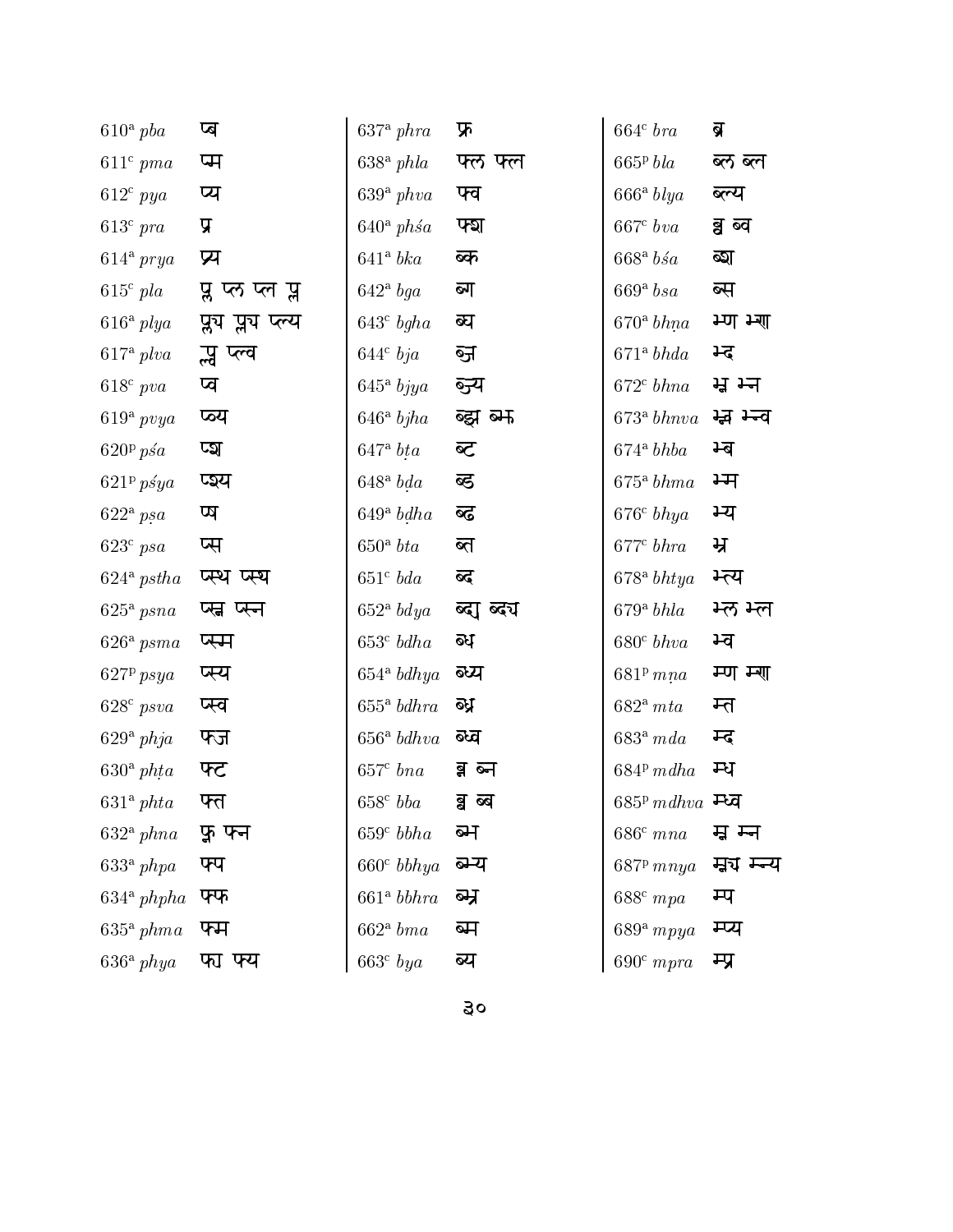| 691 <sup>a</sup> mpla               | म्प्ल म्प्ल     | $717P$ msa                        | म्स         | $743^{\circ}$ rnksma $\overrightarrow{31}$ ड्री    |                 |
|-------------------------------------|-----------------|-----------------------------------|-------------|----------------------------------------------------|-----------------|
|                                     | म्प्ल म्प्ल     | $718^a$ mha                       | म्ह         | $744^{\circ}$ rnksva $\frac{1}{89}$ $\frac{1}{89}$ |                 |
| $692^{\circ} mpsa$                  | म्प्स           | $719^{\rm a}$ yna                 | यू प्व      | $745^{\circ}$ riga                                 | र्वे<br>श       |
| $693^{\rm a}$ $mpsys$ म्प्स्य       |                 | $720p$ ypa                        | य्प         |                                                    |                 |
| $694$ <sup>a</sup> mpha             | म्फ             | $721^{\circ}$ yma                 | य्म         | $746^{\circ}$ rca                                  | र्च             |
| $695^{\rm a}$ $mphya$ म्परा म्परा   |                 | $722^{\circ}$ yya                 | य्प         | $747^{\circ}$ rcca                                 | र्च च्च         |
| $696^c$ mba                         | म्ब             | $723^{\circ}$ yra                 | य्र         | $748$ <sup>a</sup> rccha                           | र्च्छ           |
| $697^{\circ} mbpa$                  | म्ब्प           | $724^{\circ}$ yla                 | य्ल य्ल     | $749^{\circ}$ rcpa                                 | र्चा            |
| $698^m mbya$                        | म्ब्य           | $725^{\circ}$ yva                 | य्व         | $750^{\circ}$ rcya                                 | र्च             |
| $699^{\rm a}$ mbla                  | म्ब्ल म्ब्ल     | $726^{\circ}$ rka                 | र्क         | $751a$ rcha                                        | र्छ             |
| $700^{\rm p}$ mbva                  | म्ब्रु म्ब्व    | $727^{\circ}$ rkka                | र्कु क्की   | $752^{\circ}$ rja                                  | र्ज             |
| $701^c mbha$                        | म्भ             | $728^{\rm a}$ rksa                | र्क्ष र्न्न | $753^{\circ}$ rjja                                 | र्ज़ ज्जी       |
| $702^{\mathrm{a}}\;mbhma$ म्भ       |                 | $729^{\rm a}$ $rksma$ क्ष्मी हर्म |             | $754$ <sup>a</sup> rjjha                           | ज्झी जर्म       |
| $703^p$ mbhya म्भ्य                 |                 | $730^{\circ}$ rksya               | क्ष्य हर्य  | $755^{\circ}$ rj $\tilde{n}a$                      | र्य र्य         |
| $704^a$ mbhra $\overrightarrow{H}$  |                 | $731^{\circ}$ rksva               | क्ष्व हर्व  | $756^{\circ}$ rjpa                                 | र्ज्य           |
| $705^a$ mbhva म्भ्य                 |                 | $732^{\circ}$ rksa                | र्क्स       | $757^{\circ}$ rjya                                 | र्ज्य           |
| $706^{\circ}$ mma                   | म्म             | $733^{\circ}$ rkha                | र्ख         | $758^{\circ}$ rjha                                 | र्झ र्म         |
| $707^{\circ}$ mmya $\overline{++q}$ |                 | $734^{\rm a}$ rkhva               | ख्व         | $759^{\circ}$ rña                                  | र्भ             |
| $708^{\rm a}$ mmra                  | म्म्र           | $735^{\circ}$ rga                 | र्ग         | $760^{\circ}$ rta                                  | र्ट             |
| $709^{\circ}$ mya                   | म्य             | $736^{\circ}$ rgga                | र्गा        | $761^{\rm a}$ rtta                                 | 40 <sup>2</sup> |
| $710^{\circ}$ mra                   | म्र             |                                   | ग्घे        | $762^{\circ}$ rtya                                 | टर्प            |
| $711^c$ mla                         | म्न म्ल म्ल म्न | $737^{\circ}$ rggha               |             | $763^{\circ}$ rtha                                 | 2<br>ō          |
| $712^{\circ}$ mva                   | म्ब             | $738^{\rm a}$ rgya                | ग्ये        |                                                    |                 |
| $713p$ mvya                         | म्ब्य           | $739^{\circ}$ rgra                | र्ग्र       | $764^a$ rththa $\frac{5}{6}$                       |                 |
| $714^a$ mvra                        | म्ब्र           | $740^{\circ}$ rgha                | र्घ         | $765^{\circ}$ rda                                  | र्ड             |
| $715^a$ mvla                        | म्व्ल म्व्ल     | $741$ <sup>a</sup> rghya          | र्ष्य       | $766^{\rm a}\ rad da$                              | et aat          |
| $716^a$ msa                         | म्श             | $742^{\circ}$ ria                 | र्ङ         | $767^{\circ}$ rdha                                 |                 |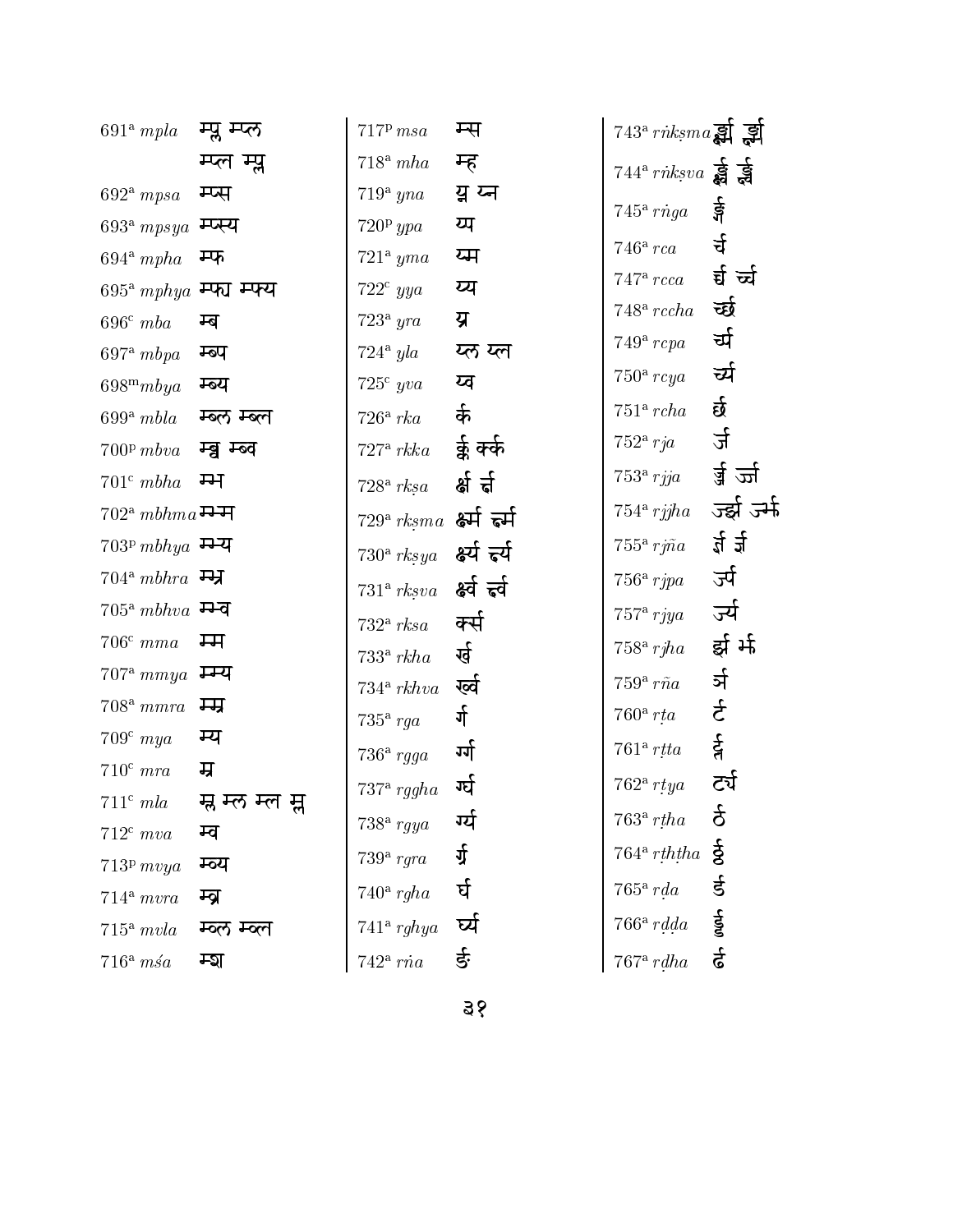|                      | $768^{\circ}$ rdhdha                         |                   |
|----------------------|----------------------------------------------|-------------------|
| $769^{\rm a}$        | rdhya                                        | र्दा ढर्प         |
| $770^{\circ}$ rna    |                                              | र्ण र्णा          |
|                      | $771^{\circ}$ rnna                           | ण्णी गर्गा        |
|                      | $772^{\circ}$ rnya                           | ण्यी गर्य         |
| 773 <sup>a</sup> rta |                                              | र्त               |
|                      | $774^{\circ}$ rttya                          | र्त्य त्त्यी      |
|                      | $775^{\circ}$ rttra                          | र्ल               |
| $776^{\rm a}$        | $r$ tma                                      | र्त्म             |
| $777^{\rm a}$ rtya   |                                              | र्त्य             |
| $778^{\circ}$ rtra   |                                              | र्न               |
|                      | $779^{\rm a}$ rtrya                          | र्त्र             |
| $780^{\rm a}$ rtva   |                                              | र्ल               |
| $781^{\rm a}$        | rtsa                                         | र्त्स             |
|                      | $782^{\circ}$ rtsna                          | र्त्स्न र्त्स्न   |
|                      | $783^{\rm a}$ rtsnya                         | र्त्स्च्य त्स्न्च |
|                      | $784$ <sup>a</sup> rtsya                     | र्त्स्य           |
| $785^{\circ}$ rtha   |                                              | र्थ र्घ           |
|                      | $786^{\circ}$ rthya                          | र्थ्य र्घ्य       |
| $787^{\circ}$ rda    |                                              | र्द               |
| $788^{\rm a}$ rdda   |                                              | र्द               |
|                      | $789^{\rm a}$ $rddya$ ही हर्य                |                   |
|                      | $790^{\circ}$ rddha $\frac{1}{56}$           |                   |
|                      | $791^{\circ}$ rddhya $\overline{\mathbf{S}}$ |                   |
|                      | $792^{\circ}$ rddhra                         |                   |
|                      |                                              |                   |

|                     |                                                       | $793^{\rm a}$ $rddhrya$ द्ध्यं द्ध्यं |
|---------------------|-------------------------------------------------------|---------------------------------------|
|                     | $794$ <sup>a</sup> $rdra$                             | र्दू                                  |
|                     | $795^{\circ}$ rdha                                    | ਖਿੰ                                   |
|                     | $796^{\circ}$ rdhda $\overrightarrow{c}$              |                                       |
|                     |                                                       | 797ª rdhnya धर्म छर्य                 |
|                     | $798^{\mathrm{a}}$ $rdhma$ धर्म                       |                                       |
|                     | $799$ <sup>a</sup> $rdhya$ धर्म                       |                                       |
|                     | $800^{\circ}$ rdhra $\quad \mathbf{\mathbf{\hat{Y}}}$ |                                       |
|                     | $801^{\circ}$ rdhrya धर्म                             |                                       |
|                     | $802^{\circ}$ rdhva ये                                |                                       |
| $803a$ rna          |                                                       | र्न                                   |
|                     | $804^{\rm a}$ $r n n a$                               | र्श्व ई                               |
| $805^{\circ}$ rpa   |                                                       | र्प                                   |
| $806^{\circ}$ rpta  |                                                       | र्स प्त                               |
|                     | $807^{\circ}$ rppha                                   | र्फ                                   |
| $808^{\circ}$ rpba  |                                                       | र्ष                                   |
|                     | $809^{\rm a}$ rpya                                    | र्ष                                   |
|                     | $810^{\circ} rpha$                                    | र्फ                                   |
|                     | $811^{\circ} rphya$                                   | र्फा फ्यं                             |
| $812^{\circ}$ rba   |                                                       | र्ब                                   |
| $813^{\circ} r bba$ |                                                       | र्ब र्ब्ब                             |
|                     | $814^{\rm a}\ rbb$ ha                                 | <u>थ्</u> न                           |
|                     | $815^{\circ} r bha$                                   | र्म                                   |
|                     | $816^{\rm a}\ rbhba$                                  | म्बी                                  |
|                     | $817^{\rm a}~rma$                                     | र्म                                   |
|                     | $818^{\rm a}~rmma$                                    | म्म                                   |

| $819^{\circ}$ rmya                 | र्म्य            |
|------------------------------------|------------------|
| $820^{\circ}$ rya                  | र्य              |
| $821^{\circ}$ ryya                 | र्या             |
| $822^{\circ}$ rra                  | $\ddot{t}$       |
| $823a$ rla                         | र्क              |
| $824$ <sup>a</sup> rlla            | र्म्न ल्ली ल्ली  |
| $825^{\circ}$ rva                  | र्व              |
| $826^{\circ}$ rvya                 | र्व्य            |
| $827^{\circ}$ rvva                 | र्ब्न र्ब्व      |
| $828^{\rm a}$ rvha                 | र्व्ह            |
| $829^{\circ}$ rs <sup>a</sup>      | र्ञ              |
| $830^{\circ}$ rsya                 | ञ्च              |
| $831^{\circ}$ rsva                 | र्श्व र्ष्य इर्व |
| $832^{\mathrm{a}}$ rśśa            | হহ্য             |
| $833^{\circ}$ rsa                  | र्ष              |
| $834^{\circ}$ rsta                 | र्ष ष्टी         |
| $835^{\circ}$ rstya                | ष्टर्य ष्टर्य    |
| 836 <sup>a</sup> rstra             | र्ष्ट प्र        |
| $837^{\circ}$ rsna                 | र्ष्ण र्ष्ण      |
| 838 <sup>a</sup> r <sub>5</sub> ma | ष्म              |
| $839^{\rm a}$<br>rsya              | r<br>ष्य         |
| $840^{\circ}$ rssa                 | र्ष्य            |
| $841^a$ rsa                        | र्म              |
| $842^{\rm a}~rsma$                 | र्म्म            |
| $843^{\rm a}~rssa$                 | र्म्स            |

ÌÌ ++aÅR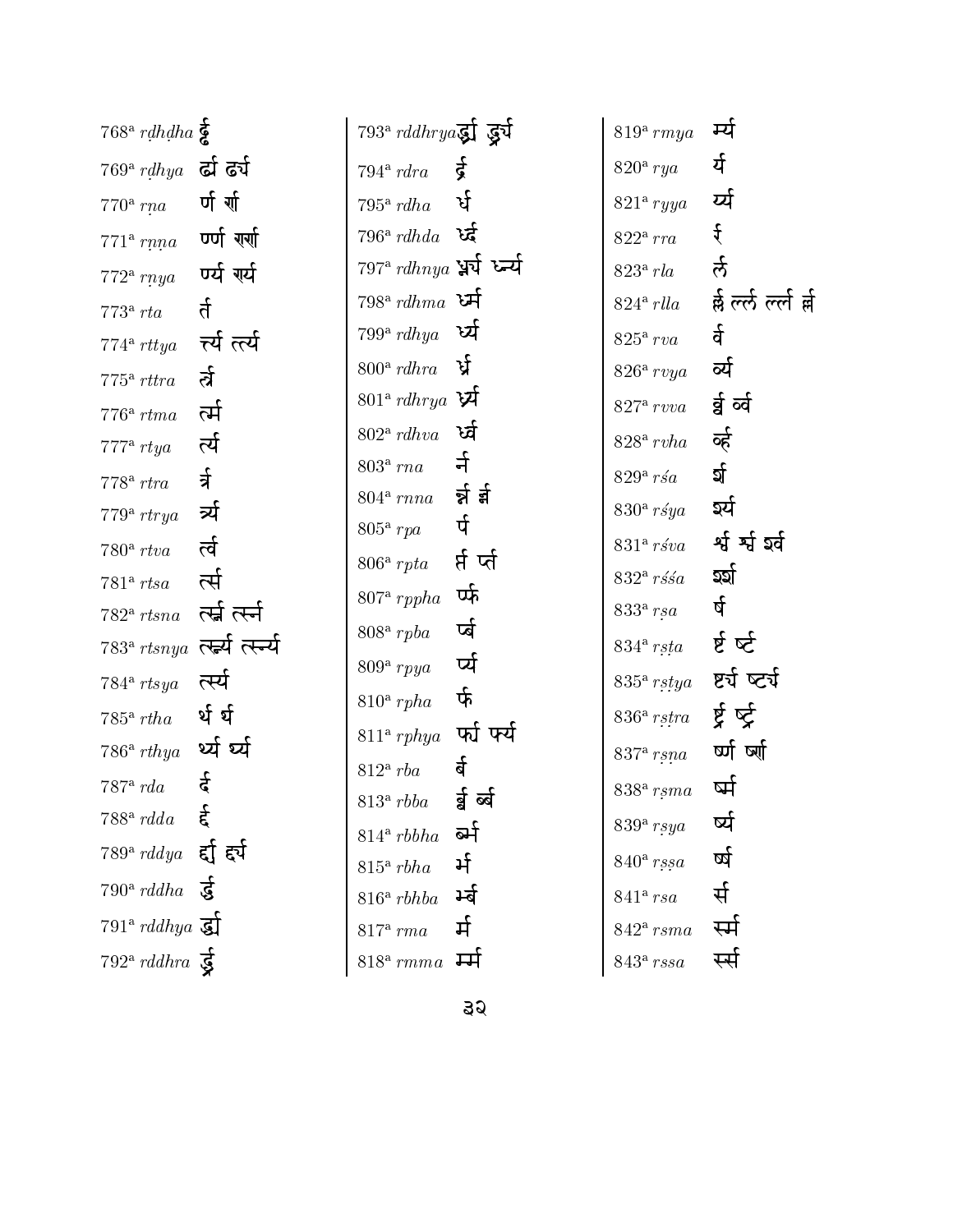| $844^{\circ}$ rha               | $\frac{4}{5}$      | 871 <sup>a</sup> lpsa    | ल्प्स           | $898^{\rm a}$ vdya                         | ब्दा ब्दग      |
|---------------------------------|--------------------|--------------------------|-----------------|--------------------------------------------|----------------|
| $845^{\circ}$ rhma              | ह्मे               | $872a$ lpsma             | ल्प्स्म         | $899^{\rm a}$ vdha                         | व्य            |
| $846^{\circ}$ lka               | ल्क                | $873a$ lpsya             | ल्प्स्य         | $900^{\circ}$ vdhma $\overline{\text{ot}}$ |                |
| $847$ <sup>a</sup> lkya         | ल्का ल्क्य         | $874$ <sup>a</sup> lpsva | ल्प्स्व         | $901^{\mathrm{a}}$ $vdhya$ $\sigma$ य      |                |
| $848^{\circ}$ lkha              | ल्ख                | $875$ <sup>a</sup> lpha  | ल्फ             | $902^{\circ}$ vdhrya <b>व्य</b>            |                |
| $849P$ lga                      | ल्ग                | $876P$ lba               | ल्ब             | $903^{\mathrm{a}}$ vdhva                   | ळव             |
| $850a$ lgya                     | ल्ग्य              | $877^{\mathrm{a}}$ lbha  | ल्म             | $904^{\circ}$ $vna$                        | व्न ब्न        |
| $851P$ lna                      | ल्ङ                | $878P$ lbhya             | ल्म्य           | $905^{\circ}$ vbha                         | व्म            |
| $852P$ lnya                     | ल्ङ्य              | $879c$ lma               | ल्म             | $906^{\rm a}$ vbhya                        | व्म्य          |
| $853a$ lja                      | ल्ज                | $880^{\circ}$ lya        | ल्य             | $907^{\circ}$ vma                          | ब्म            |
| $854$ <sup>a</sup> lta          | ल्ट $\overline{C}$ | $881a$ lra               | ल्र ल           | $908c$ vya                                 | ब्य            |
| $855$ <sup>a</sup> <i>ltra</i>  | ल्ट्र              | $882^{\circ}$ lla        | ह्र ल्ल ल्ल ह्र | $909c$ vra                                 | ब्र            |
| $856a$ ltha                     | ল্ত                | 883 <sup>a</sup> llya    | क्लप लय ल्ल्य   | $910^{\circ}$ vrla                         | ब्ल ब्ल        |
| $857a$ lda                      | ल्ड                | $884^{\circ}$ lva        | ल्व             | $911^p$ vla                                | ब्ल ब्ल        |
| $858a$ ldra                     | ल्ड्र              | $885^{\circ}$ lvda       | ल्व्ड           | $912^{\circ}$ vva                          | व्व व्व        |
| $859a$ ldha                     | ल्ढ                | $886^{\circ}$ lvdhva     | ल्ळव            | $913^a$ vha                                | व्ह            |
| $860P$ lta                      | ल्त                | $887$ <sup>a</sup> lsa   | ল্মে            | $914P$ ska                                 | ञ्क            |
| $861$ <sup>a</sup> ltha         | ल्थ ल्य            | $888a$ lsa               | ल्ष             | $915c$ sca                                 | श्च श्च घ      |
| $862a$ lda                      | ल्द                | $889^{\circ}$ lsa        | ल्स             | $916^{\rm p}$ ścpha                        | श्रम श्रम श्चम |
| $863P$ ldha                     | ल्ध                | $890^{\circ}$ lha        | ल्ह             | $917^{\circ}$ scya                         | श्य झ्य ञ्च्य  |
| $864$ <sup>a</sup> lna          | ल्न                | $891a$ lhya              | ल्ह्य           | $918^{\circ}$ scra                         | भु मु श्च      |
| $865^{\circ}$ lpa               | ल्प                | $892^{\circ}$ dya        | ब्य ब्र्य       | $919P \, \acute{s}cha$                     | হछ             |
| $866^{\circ}$ lpta              | ल्प्त ल्प्त        | $893a$ dha               | व्ह व्ह         | $920^{\circ}$ schya                        | श्छा श्छप      |
| $867$ <sup>a</sup> lptya        | ल्स्य ल्प्त्य      | $894P$ vja               | ञ्ज             | $921p$ sja                                 | श्ज            |
| $868$ <sup>a</sup> <i>lptva</i> | ल्स्व ल्प्ल्व      | $895^{\circ}$ vjha       | ब्झ ब्म         | $922^p$ sjha                               | श्झ श्म        |
| $869^{\circ}$ lptha             | ल्प्य ल्प्य        | $896^{\circ}$ vdha       | ब्द             | $923a$ sta                                 | ञ्ट            |
| $870^{\circ}$ lpya              | ल्प्य              | $897^{\rm a}$ $vda$      | ब्द             | $924^c$ sna                                | क्ष झ श्च      |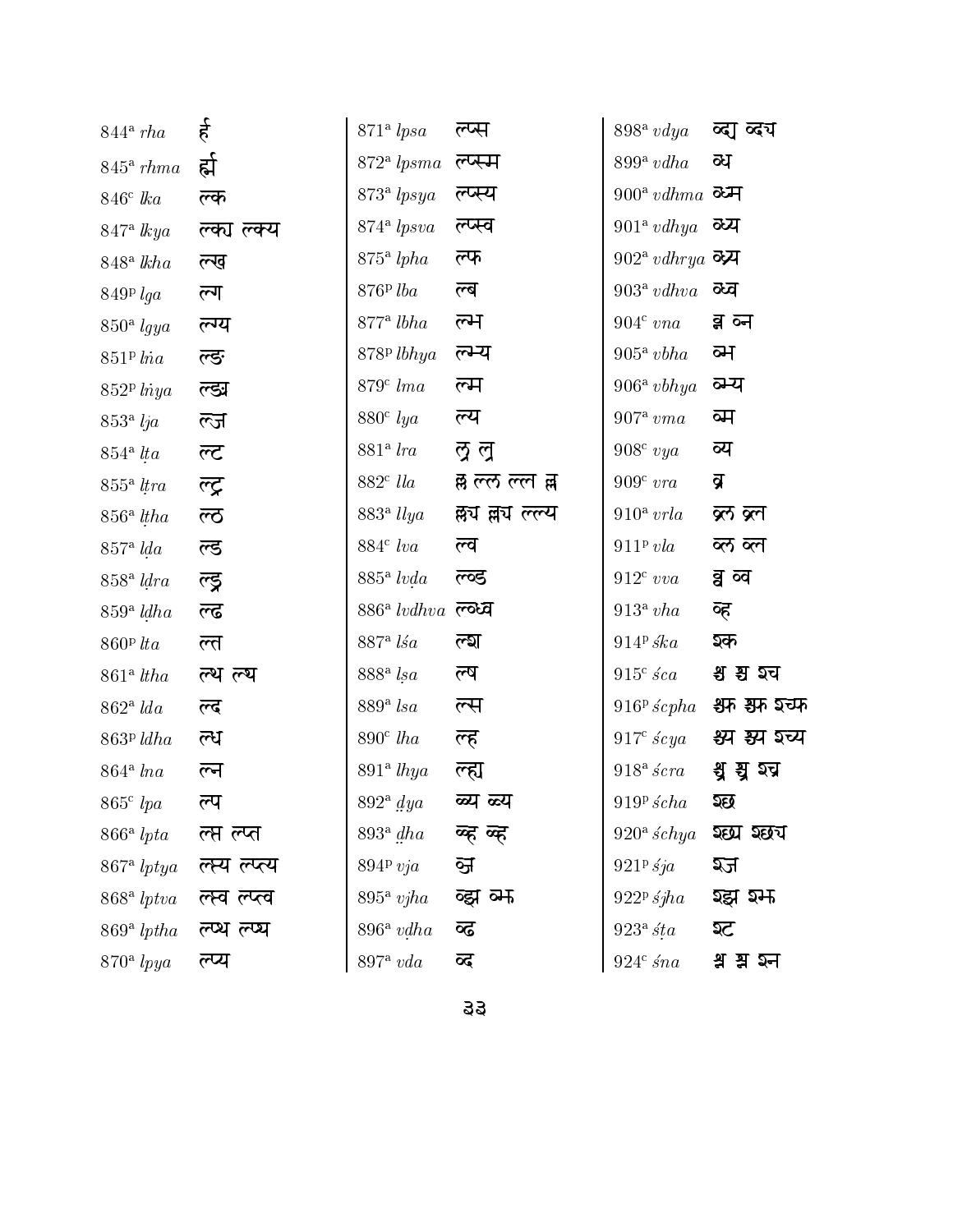| $925^{\circ}$ sta   | श्त                     | $950^{\circ}$ sthra     | ष्ठ ष्ठ         | $976^{\mathrm{a}}$ sgha        | स्घ           |
|---------------------|-------------------------|-------------------------|-----------------|--------------------------------|---------------|
| $926^{\circ}$ spa   | ञ्प                     | $951a$ sthrya           | ष्ट्र प्र       | 977P, sina                     | स्ङ           |
| $927P \,$ sma       | श्म                     |                         | ष्ठ्रंग ष्ठ्रंग | $978^{\mathrm{a}}\,sca$        | स्च           |
| $928^{\circ}$ sya   | ञ्य                     | $952^{\circ}$ sthva     | ष्ठ ष्ठ         | $979^{\mathrm{a}} \, scha$     | स्छ           |
| $929^{\circ}$ sra   | श्र श्र                 | $953c$ sna              | ष्ण ष्ण         | $980P$ sja                     | स्ज           |
| $930^{\circ}$ srya  | श्र्य श्र्प             | $954^c$ snya            | ष्ण्य ष्णय      | $981P$ sjha                    | स्झ स्म       |
| $931^{\circ}$ sla   | श्ल श्ल क्ष             | $955^{\rm a}\,snva$     | ष्ण्व ष्णव      | $982^{\mathrm{a}} s\tilde{n}a$ | स्ञ           |
|                     | श्ल श्ल                 | $956^{\circ}$ sta       | ष्त             | $983^{\circ}$ sta              | स्ट           |
| $932^{\circ}$ sva   | श्व श्व श्व             | $957^{\circ}$ sna       | ष्ठ ष्न         | $984$ <sup>a</sup> stra        | स्ट्र         |
| $933^{\circ}$ svya  | श्व्य श्व्य इव्य        | $958^{\rm c}$<br>$spa$  | ष्प             | $985^{\circ}$ stra             | स्ट्र         |
| $934c$ ssa          | হহা                     | $9\,59^{\rm p}\,spya$   | ष्प्य           | $986^{\rm a}\,sda$             | स्ड           |
| $935p$ ska          | ष्क                     | $960^{\rm c}$ $spra$    | ष्प्र           | $987^{\mathrm{a}}$ sdha        | स्ढ           |
| $936^{\circ}$ skya  | ष्का ष्क्य              | $961P$ spha             | ष्फ             | $988^{\rm a}\, sna$            | स्ण स्ग       |
| $937P$ skra         | ष्क्र                   | $962^{\circ}$ sma       | ष्म             | $989^{\circ}$ sta              | स्त           |
| $938^{\circ}$ skva  | ष्कु ष्क्व              | $963a$ smya             | ष्म्य           | $990^{\rm a}$ stta             | स्त स्त्त     |
| $939^{\circ}$ skha  | ष्ख                     | $964^{\circ}$ sya       | ष्य             | $991^a$ sttya                  | स्त्य स्त्त्य |
| $940^{\rm p}$ sjha  | ष्ट्य ष्म               | $965^{\rm a}$ syya      | ष्प्य           | $992^{\circ}$ stya             | स्त्य         |
| $941^{\rm c}\,sta$  | ष्ट छ                   | $966^{\circ}$ sra       | प्र             | $993^{\rm c}\,stra$            | स्त्र         |
| $942^{\circ}$ stnya | ष्ट्रुय ष्ट्र्य         | $967P$ sla              | ष्ठ ष्ल         | $994$ <sup>a</sup> strya       | स्त्र्य       |
| $943^{\circ}$ stya  | ष्ट्य ष्ट्य             | $968^{\circ}$ sva       | ष्व             | $995^{\circ}$ stva             | स्त्व         |
| $944^{\rm c}\,stra$ | प्न प्र                 | $969^{\rm a}\, ssa$     | ष्प             | $996P$ stvya                   | स्ल्य         |
| $945^{\circ}$ strya | ष्ट्र्य ष्ट्र्य         | $970^{\circ}$ ska       | स्क             | $997^{\circ}$ stha             | स्थ स्थ       |
| $946P$ stla         | ष्ट्र ष्ट्र ष्ट्र ष्ट्र | $971a$ skya             | स्का स्क्य      | $998^m$ sthna                  | स्थ्र स्थ्न   |
| $947^{\circ}$ stva  | ष्ट्र प्ल               | $972a$ skra             | स्क्र           |                                | स्घ्न स्थ     |
| $948^{\circ}$ stha  | ष्ठ ष                   | $973^{\rm a}$<br>$sksa$ | स्क्ष स्त्न     | 999 $a$ sthya                  | स्थ्य स्थ्य   |
| $949^p$ sthya       | ष्ठा ष्ठा               | $974^c$ skha            | स्ख             | $1000^{\rm a}$ sda             | स्द           |
|                     | ष्ठ्य ष्ठ्य             | $975^{\circ}$ sga       | स्ग             | $1001^a$ sdha                  | स्थ           |